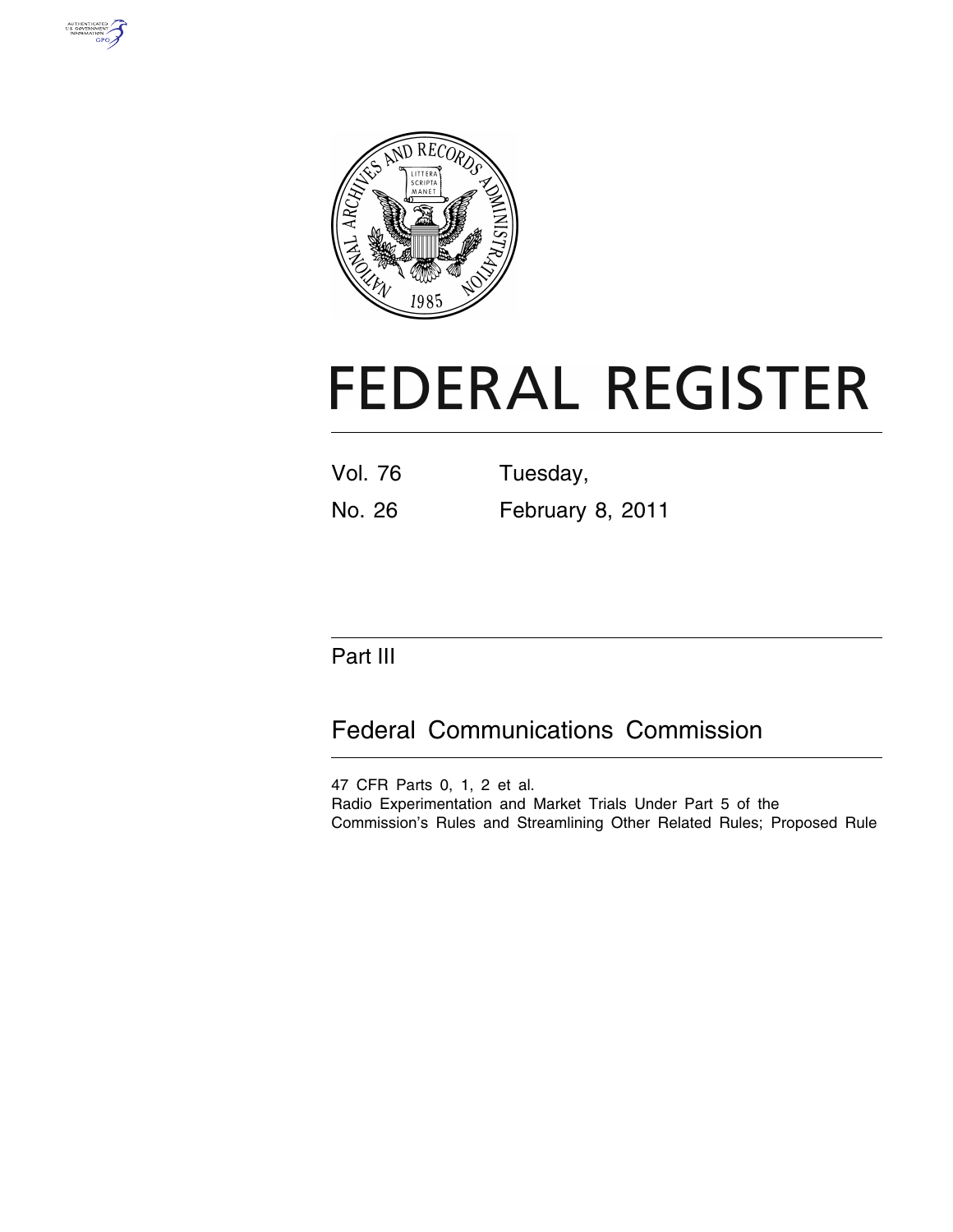# **FEDERAL COMMUNICATIONS COMMISSION**

**47 CFR Parts 0, 1, 2, 5, 22, 73, 74, 80, 87, 90 and 101** 

**[ET Docket No. 10–236; FCC 10–197]** 

# **Radio Experimentation and Market Trials Under Part 5 of the Commission's Rules and Streamlining Other Related Rules**

**AGENCY:** Federal Communications Commission.

# **ACTION:** Proposed rule.

**SUMMARY:** In this document, the Commission seeks to promote innovation and efficiency in spectrum use in the Experimental Radio Service (ERS). For many years, the ERS has provided fertile ground for testing innovative ideas that have led to new services and new devices for all sectors of the economy. The Commission proposes to leverage the power of experimental radio licensing to accelerate the rate at which these ideas transform from prototypes to consumer devices and services. Its goal is to inspire researchers to dream, discover and deliver the innovations that push the boundaries of the broadband ecosystem. The resulting advancements in devices and services available to the American public and greater spectrum efficiency over the long term will promote economic growth, global competitiveness, and a better way of life for all Americans.

**DATES:** Comments must be filed on or before March 10, 2011, and reply comments must be filed on or before April 11, 2011.

**FOR FURTHER INFORMATION CONTACT:** For further information, contact James Burtle at (202) 418–2445, Doug Young at (202) 418–2440, and James Miller at (202) 418–7351, Office of Engineering and Technology; or via the Internet at *[James.Burtle@fcc.gov,](mailto:James.Burtle@fcc.gov)* 

*Douglas.Young@fcc.gov,* and *[James.Miller@fcc.gov,](mailto:James.Miller@fcc.gov)* respectively. **ADDRESSES:** You may submit comments, identified by ET Docket No. 10–236, by any of the following methods:

• *Federal eRulemaking Portal: [http://](http://www.regulations.gov)  [www.regulations.gov.](http://www.regulations.gov)* Follow the instructions for submitting comments.

• *Federal Communications Commission's Web site: [http://](http://www.fcc.gov/cgb/ecfs/) [www.fcc.gov/cgb/ecfs/.](http://www.fcc.gov/cgb/ecfs/)* Follow the instructions for submitting comments.

• *E-mail:* [Optional: Include the email address only if you plan to accept comments from the general public]. Include the docket number(s) in the subject line of the message.

• *Mail:* [Optional: Include the mailing address for paper, disk or CD–ROM submissions needed/requested by your Bureau or Office. Do not include the Office of the Secretary's mailing address here.]

• *People with Disabilities:* Contact the FCC to request reasonable accommodations (accessible format documents, sign language interpreters, CART, etc.) by e-mail: *[FCC504@fcc.gov](mailto:FCC504@fcc.gov)*  or phone: 202–418–0530 or TTY: 202– 418–0432.

For detailed instructions for submitting comments and additional information on the rulemaking process, *see* the **SUPPLEMENTARY INFORMATION** of this document.

**SUPPLEMENTARY INFORMATION:** This is a summary of the Commission's *Notice of Proposed Rulemaking,* ET Docket No. 10–236, FCC 10–197, adopted and released on November 30, 2010. The full text of this document is available for inspection and copying during normal business hours in the FCC Reference Center (Room CY–A257), 445 12th Street, SW., Washington, DC 20554. The complete text of this document also may be purchased from the Commission's copy contractor, Best Copy and Printing, Inc., 445 12th Street, SW., Room, CY– B402, Washington, DC 20554. The full text may also be downloaded at: *[http://](http://www.fcc.gov)  [www.fcc.gov.](http://www.fcc.gov)* 

Pursuant to §§ 1.415, 1.419, and 1.430 of the Commission's rules, 47 CFR 1.415, 1.419, and 1.430, interested parties may file comments and reply comments on or before the dates indicated on the first page of this document. Comments may be filed using: (1) The Commission's Electronic Comment Filing System (ECFS), (2) the Federal Government's eRulemaking Portal, or (3) by filing paper copies. *See Electronic Filing of Documents in Rulemaking Proceedings,* 63 FR 24121, May 2, 1998.

• *Electronic Filers:* Comments may be filed electronically using the Internet by accessing the ECFS: *http:// fjallfoss.fcc.gov/ecfs2/*or the Federal eRulemaking Portal: *[http://](http://www.regulations.gov) [www.regulations.gov.](http://www.regulations.gov)* 

• *Paper Filers:* Parties who choose to file by paper must file an original and four copies of each filing. If more than one docket or rulemaking number appears in the caption of this proceeding, filers must submit two additional copies for each additional docket or rulemaking number.

Filings can be sent by hand or messenger delivery, by commercial overnight courier, or by first-class or overnight U.S. Postal Service mail. All filings must be addressed to the

Commission's Secretary, Office of the Secretary, Federal Communications Commission.

• All hand-delivered or messengerdelivered paper filings for the Commission's Secretary must be delivered to FCC Headquarters at 445 12th St., SW., Room TW–A325, Washington, DC 20554. The filing hours are 8 a.m. to 7 p.m. All hand deliveries must be held together with rubber bands or fasteners. Any envelopes must be disposed of *before* entering the building.

• Commercial overnight mail (other than U.S. Postal Service Express Mail and Priority Mail) must be sent to 9300 East Hampton Drive, Capitol Heights, MD 20743.

• U.S. Postal Service first-class, Express, and Priority mail must be addressed to 445 12th Street, SW., Washington, DC 20554.

*People with Disabilities:* To request materials in accessible formats for people with disabilities (braille, large print, electronic files, audio format), send an e-mail to *[fcc504@fcc.gov](mailto:fcc504@fcc.gov)* or call the Consumer & Governmental Affairs Bureau at 202–418–0530 (voice), 202– 418–0432 (tty).

# **Paperwork Reduction Act of 1995 Analysis**

This document contains proposed modified information collection requirements. The Commission, as part of its continuing effort to reduce paperwork burdens, invites the general public and the Office of Management and Budget (OMB) to comment on the information collection requirements contained in this document, as required by the Paperwork Reduction Act of 1995, Public Law 104–13. In addition, pursuant to the Small Business Paperwork Relief Act of 2002, Public Law 107–198, *see* 44 U.S.C. 3506(c)(4), the Commission seeks specific comment on how it might further reduce the information collection burden for small business concerns with fewer than 25 employees.

# **Summary of Notice of Proposed Rulemaking**

1. In the *Notice of Proposed Rulemaking* (NPRM), the Commission observes that numerous provisions for experimentation and development of new radio equipment and techniques that are scattered throughout Title 47 of the Code of Federal Regulations (CFR). The ERS rules, which are contained in part 5 and permit a broad range of experiments in all services except for broadcast systems, prescribe the manner in which the radio spectrum may be made available to manufacturers, inventors, entrepreneurs, and students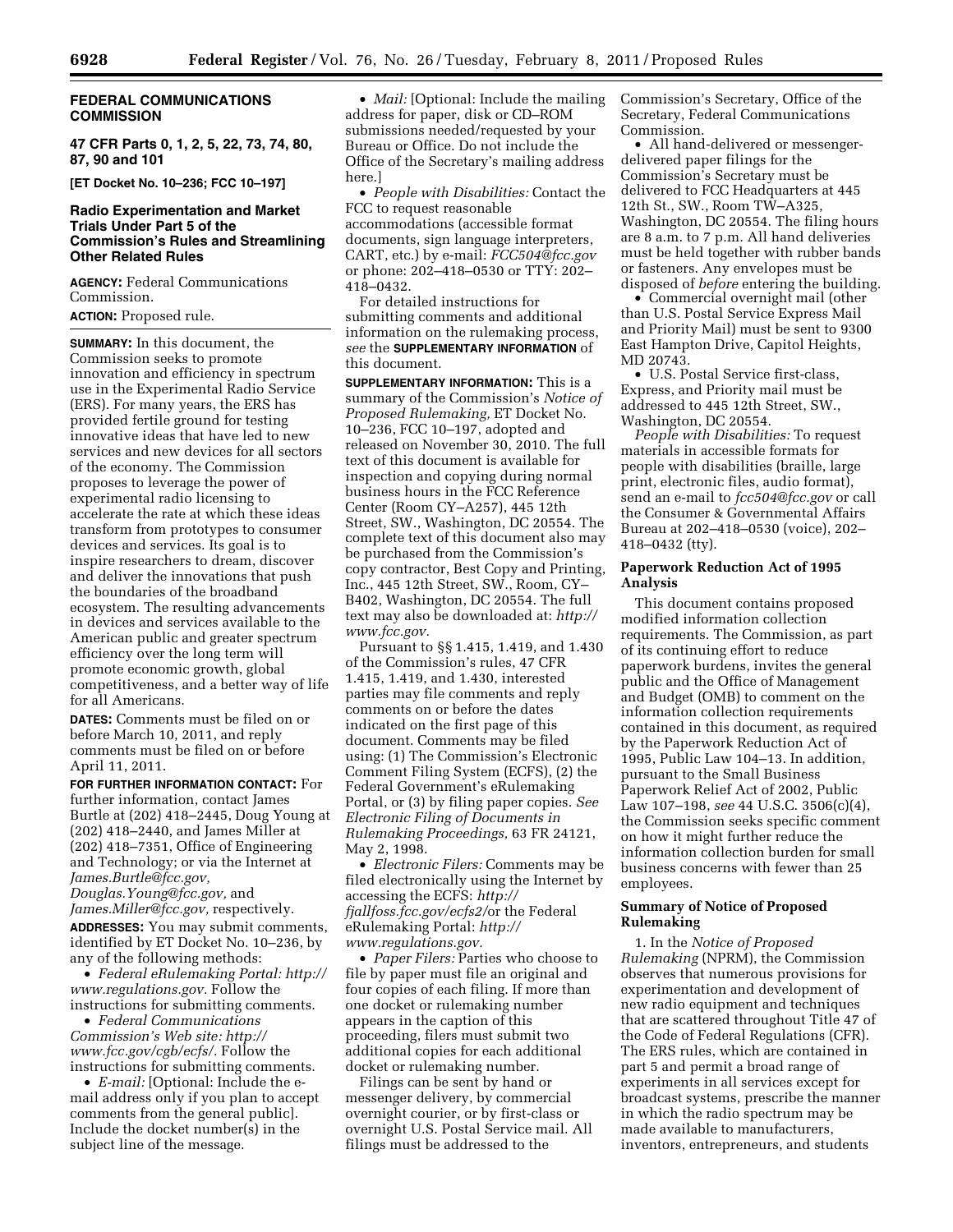to experiment with new radio technologies, equipment designs, characteristics of radio wave propagation, or service concepts related to the use of the radio spectrum. In order to encourage innovation, the part 5 rules provide great flexibility regarding allowable frequency range, power, and emissions. In exchange for the flexibility we give researchers to design and conduct experiments and tests, experimental operations are not protected from harmful interference from allocated services and they must not cause harmful interference to stations of authorized services, including secondary services. Additionally, experimental stations can be required to immediately cease operation at our request, and are subject to revocation without notice.

2. There are seven additional rule parts that allow for developmental work within a particular service, and these rules are generally more restrictive than those contained in part 5. Specifically, parts 22, 73, 74, 80, 87, 90, and 101 of our rules provide for issuance of developmental licenses. Like ERS licenses, developmental licenses are issued on a non-interference basis. However, they are limited to applicants eligible for licenses in that particular service and on frequencies that are allocated to that service. Additionally, the developmental rules may require that applications be accompanied by a petition for rulemaking seeking changes consistent with the operation under investigation. Experimentation with broadcast radio technologies is not permitted under the ERS rules but is instead allowed under separate provisions set forth in parts 73 and 74 of our rules.

3. The ERS program has a record of success, and there is an overall trend of increasing experimental activity under the part 5 rules. By contrast, there has been limited use of the developmental rules for non-broadcast experimentation.

4. To further provide flexibility, the Commission permits limited market studies so that developers can assess whether their equipment designs show promise in the marketplace. Just like the experimental rules, the rules for market studies can be found in multiple rule parts. Under part 5, limited market studies are permitted for experimental operations provided that all transmitting and receiving equipment is owned by the licensee, the licensee informs all participants in the study that it is strictly temporary, and the size and scope of the study is limited. For devices that are beyond the experimental stage, but have not yet

been certified (*e.g.* a new mobile phone), rules in part 2 allow exceptions to the general prohibition on marketing of radio frequency (RF) devices prior to equipment authorization, subject to disclosure and labeling requirements and other restrictions. The restrictions on unauthorized RF equipment also limit the number of devices that may be imported to conduct tests or market studies. Generally, up to 2,000 units are permitted to be imported within an authorized service for which an operating license is required, and up to 200 units are permitted to be imported for all other products.

5. The Commission proposes rule changes in six specific areas to build on the experimental licensing program's record of promoting innovation and creating cutting-edge technologies in order to accelerate innovation in this space. Given the immense spectrum challenges created by the tsunami of broadband demand, the Commission seeks to find ways to use the power of experimental licensing to shorten the time it takes to transform concepts into consumer products and to bring ideas from the lab to the marketplace. The goal is to inspire researchers to dream, discover and deliver the innovations that push the boundaries of the broadband ecosystem. The resulting advancements in devices and services available to the American public and greater spectrum efficiency over the long term will promote economic growth, global competitiveness, and a better way of life for all Americans.

6. The first three areas where the Commission proposes rule changes involve the creation of a new type of experimental license—a program experimental license—which would carry broad authority to conduct an ongoing program of research and experimentation under a single experimental authorization, and that would only be available to qualified institutions. The three varieties of proposed program experimental licenses are: (1) The research program experimental radio license; (2) the innovation zone program experimental radio license; and (3) the medical program experimental radio license. Under our proposed rule revisions, the Commission would continue to offer individual conventional experimental radio licenses to conduct research and experimentation related to the development of new radio technologies and techniques and for product development and market trials. These conventional experimental radio licenses would be available to entities not qualified to hold a program experimental radio license, and for

those experimental activities that would not be authorized under program licenses.

7. The research program experimental radio license would allow qualified institutions to use of a large range of radio frequencies for research and experimentation on a non-interference basis without having to obtain prior authorization for the use of specific frequencies. Holders of the new research program experimental radio license will be given broad authority to conduct any experiments that further the goals of innovation and efficiency in spectrum use under such a license, subject to limitations discussed below and ongoing reporting requirements through, for example, narrative filings submitted via a Commission web page. These institutions would still be able to continue to apply for conventional experimental radio licenses, as appropriate to the needs of the institution and type of research being conducted.

8. Given the unique abilities of universities and research institutions to act as trusted stewards of the radio resource, and based on their track record of impressive research results, the Commission believes that they are well suited for this proposed new type of program license. The existing experimental licensing rules are not a good fit for the type of work being conducted at many universities and research institutions. By limiting experiments to a narrowly defined inquiry, specific frequencies, emissions and power levels, our current rules can prevent researchers from using the results of experiments to try out new ideas and make innovative changes unless they obtain a new or modified authorization. The time and process for obtaining experimental authorizations can also be a roadblock to innovation. The research program experimental radio license proposal is an attempt to find a balance that allows research organizations the greatest level of flexibility to experiment—particularly in high-value bands that may host the newest generation of consumer devices and applications—in order to unlock enormous economic and social benefits, while respecting the fundamental principle that experiments must be designed to avoid harmful interference to existing services.

9. This new research license will be limited to colleges, universities, and non-profit research organizations. These institutions typically have a record of generating the types of innovations and technological breakthroughs we seek to foster. The Commission tentatively proposes to limit applications under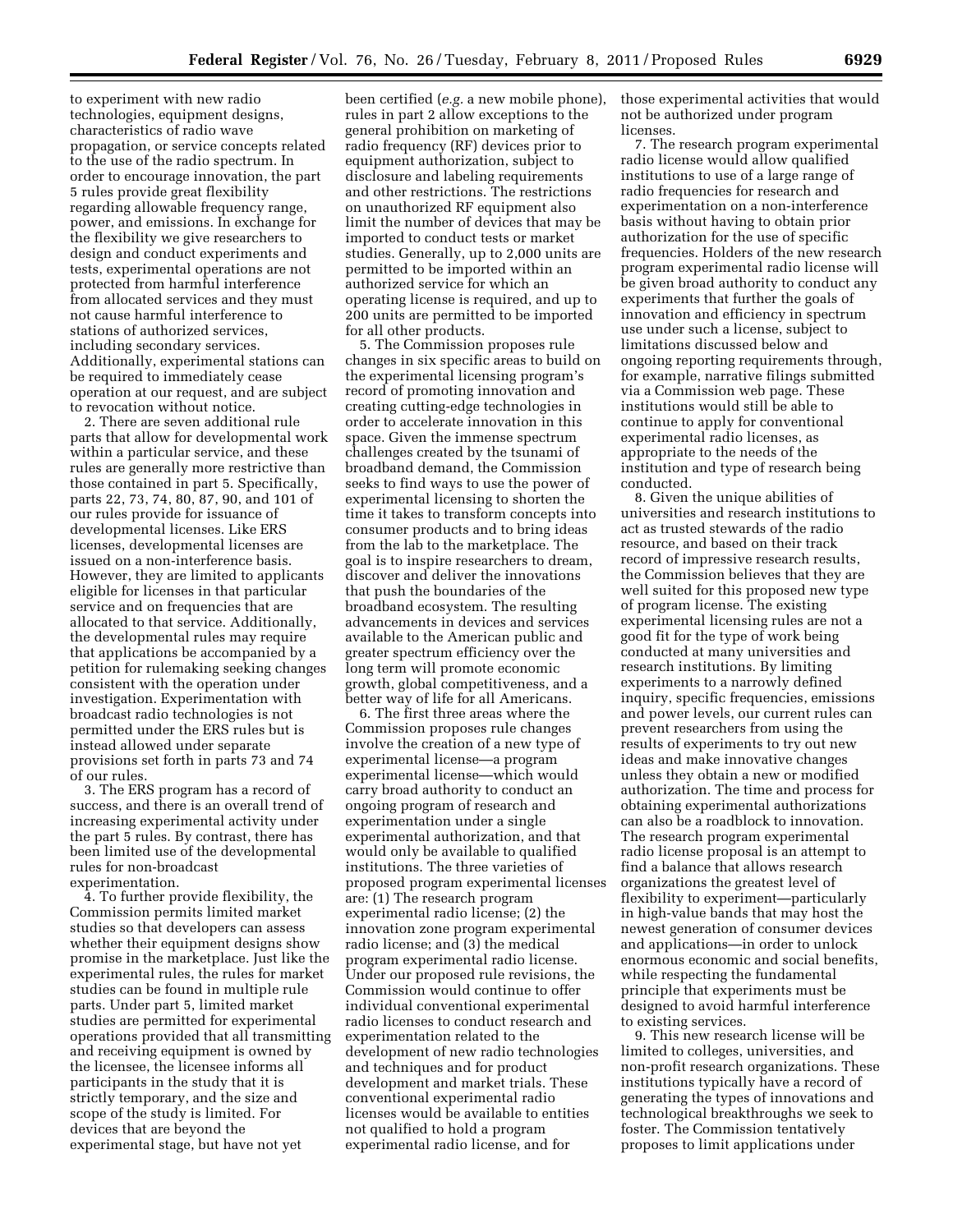this rule to Accreditation Board for Engineering and Technology (ABET) accredited institutions with graduate research programs in place or existing industry partnerships and to nationally recognized non-profit research laboratories. Further, the Commission proposes that these institutions must have defined campus settings and institutional processes to monitor and effectively manage a wide variety of research projects. The Commission seeks comment on this proposal. Specifically, it seeks comment on what criteria it should use to define a ''nationally recognized non-profit research laboratory.'' Are there any standards or certifications that it should require for such institutions? Additionally, if commenters believe the Commission should incorporate a broader range of institutions, what criteria should it use for selection, and how does that more effectively balance the interests at stake here?

10. Section 15.205(a) of our rules lists "restricted bands" that typically host sensitive operations and that warrant special attention to prevent possible harmful interference. Because it would not be appropriate to include these frequencies in a research program experimental radio license, the Commission proposes that the license not allow experiments on frequencies that are listed in § 15.205(a). The Commission recognizes that § 15.205 categorically exclude all frequencies above 38.6 GHz. The National Broadband Plan observed that frequencies above 20 GHz may be modestly used in urban areas and may be nonexistent in most other areas. The Commission concludes that it would be counterproductive to exclude spectrum in the 38–300 GHz range from the benefits of added innovation and research, but that it is also important to protect sensitive bands above 38.6 GHz. Many federal agencies use spectrum above 38.6 GHz for satellite communication and scientific research which use extremely low received signal levels. Thus, the Commission proposes that a research program experimental radio license also allow experiments on those frequencies above 38.6 GHz except for those that are listed in footnote US246 of the Table of Frequency Allocations. Under this proposal the Commission would permit licensees to conduct experiments on all other frequencies. It seeks comment on these proposals. Are there other frequencies that it should categorically exclude, and if so why?

11. All operations conducted under the authority of a research program experimental radio license would be

restricted to the grounds of the license holder's campus. In this regard, the Commission proposes that the applicant for a research license specify a geographic area that is inclusive of an institution's real-property facilities, and that the application may be returned or a license restricted to specify a smaller area if necessary to ensure adequate interference protection. The Commission also proposes that emissions must not exceed noninterfering levels beyond the authorized geographical area. Should it rely on the licensees to meet this requirement by evaluating the radiofrequency use in the proximity of its campus, or should there be a specific measure, such as a maximum measured power flux density (pfd) limit a set distance from the boundary? If so, at what level should this pfd be set? Should there be different pfd limits for different bands? If so, how should the pfd vary by frequency band? And finally, the Commission seeks comment on whether a standard method needs to be specified for calculating the pfd. It seeks comment on whether additional technical limits should be imposed. Should it restrict transmitters to specific sites? Should experiments be limited to terrestrial operations or can airborne operations also be permitted? If so, are there special requirements that should be imposed on airborne operations given the long line of site distances of these operations. Finally, should there be a threshold power limit above which the Commission would always require an individual license under our traditional experimental authorization procedures, and if so, what should this power be—100 watts, 10 watts, the limits specified for part 15 unlicensed operations, or some other limit? Commenters who advocate a specific limit should also discuss how the levels of interference protection that such a limit would provide would also allow sufficient flexibility to conduct a wide range of experiments. The Commission also seeks comment on whether it should make special distinctions between indoor and outdoor use, either as part of the general terms of the research program experimental radio license grant or through distinct requirements associated with the testing and reporting requirements.

12. The Commission also proposes to afford institutions much greater flexibility in choosing the frequency band(s) and technical characteristics associated with individual tests and experiments conducted under the authority of a research program experimental radio license. It recognizes

that some types of experiments have added filing requirements under our existing rules. For example, § 5.53(c) requires the submission of an environmental assessment in certain cases, § 5.63(e) requires applicants for an experimental authorization involving a satellite system not already authorized by the Commission to submit information regarding orbital debris mitigation plans, and § 5.63(a) sets forth procedures for requesting nondisclosure of proprietary information. These rules serve important legal and public interest purposes, and cannot be readily accommodated under the broad research license concept. The Commission therefore proposes to provide that a research program experimental radio license will not authorize any experiment that would require additional, specialized filings beyond the standard application requirements for an experimental radio license. Researchers proposing these types of experiments must apply for a conventional experimental radio license to obtain the necessary authorization for their tests. The Commission seeks comment on this proposal. In addition, are there other types of tests in addition to those discussed that require additional filings and, therefore, should not be authorized under a research program experimental radio license?

13. While the Commission does not believe that it is necessary to impose overly prescriptive methods to control the potential for interference from experiments conducted under the broad authority of a research program experimental radio license, it emphasizes that all experiments must be conducted on a non-interference basis to primary and secondary licensees, and that the licensee must take all necessary technical and operational steps to avoid harmful interference to authorized services. Before conducting tests, a licensee must evaluate the propagation characteristics of the frequencies to be used in individual experiments, the operational nature of the services normally operating on those and nearby frequencies, and the specific operations listed within the Commission's licensing databases. On-line tools, such as the Commission's General Menu Reports system (GenMen), which allows users to search many different FCC licensing databases from one place, will facilitate these tasks. Experiments must be designed to use the minimum power necessary and be restricted to the smallest practicable area needed to accomplish the experiment's goals. Researchers may also decide to reduce the frequencies used in the experiment,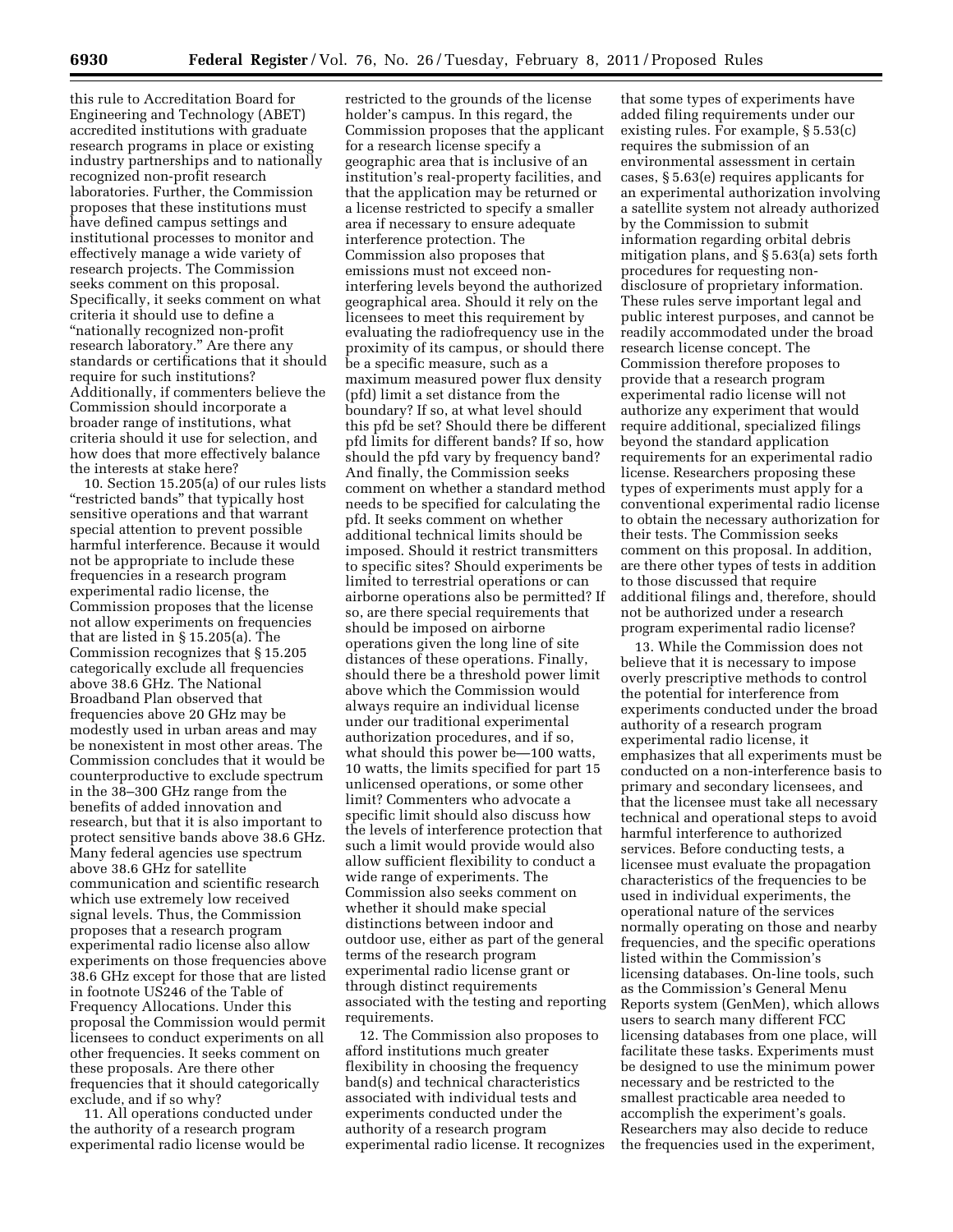restrict the time of use, limit the duration of tests, or employ other means to address potential interference concerns. The Commission further proposes to require that all experiments must comply with our existing experimental rules involving matters such as protected areas and antenna structure placement, but that these issues will not be routinely evaluated during the grant of the research license. In addition, the Commission notes that our existing experimental licensing rules require a licensee to transmit its assigned call sign unless it has been specifically exempted by the terms of its station authorization. The Commission believes that this requirement is important in that it makes it easier to identify signals from experiments, but it also recognizes that not all experimentation lends itself to easy over-the-air station identification. The Commission proposes to require that tests conducted under the authority of a research license either transmit station identification as part of the broadcast or provide detailed testing information (such as starting time and duration) via a web-based reporting portal. Because of the nature of the research license, the Commission proposes to require the communication of information that is sufficient to identify the license holder and the geographic coordinates of the station. The Commission is especially interested in comments regarding how it would structure the web-based reporting, and whether there are other notification methods that it should allow that do not require use of the actual experimental radio broadcast. The Commission seeks comment on these proposals.

14. Prior to a new spectrum user's commencement of operations, notification is generally conducted to ensure that harmful interference concerns can be identified and corrected. In many cases under our existing experimental licensing procedures, the Commission issue grants that are conditioned on notifying or successfully coordinating with existing licensees. The Commission's diverse policies and procedures reflect the different operational, business, and engineering concerns posed by the many sharing scenarios of the multitude of spectrum uses possible under our rules. Under the research program experimental radio license concept, the Commission envisions that the nature and scope of individual tests will vary greatly. Some experiments will be conducted with the support of and in conjunction with existing licensees as part of research to improve existing

network devices and system designs. For others, experimenters may opt to use short-term leasing or other secondary market mechanisms to secure access to spectrum bands on which they want to experiment. Many experiments may be confined to laboratory settings, or be conducted in shielded environments, such as Faraday cages, where the interference environment is tightly controlled. Because the appropriate level of notification to and coordination with incumbent licensees will necessarily vary for each of these experiments, we are not proposing to establish a specific coordination requirement for research program experimental radio licenses.

15. The Commission nevertheless believes that it must make provisions for licensed users whose operations are geographically and/or spectrally near ongoing experiments. First, the Commission proposes to require that prior to commencement of any experiment or test, certain information be made publicly available via a Commission developed web-based registration. The Commission proposes that such registrations contain contact information for the researcher in charge who can address concerns raised prior to testing as well as act as a ''stop buzzer'' in the event that a licensee reports an unanticipated interference incident during the actual testing phase. In addition, the Commission proposes that these registrations contain the frequencies or frequency bands under test, the maximum effective isotropically radiated power (EIRP) or effective radiated power (ERP) under consideration (as applicable to the proposed experiment) and a description of the geographic area in which the test will be conducted. Should other information also be collected? The Commission proposes that these registrations be completed at least seven calendar days prior to commencement of any test or experiment to ensure that interested parties have sufficient time to assess whether they believe harmful interference may occur to their systems. Unlike our existing rules, however, experimenters would not have to await specific approval or authorization to conduct the test once the seven days has elapsed. Before conducting the experiment, the experimenter must evaluate and account for interference concerns raised by interested parties, and it must obey any instructions from the Commission to delay, modify, or abandon the experiment. Specifically, if any licensee of an authorized service raises interference concerns, the Commission proposes that the service

licensee must contact the research program experimental radio license responsible party and the service licensee must post its concerns along with supporting documentation to the web registration page. The Commission proposes that the experiment not be permitted to commence until the parties resolve the issue. The Commission further proposes that the service licensee will bear the burden of proof that the proposed experiment will cause harmful interference. It is expected that parties work in good faith to resolve such concerns, including modifying experiments if necessary to reach an agreeable resolution. In making this proposal, the Commission seeks to balance the interests of incumbent spectrum users with the ability to conduct tests in a timely manner. Is seven days a sufficient timeframe? Or is it too long such that it may constrain testers from being able to adjust on-thefly as they analyze current test results? Will the proposed method for resolving interference concerns prior to experimentation result in an efficient and fair process for identifying and addressing such concerns? Should the Commission require a specific dispute resolution process? At what point would it expect parties to raise their concerns directly with us?

16. The Commission also notes that, under its existing rules, experiments must avoid use of public safety frequencies except when a compelling showing can be made that such use is in the public interest. Operation on public safety frequencies must also be coordinated. Should these provisions continue to apply to tests conducted under a research license? Will these requirements, in conjunction with the seven-day notice requirement we propose, be sufficient to protect public safety interests while encouraging important research and experimentation in this area? The Commission seeks comment on these proposals.

17. Additionally, the Commission believes that the web-based registration can capture two reporting requirements that are currently part of our application process for conventional experimental radio licenses. In cases where the experiment is to be used for the purpose of fulfilling requirements of a contract with an agency of the United States government, or if the experiment is to be used for the sole purpose of developing equipment for exportation to be employed by stations under the jurisdiction of a foreign government, the Commission proposes that the registration contain the information currently required under § 5.63(b) and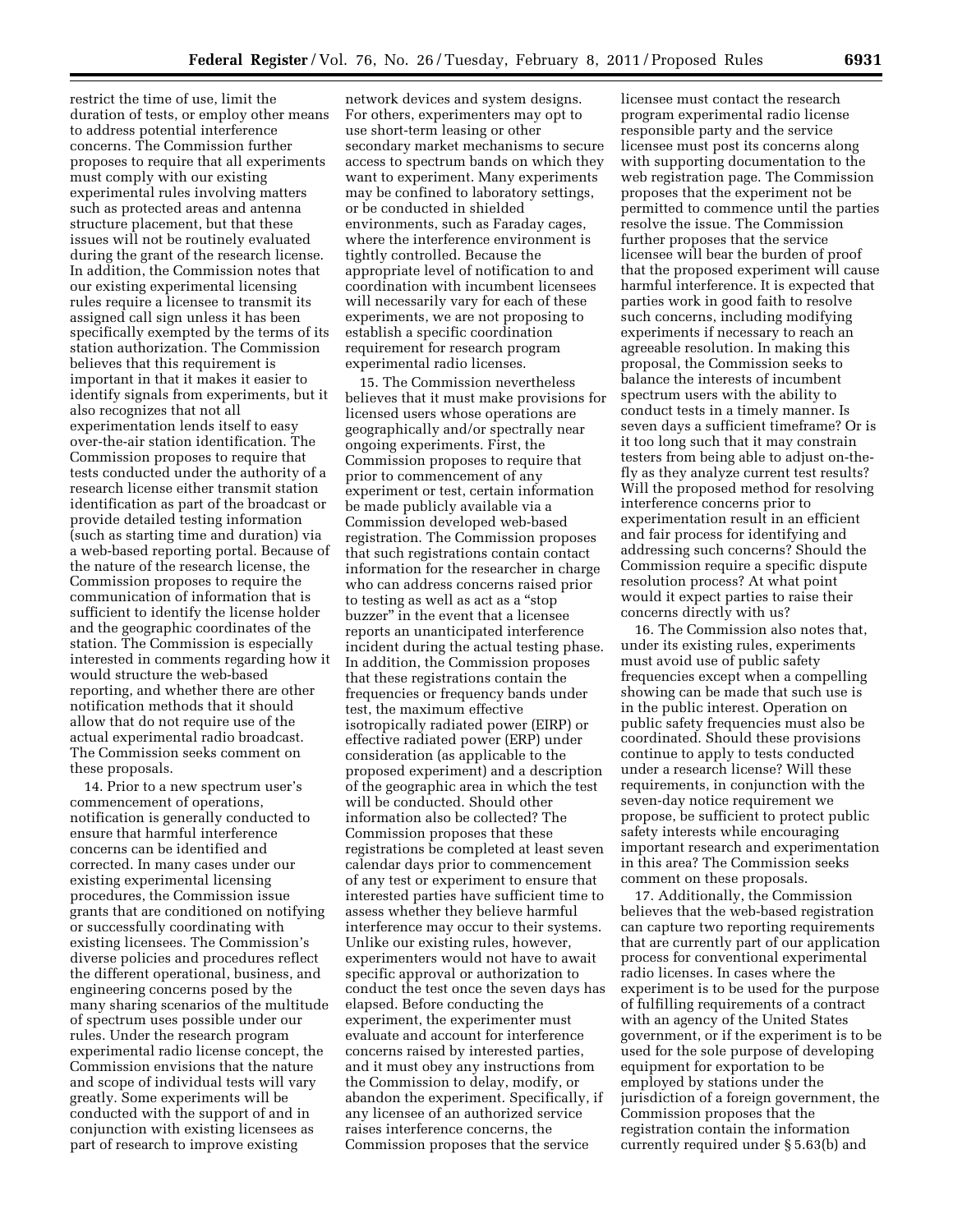(c) of its rules. The Commission seeks comment on this proposal.

18. The Commission proposes to implement additional measures that will make it easier for incumbent licensees and other interested parties to become aware of pending tests and make experimenters aware of their concerns, and seek comment on what those measures should be. Should the Commission develop an automated process for distributing such information by RSS feeds or other means? If so, should it further categorize this information by frequency band, geographic location, or other means? Would the Commission's Tower Construction Notification System (TCNS) serve as a useful model? TCNS allows companies to voluntarily submit notifications of proposed tower constructions to the FCC which in turn provides this information to federallyrecognized Indian Tribes, Native Hawaiian Organizations (NHOs), and State Historic Preservation Officers (SHPOs) who can then respond directly to the companies if they have concerns about a proposed construction. The Commission seeks comment on this proposal.

19. The Commission further believes that it must make special provisions to prevent harmful interference on the frequency bands that are commonly used in a campus setting and that are vital for public safety purposes or are used for campus security operations. For example, experiments on bands assigned to mobile service providers (*e.g.* the Cellular Radiotelephone Service, broadband PCS, AWS, 700 MHz) could have the potential to disrupt mobile telephone use on campus—at a minimum inconveniencing one of the most active and engaged mobile device user communities, and at worst, impeding the ability to reach 911 or receive campus-wide emergency text alerts. Television and radio broadcast bands are used in support of the Emergency Alert System (EAS). In recognition of these vital interests, the Commission proposes to require that, for tests that affect bands used for the provision of commercial mobile services, emergency notifications, or public safety purposes on the institution's grounds, the licensee first develop a specific plan that avoids interference to these bands. The plan would: (1) Provide notice to those who might be affected by the test; (2) allow for the quick identification and elimination of any harm the experiment is causing users, and (3) in the case of vital public safety functions, provide an alternate means for accomplishing such tasks during the duration of the

experiment. The Commission further proposes to require that the holder of the research program experimental radio license submit this plan to the Commission in conjunction with the registration it submits at least seven days prior to commencement of any test or experiment, as described above. The Commission would routinely make the entire submission publicly available. Should it also require that a licensee be required to specifically notify the commercial carrier(s) or other entit(ies) listed as the licensee for the affected band(s) in all of these situations, or only in situations where specified conditions are met (such as when the experiment will be conducted outside of buildings or away from controlled venues where access can be restricted, such as laboratories)? If so, should the Commission require the licensee's concurrence prior to the test? Ultimately, it wants to establish a process which delivers the benefits of experiments conducted at universities and research institutions, but that also prevents interference to users of wireless services and frequencies used for emergency and public safety purposes. The Commission seeks comment on these proposals.

20. The Commission seeks comment on how it should address noncompliance with our rules and procedures, including the failure of a holder of a research program experimental radio license to address and resolve cases of harmful interference within a reasonable amount of time. The Commission proposes to modify the cancellation provisions of our rules to make it clear that it can both deny permission to conduct specific tests under a research program experimental radio license and that we can revoke the research program experimental radio license at any time. As an ultimate safeguard, the Commission will not hesitate to revoke a research program experimental radio license in cases where we find that an institution has not properly managed the expanded privileges associated with the license.

21. The Commission notes that many institutions have offices that conduct administrative functions and provide coordination and support on a campuswide scale. The Commission proposes to require each institution to identify a single point of contact who will be ultimately responsible for all experiments conducted under the research license—including that the reporting requirements it establishes for this type of authorization are met and all applicable rules are observed. This individual will serve as the initial point

of contact for all matters involving interference resolution, and must have the ability to discontinue any and all experiments being conducted under the license, if necessary. The Commission proposes to require a licensee to identify this individual along with contact information such as a phone number and e-mail address at which he or she can be reached at any time of the day, and to keep this information current. The Commission seeks comment on other requirements, such as whether this designated individual should be required to respond to inquiries within a set time period, or possess the ability to halt experiments within a certain period of time? The Commission seeks comment on these matters, as well as the overall concept of requiring a single point of contact with this level of responsibility.

22. The Commission believes that in addition to the registration process described, there should be a reporting requirement associated with the research program experimental radio license. The Commission tentatively concludes that it should be as minimally burdensome as possible and should be narrowly tailored to ensure that experiments conducted under the license comply with the Commission's rules and procedures and to build a public record of active innovation in the field of radio communications that can be used to encourage and inspire further technological advancements. Are there additional objectives the Commission has overlooked? How can it meet these objectives? The Commission proposes to require that after completion of an experiment, the license holder file a brief narrative statement describing the results of the test, including any interference incidents and steps taken to resolve them. What should constitute a ''test'' and at what point has a test evolved sufficiently to require a supplemental filing? Should the holder of a research program experimental radio license be required to file periodic reports (*e.g.,* a yearly report) updating the status of ongoing tests, or summarizing the activity conducted under a research license? The Commission seeks comment on these matters.

23. The Commission seeks comment on the duration, terms, and scope of a research license. While such a license is intended to afford qualified institutions greater flexibility in how they conduct experiments, it intends to ensure that all other rules and limitations of our existing experimental procedures will continue to apply. For example, holders of a research license cannot deploy permanent facilities or offer services for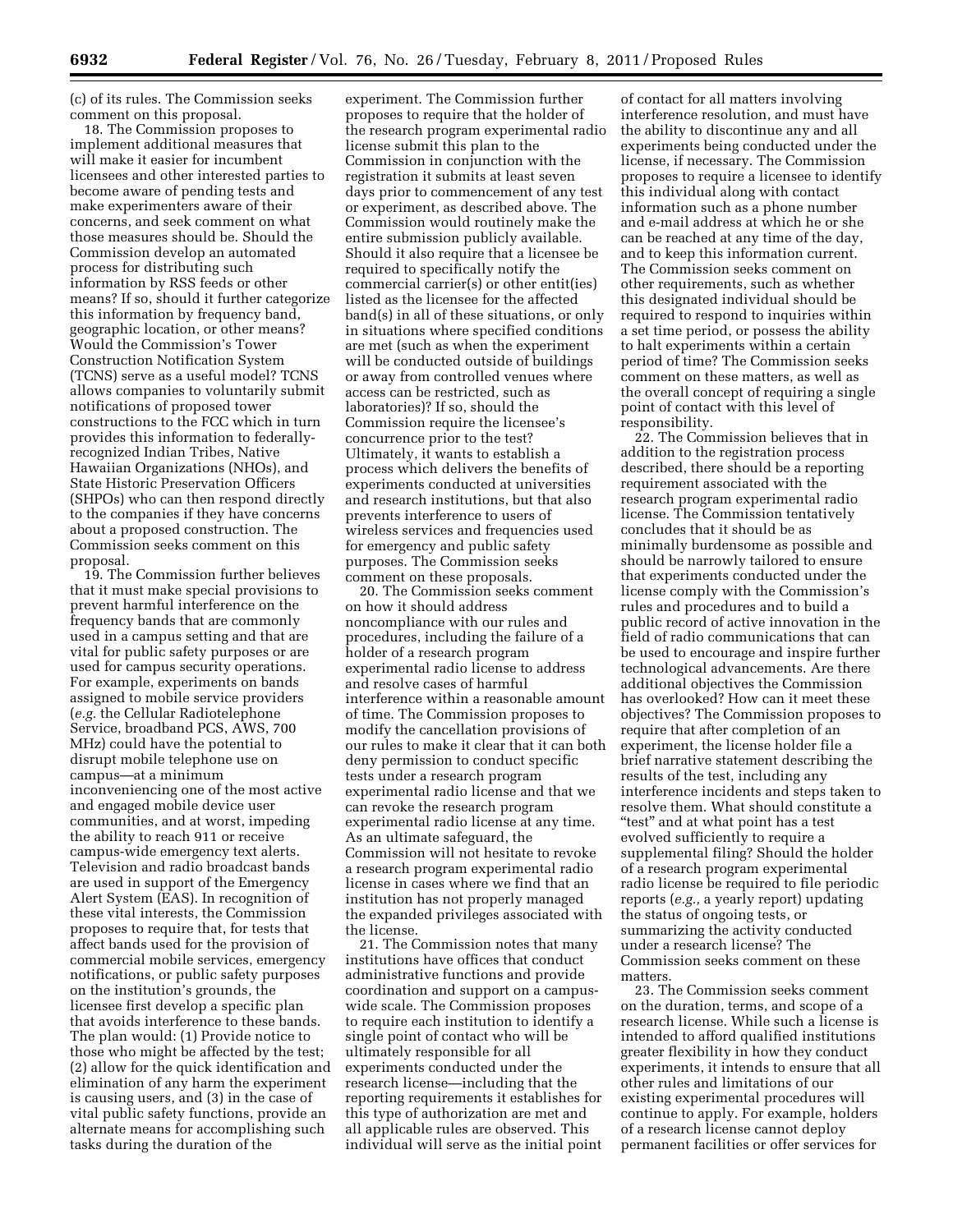sale. Similarly, the Commission proposes to issue these licenses for a limited, five-year duration, which is consistent with the longest experimental license term our rules currently allow. The Commission would permit license renewals. Is this an appropriate timeframe? In this context, would it make sense to issue initial research licenses for a lesser period and subsequently, upon sufficient showing of compliance with the rules the Commission adopts, issue renewals for five-year periods? It also asks how research licenses should govern experiments conducted by multiple institutions conducted across different campuses. The Commission proposes to require that each participating institution hold a research license (or obtain an individual license that would authorize the experiment), but that only one institution would be required to fulfill the reporting requirements associated with the research conducted across different campuses and that that institution be charged with identifying and making available the single point of contact with authority over the experiment. The Commission also seeks comment on how it should address specific licensing issues involving individual institutions. For example, if an institution has multiple campuses, should it issue one research program experimental radio license per institution that encompasses all campuses, or should it issue a separate license for each campus? Are situations where it should routinely issue more than one research program experimental radio license for a single campus, and if so, what are they? The Commission expects to direct applicants for research licenses to use FCC Form 442 and attach a supplemental narrative that sets forth the information it needs to assess the application (*e.g.* a showing that the applicant is a qualified institution, a description of the campus the license will cover, etc.). As the Commission transitions to a new Consolidated Licensing System (CLS), it will assess whether there is a more effective way to collect the information it needs to evaluate a research license application. The Commission seeks comment on these proposals.

24. The Commission also asks whether it would be appropriate to initiate the research license concept in the context of a pilot program, by which it would choose a limited number of institutions to which it would grant licenses and under which it would evaluate the program before expanding its scope. The Commission recognizes that while the research license concept

holds great promise for promoting research investment and fostering wireless innovation, it also needs to be sensitive to questions and concerns that commenters may raise in how to deploy this concept. Would a pilot program be an appropriate way to balance our interests in promoting innovation and flexibility while protecting against harmful or unanticipated interference? If so, would ten institutions be an appropriate number, and what criteria should be used to select them? Are there other provisions we should adopt that would make such a pilot program more successful? The Commission seeks comment on all of these proposals.

25. Finally, the Commission notes that the experimental licensing rules currently have a provision for school and student authorizations. These rules, last updated in 1998, are generally intended for use by students through high school for purposes such as science fairs, school projects, and participation in radio clubs. The rules provide for an informal application by letter and allow transmissions in limited frequency bands at low power levels. Given the changes in both technology and the Commission's processes over the last twelve years including those proposed herein, the Commission questions whether these rules are still necessary. First, it is not aware that these rules have seen widespread use. In addition, the Commission notes that all applications are now required to be filed electronically and that students may want to experiment in more bands than those provided for in this rule. Thus, it proposes to eliminate this rule and require that students desiring to experiment obtain a conventional experimental radio license using the electronic filing process. If there is a good reason to keep these special provisions for students, how can we provide for a streamlined process? Advocates for such a process should provide specific suggestions regarding how such streamlining should be implemented. Alternatively, the Commission asks if these provisions should be maintained, but moved to part 15 to allow for student use of approved equipment on an unlicensed basis. Advocates for such an action should also address whether certain safeguards need to be added to the rule to ensure proper radio usage.

26. The second proposed program license type—the innovation zone program experimental radio license would give innovators greater flexibility to conduct and modify the terms of their experiments without having to secure the additional approvals that the traditional experimental authorization

rules would require. Licensees nevertheless would still be bound by the general limitations that come with an experimental license and would be expected to limit individual experiments conducted under the license to the minimum scope and size necessary to accomplish the test's goals. The Commission envisions that innovation zones, which could include isolated or protected areas, could become havens for enterprise and innovation because it would permit experimenters to explore a variety of technologies with reduced barriers to entry.

27. Innovation zone program experimental radio licenses would be structured similar to the research program experimental radio license model discussed above, and would have the same types of application and reporting requirements, except where described differently in the NPRM and accompanying proposed rules. Also, the eligibility and use restrictions would be different from those used for the research program experimental radio license program. Specifically, the Commission proposes that each licensee must hold appropriate technical credentials demonstrating advanced technical competence in radio engineering, but emphasize that applicants will not necessarily have to be associated with a college, university, or non-profit research organization to be eligible for an innovation zone program experimental radio license. The Commission envisions that innovation zones would permit operations over large areas, and would not be appropriate for use by a single entity at its exclusive-use facility (such as within a large manufacturer's plant grounds). Innovation zones would, however, be ideal for universities and research institutions that wish to conduct research in off-campus settings. The Commission seeks comment on this proposal generally, and whether there are additional technical qualifications that it should require of these licensees.

28. The Commission seeks comment on what criteria it should use to identify areas that are sufficiently isolated or protected to serve as innovation zones. What propagation, geographic or other wireless engineering characteristics should it look for? To be effective, the authorization for innovation zones must allow for access to the largest range of frequencies practical. The Commission proposes that the innovation zone program experimental radio license broadly permit experiments on any frequency that is not specifically listed in § 15.205(a) of its rules, except that experiments could use frequencies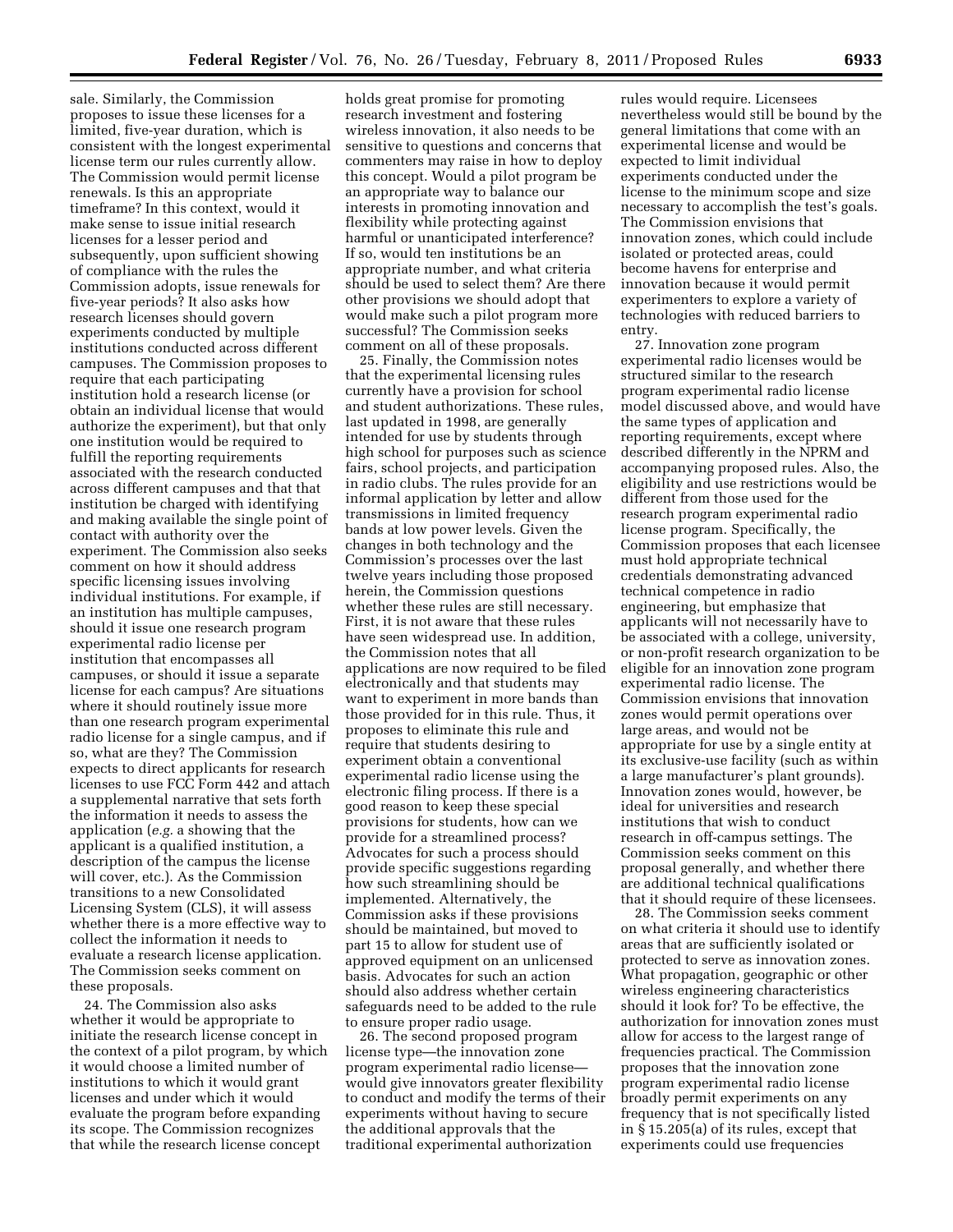above 38.6 GHz so long as they are not listed in footnote US246 of the Table of Frequency Allocations. The Commission recognizes that in geographically remote areas it may not be necessary to impose limitations on the use of the restricted frequency bands. The Commission seeks comment on when and how it should impose restrictions on individual licenses and/ or in particular innovation zones that are located in remote areas. The Commission recognizes that certain geographic areas offer great potential as innovation zones, but their use would raise additional considerations. For example, how should the Commission treat geographic areas and frequencies that it considers, here, to be in the Commission's inventory because they are not licensed? These large areas could provide an excellent opportunity for researchers to experiment on a wide scale with different network topologies and advanced communications systems without fear of encroaching on existing spectrum use. However, such areas could be subject to re-auction, limiting long-term research opportunities. The Commission proposes to permit such areas to be licensed as innovation zones, but to emphasize that experimental use is subject to discontinuance if the bands are re-auctioned prior to the end of the innovation zone license term. Similarly, should the Commission ties the availability of an innovation zone to specific frequency bands in the Commission's inventory? The Commission seeks comment on these matters.

29. The Commission seeks comment on what requirements are necessary to allow for proper oversight of innovation zone program experimental radio licenses. The Commission proposes to delegate to the Office of Engineering and Technology the responsibility for establishing, maintaining, and routinely updating the list of available innovation zones. What additional provisions should it adopt? Should the Commission first identify geographic areas that are suitable innovation zones and promote their use among researchers, or are there different ways to build the innovation zone inventory? Should it limit the number of applicants for a specific zone or otherwise manage the use of this resource among different parties? Should it provide a single license with a requirement to provide and manage access to all parties seeking to conduct an experiment at fair and reasonable terms? For example, a single licensee could assign different experiments to different areas within the larger geographic area or provide a

means for time-sharing equipment or could manage a database providing access on an as-needed basis to parties. Would this be a better approach than issuing multiple licenses within an innovation zone? The Commission points out that in the single licensee case there would be a single responsible party that could be contacted for gaining access or in instances where interference may be occurring. The Commission asks that advocates of the single licensee model provide comment on criteria it could use to select such a licensee.

30. The Commission proposes to require the responsible party to file an application that describes the requested geographic area of operation, the frequencies to be used for testing, the maximum power levels associated with planned operations, and any other relevant technical characteristics pertaining to test equipment, antennas, etc., that would be necessary to identify and mitigate potential interference. An innovation zone licensee would then be permitted, under the terms of its license, to design and conduct any test that meets these criteria. The licensee would, however, be required to provide the Commission on a timely basis and through a web-based reporting system, an up-to-date list of the testing that is being conducted with at least a sevenday lead time before the tests are performed. It would also have to report the conclusion of individual tests. Should the holder of an innovation zone program experimental radio license be required to file periodic reports (*e.g.,* a yearly report) updating the status of ongoing tests, or summarizing the activity conducted under its license? Are additional notification or coordination procedures warranted for experiments conducted in certain bands, such as those used for public safety or EAS purposes? If so, should the Commission apply the same pre-test notice process that it is proposing for the research licensee? The Commission tentatively concludes that innovation zone program experimental radio licenses should be granted for the same five-year duration it proposes for research experimental licenses to encourage robust levels of experimentation by minimizing administrative burdens, and that the Commission permit license renewals. The Commission also proposes to require the licensee to identify a single point of contact who has authority to stop any tests being conducted in the innovation zone, and to apply the same dispute resolution procedures it adopts for research program experimental radio

licenses. The Commission seeks comment on these proposals.

31. The third type of proposed program license is the medical program experimental radio license. This license would be available to hospitals and other health care institutions, and would facilitate the creation of cuttingedge test-bed facilities where manufacturers and developers could try out new wireless medical technologies and assess operational readiness. A medical experimental authorization would allow for the testing and operation of new medical devices that use wireless telecommunications technology for therapeutic, monitoring, or diagnostic purposes that have not yet been submitted for equipment certification, or for devices that use RF for ablation, so long as the equipment is designed to meet the FCC's technical rules. The FDA's investigational device exemption (IDE) may be applicable when these experiments involve patients. In this regard, the Commission notes that the FDA in consultation with the FCC is exploring approaches to streamline IDEs for wireless medical devices, when an IDE is required.

32. The medical experimental license program would be supervised by the FCC in consultation with the FDA to determine the applicability and approval of the license to ensure that patient safety is considered. This program is not intended to replace the FDA's existing oversight and review programs.

33. It is important that the Commission limit eligibility of medical program experimental radio licenses to the right institutions. Should it restrict licensing to entities that meet specific criteria, such as accreditation by a particular certification body—or should it instead require an entity, as part of its submission, to make an affirmative showing that it is engaged in the health care field and that it has sufficient resources and expertise to oversee tests conducted under the authority of a blanket license? How might the Commission include federal medical institutions such as those operated by the Department of Veterans Affairs or military services in this program, where the facility itself is under the jurisdiction of the Executive Branch and authorizations would ordinarily be granted by the NTIA, but certain tests might be conducted by non-federal entities? How could the Commission structure the coordination process between these governmental entities to balance the interests of military services while at the same time expediting the development of new medical devices? The Commission seeks comment on this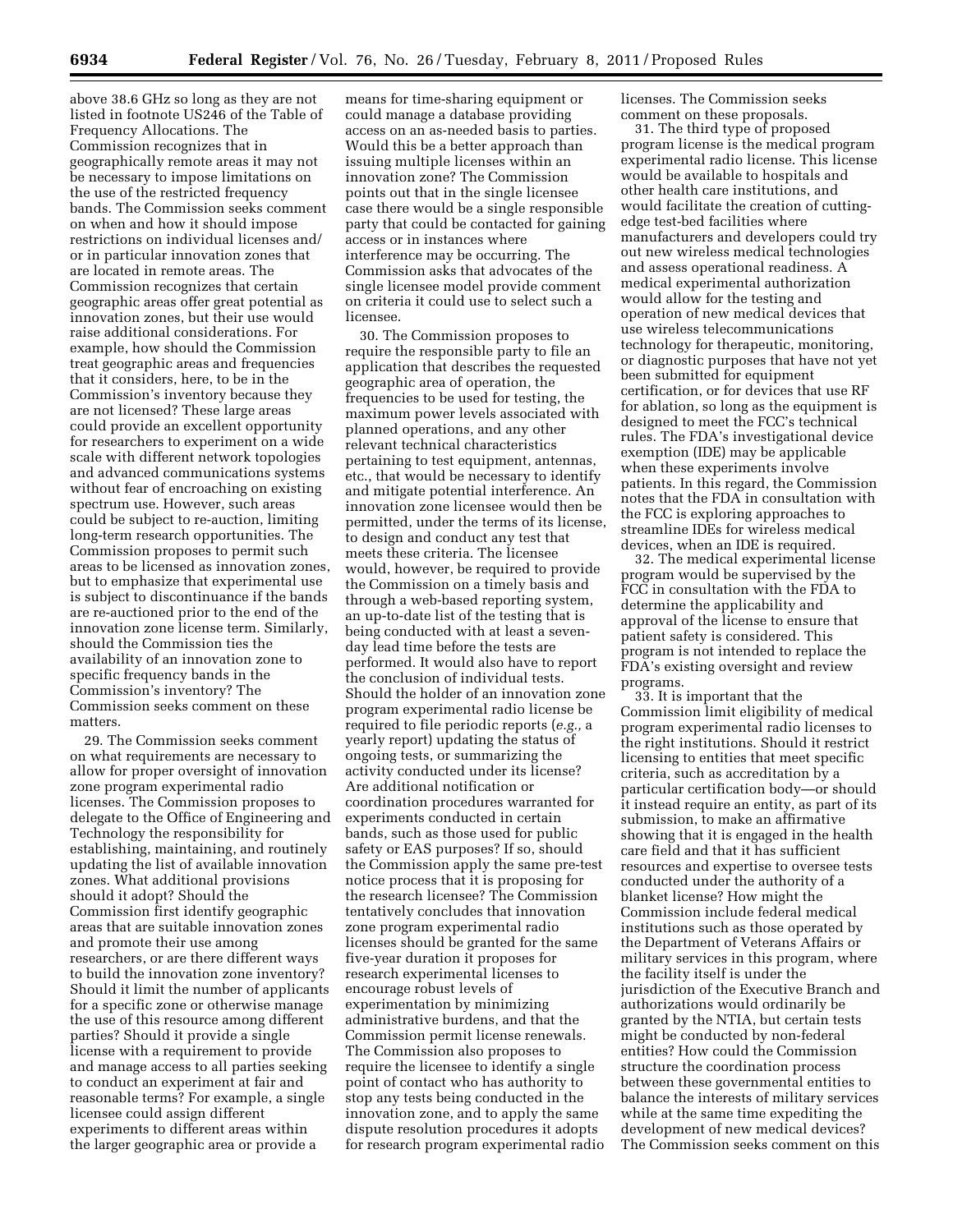matter. The Commission proposes to require that, in all cases, facilities that seek a medical program experimental radio license demonstrate that they possess basic expertise in radio management. The Commission seeks comment on whether it should require baseline qualifications for demonstrating this expertise, or if it will be sufficient for applicants to make an affirmative showing that they hold these skills. For example, the Commission believes it is important to have the ability to identify and correct RF related problems. In this regard, it recognizes that some institutions may not be well versed in the FCC rules or spectrum management issues and may have to collaborate with an industry partner to develop new devices once a specific need is identified. In these instances, can the requirement for basic expertise in radio management be satisfied by the industry partner or should it reside with the host institution? Alternatively, could a third party be used to manage spectrum under the medical experimental authorization? For example, the American Society for Healthcare Engineering (ASHE) was designated by the Commission to manage the use of medical wireless telemetry equipment in health care settings. The Commission seeks comment on whether such an approach can work for medical research activities.

34. The Commission tentatively concludes that the medical program experimental radio license should be granted to the institution that creates and manages the test bed environment in which the specific research activities will be conducted, as opposed to the manufacturers and experimenters who may be conducting the actual tests. The Commission believes that this approach strikes the right balance between our goal of promoting robust radio experimentation and the necessity of providing safeguards against harmful interference, because institutions can establish a single point of contact with knowledge of and control over all testing that is being conducted, and because such institutions should have ultimate control over their facilities. To the extent that the Commission permits the requirement for basic expertise in radio management to be satisfied an industry partner or third-party manager, how should it structure the licensing process? Should the Commission, for example, issue multiple licenses but require one party to identify itself as the responsible party?

35. As with the research program experimental radio license and innovation zone program experimental radio license proposals, above, the

Commission proposes that a medical program experimental radio license will offer broad authority under which individual tests will be conducted, but that such tests should be limited in scope to what is necessary to meet a particular test's goals. For example, the tests conducted under a medical program experimental radio license will provide researchers an opportunity to assess the susceptibility of new devices to interference as well as whether they might cause interference to other devices. Such tests can be conducted in a controlled environment so that any electromagnetic interference issues can be identified and remedied prior to devices being distributed to the public. The Commission proposes the same limitation on use of frequencies for medical program experimental radio licenses as it does for research program experimental radio and innovation zone program experimental radio licenses. That is, researchers may use any frequency so long as it is not listed in § 15.205(a), except that frequencies above 38.6 GHz may be used so long as they are not listed in footnote US242 of the Table of Frequency Allocations.

36. The Commission seeks comment on what information it should require of an applicant, in addition to a demonstration of its qualifications to hold a license. The Commission proposes to follow the same general application procedures as those to be established for the other program experimental radio license types. The Commission tentatively concludes that a licensee must specify the rule parts, frequencies, and geographic areas in which it plans to conduct tests. Is there additional information that it should require at the application stage? The Commission proposes that the license term be set for an initial five-year period, and that we permit license renewals. What other provisions should be incorporated into our rules?

37. How should the Commission define the scope of permissible operations under a medical program experimental radio license? The Commission tentatively concludes that experiments conducted under the medical experimental authorization should be limited to investigations and tests involving therapeutic, monitoring, and diagnostic medical equipment and that the institution be given broad leeway to choose the frequency band(s) and technical characteristics appropriate to each experiment without having to seek specific prior FCC approval. The Commission also takes a fresh look at its existing experimental authorization rules as applied to medical equipment. Are there any rules

that it should relax or modify due to the unique nature of or the importance of promoting advancements in the medical device field? As an initial matter, the Commission proposes that tests conducted under a medical experimental authorization not be subject to our traditional station identification rules. Our past experience in the medical device field suggests that such requirements are impractical for many of the devices it expects to be tested under the proposed new authorization, and that the typical power level and deployment environment for such devices will serve to reduce the potential for unanticipated interference that cannot be readily identified and resolved. Although the Commission proposes to require that operations must be tailored to comply with applicable FCC technical rules, should it also establish a method by which innovators can test devices that may not completely conform to the rules provided they have performed a risk assessment that includes an evaluation of how to protect the existing base of devices already in use in the medical facility? Are there any standards for risk assessment that should be used in this regard? The Commission asks because the test beds it hope to foster through medical experimental authorizations appear to be ideal venues to conduct empirical testing to support assertions that devices and systems will operate successfully in real-world settings. Should operations conducted under a medical experimental authorization be limited to a specific geographic area such as the licensee's medical campus or will the other proposed limitations on eligibility and operations provide sufficient protection against unanticipated consequences? More specifically can testing under a medical program experimental radio license be expanded to include body worn or implanted devices that travel with the patient, or should these types of tests be governed by the conventional experimental radio license? The Commission seeks comment on all of these matters.

38. The Commission also seeks comment on what reporting requirements it should impose under a medical program experimental radio license. In exchange for the flexibility to conduct these tests, it believes that a license-holding institution should bear an obligation to prepare and submit a report detailing the results of its findings for review by the FCC and for dissemination to the medical community at large. Thus, just as teaching hospitals provide a venue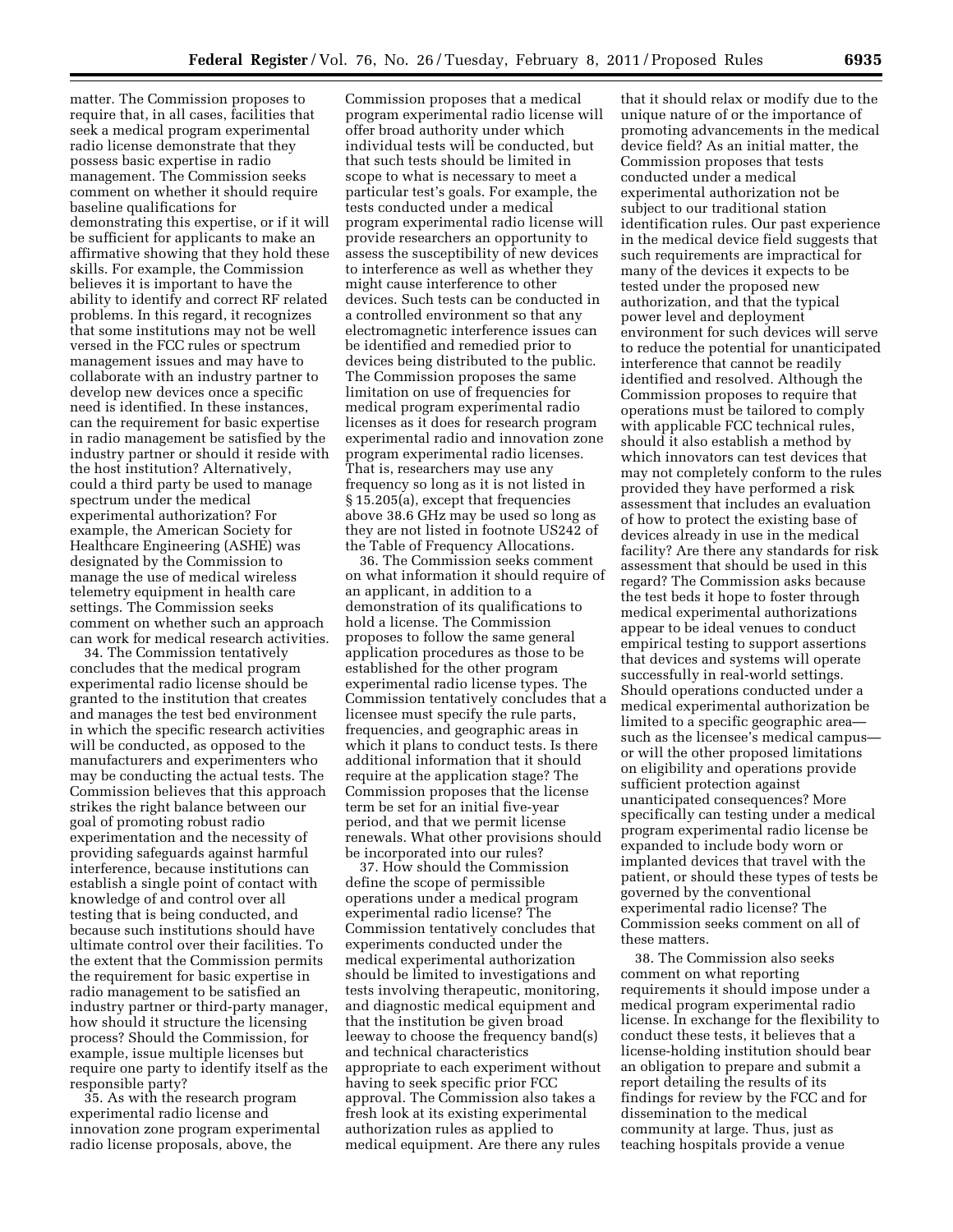where new techniques can be developed and the knowledge shared, the medical experimental authorization would offer medical innovators fertile ground in which they could nurture and develop their ideas in a real-world setting, and where ideas and advancements can readily propagate throughout the medical community. The Commission proposes to require that the licensee submit, through the same Web site used for project registration, a report within 30 days after conclusion of the test that briefly summarizes its findings, and that the licensee also file a yearly report to the experimental licensing system of the activity that has been performed under the license. The Commission's intent with these reporting requirements is not to make public proprietary or company confidential information, but to provide a venue for sharing information that researchers would find beneficial in the goal of patient care. It also proposes that the licensee must provide the Commission on a timely basis an up-todate list of the testing that is being conducted with at least a seven calendar day lead time before the tests are performed, and include such basic information as the frequencies and rule parts under which the medical device is intended to operate, the number of units that may be employed, the duration of the study, and the geographic scope of the experiment. Such information would make it easier to identify and remedy any unanticipated interference that may occur during the test. The Commission also proposes to apply the same dispute resolution procedures it adopts for research program experimental radio licenses. As with our other program experimental radio license proposals, the Commission anticipates that reports would be filed via a Commission web page, and that filings would be posted in a public and easily accessible manner. Because one of our objectives is to make available findings for review and dissemination to the medical community at large, the Commission specifically seeks comment on whether these proposed reporting requirements are sufficient to meet our goals. Specifically, are there other recognized reporting policies or protocols that are used within the medical community that we should be aware of? Are there ways for us to align elements of our reporting requirements with those policies?

39. The Commission believes that the medical experimental authorization will create a new path for bringing innovative broadband and wirelessenabled medical devices to market, and will foster tangible advancements in the

vital area of health care. By restricting licenses to qualified health care entities and for therapeutic, monitoring, and diagnostic medical equipment will provide protection against unanticipated harmful interference to other medical devices and existing radio services. As a practical matter, the Commission observes that many medical devices typically operate on a shared, non-exclusive secondary basis and at low power levels. Moreover, because of the coordination of this program with the FDA, as well as with that agency's overall regulatory oversight of medical devices, we believe that the testing of new and innovative devices under medical experimental authorizations can be accomplished in a way that protects patient safety and health. The Commission seeks comment on its proposal, and encourages commenters to help us craft this concept into rules that will create test-beds for the rapid and robust development of new medical devices.

40. The Commission also proposes to modify the rules and procedures in order to bring more clarity to its rules regarding operating and marketing of RF devices prior to equipment approval and also to relax the conditions under which market trials can be conducted. The existing rules generally prohibit devices from being marketed or operated prior to receiving a grant of equipment authorization. However, exceptions do exist. Section 2.803 of the rules allows for conditional sales, advertising and display, and outright sales to certain businesses of equipment not yet certified so long as proper notice is provided to the prospective buyer. That rule section also provides for a manufacturer to operate its product for demonstration or evaluation purposes under the authority of a local FCClicensed service provider. Additionally, § 5.3(j) of our rules permits licensees operating under experimental radio authorizations to conduct ''limited market studies.'' Such studies are not defined in part 5, but § 5.93 of our rules restrict equipment ownership to the licensee, require notice to participants that the operation is temporary, and stipulate that the size and scope of the experiment be subject to the limitations that the Commission establishes on a case-by-case basis.

41. Section 2.803 of our rules describes when radio frequency devices may be marketed or operated prior to equipment authorization and typically would apply during the later stages of product development and preproduction. The Commission proposes to split this rule into two separate rules for marketing and for operating such

devices. Our goal is to maintain the general requirement that devices may not be marketed or operated prior to equipment authorization, but to clarify and simplify the existing exceptions to this rule. Marketing of devices prior to equipment authorization is permitted limited purposes, such as making conditional sales contracts or in conjunction with trade show displays. Operation of devices prior to equipment authorization is conducted under the authority of a service license or a grant of special temporary authority, or under the rules for unlicensed devices in parts 15, 18 or 95. Additionally, both operation and marketing of radio frequency devices prior to equipment authorization is permitted pursuant to trials conducted under the authority of a part 5 experimental radio service authorization. The Commission proposes to clearly state this as an exception to our general part 2 rules.

42. The Commission proposes to cross-reference the definition of "marketing" as it is used in  $\S 2.803(e)(4)$ of our rules in the revised part 5 market trial rules we ultimately adopt. Under § 2.803(e)(4), marketing is defined to include sale or lease of equipment, or offering for sale or lease, including advertising for sale or lease, or importation, shipment, or distribution for the purpose of selling or leasing or offering for sale or lease. The Commission seeks comment on whether this definition meets the needs of parties interested in conducting market trials and ask if there alternative definitions or additional categories that should be added. The Commission will use the proposed definition as the basis for the remainder of our proposals, and make appropriate changes based on the record should the Commission move to adopt different market trial rules. Thus, the Commission asks that commenters who propose to expand the existing definition of ''marketing'' also provide detailed information on how other related rules need to be similarly modified.

43. The Commission proposes to expand upon the existing concept of "limited market studies" as currently codified in our part 5 rules. Specifically, the Commission proposes to adopt a new subpart that contains provisions for two types of trials—product development trials and market trials. A product development trial would be defined as an experimental program designed to evaluate product performance in the conceptual, developmental, and design stages, and that typically requires testing under expected use conditions. A market trial would be defined as a program designed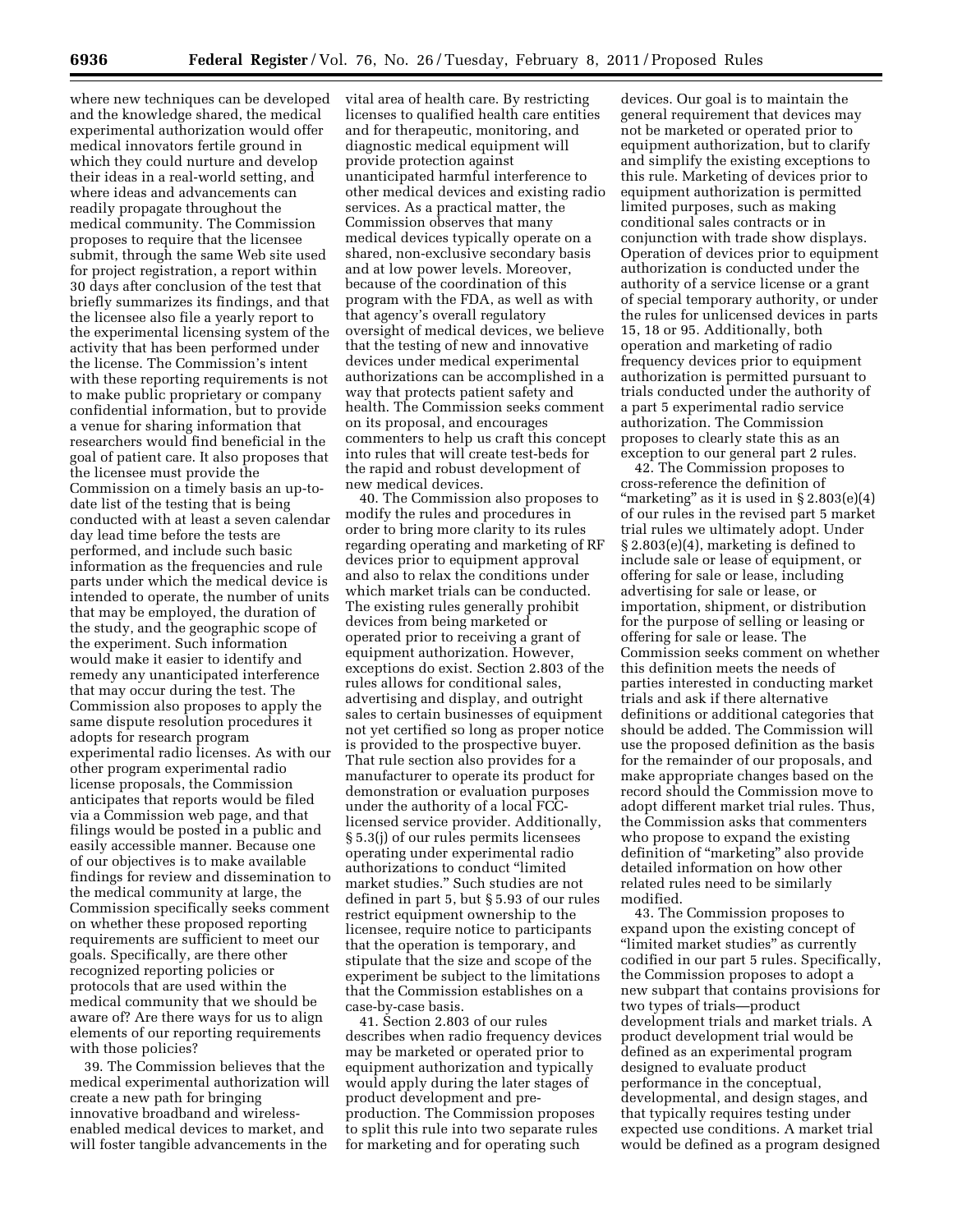to evaluate product performance and customer acceptability prior to the production stage, and that typically requires testing under expected use conditions to evaluate actual performance and effectiveness. These trials would be conducted under the authority of a part 5 license and, because they would typically involve equipment that has not yet been authorized, would operate as an exception to our part 2 rules.

44. The Commission's proposed rules for product development trials are designed to generally track the existing rules for limited market studies. The Commission proposes to explicitly prohibit the marketing of devices operated as part of a product development trial and retain the restrictions on ownership to the licensee and notification to users that are part of the existing limited market study rule. The Commission seeks comment on the proposed product development trial rules.

45. A wide range of entities would be eligible to obtain an experimental authorization to conduct market trials, and we would grant multiple licenses in situations where more than one entity will be responsible for conducting the same market trial—such as when a manufacturer, system integrator, and service provider are testing consumer acceptance of a new device. Under the existing rules, a manufacturer may offer equipment for sale prior to certification but the prospective buyer is not authorized to operate the equipment; similarly, a manufacturer is authorized to operate the equipment at the prospective buyer's facilities but the licensee remains the responsible party. The Commission's proposed part 5 rules would provide a simpler means for manufactures and prospective buyers to conduct market trials. Additionally, because these rules are specifically designed to provide for expanded marketing opportunities to consumers and other third parties, we propose that when a market trial involves a device that has not yet been authorized, that the device must be operated in compliance with existing Commission rules, waivers of such rules that are in effect at the time of operation, or rules that have been adopted by the Commission but that have not yet become effective. The Commission seeks comment on these proposals.

46. The Commission recognizes that a market trial often involves the offer for sale or lease of a device operated pursuant to a license so that manufacturers and service providers can evaluate customer demand for new capabilities or services and at what

price. The proposed rules would permit us to issue part 5 licenses to more than one party conducting a market trial together (*e.g.,* a manufacturer working in conjunction with a service provider) and allow licensees to sell equipment to each other. Licensees would retain ownership of equipment and only be permitted to lease equipment to trial participants, such as consumer end users, for purposes of the trial. Licensees would have to ensure that trial devices are either rendered inoperable or are retrieved at the end of the trial. Thus, the Commission does not propose to allow sales to consumers of equipment that has not yet been certified. While the benefits of allowing direct sales are clear from a marketing perspective, such a provision would put the ownership of uncertified equipment directly with consumers and complicate the Commission's efforts to enforce its rules. To the extent commenters discuss options that would provide for direct sales to consumers, they should provide detailed information regarding how such rules would be envisioned to function to enable valuable marketing information to be obtained, while ensuring that uncertified products do not flood the market without proper controls or create widespread interference. Specifically, what controls would need to be placed on such sales or on the operation of the devices marketed in this manner? Would it be feasible to transmit unique manufacturer codes to facilitate the resolution of interference issues? In the case of devices designed to be authorized under parts 15, 19 or 95 of our rules, and which would not normally require a license prior to operation, the Commission proposes to require that when these devices are to be included in a market trial that they be authorized under a part 5 license as would any other RF device. This approach would ensure that we have a licensee identified as the responsible party for conducting the market trial. The Commission seeks comment on this proposal.

47. In many instances, developers and system integrators seek to obtain evaluation kits from manufacturers to test and evaluate a component that the manufacturer intends to offer for sale to facilitate the purchaser's development of hardware and software for use with that component. These kits typically consist of a component the manufacturer intends to offer for sale, mounted on a board, with or without an enclosure, in configurations that provide connections to a power supply, easy access to terminals, and sometimes

supporting devices or other hardware. Under current rules, sales of these kits are not permitted before equipment authorization is granted for the component. This restriction delays the ability of manufacturers and system integrators to develop hardware and software for use with the component. To remedy this situation, the Commission proposes to modify § 2.803 of the rules to allow the sale of these evaluation kits so long as notice stating that the component has not yet been certified is provided to any buyer. The Commission seeks comment on this proposal. Does our description of evaluation kits meet the needs of manufacturers or is too restrictive or not restrictive enough? Should the Commission restrict such sales to developers and system integrators? If so, how should it define these entities? Should such sales be limited in number? For example, should it only allow a manufacturer to sell 1000 kits for a specific component per twelve month period? Are there any other considerations for which we need to account?

48. The Commission also seeks comment on compliance testing under our rules. Section 2.803 of our rules provides for the operation of radio frequency devices for purposes of compliance testing, but does not eliminate the requirement to obtain a station license for products that normally require a license to operate. How should laboratories engaged in the testing of equipment, but that are not themselves manufacturers or licensed service providers, be authorized to conduct their work? Should the Commission make specific provisions in our part 5 experimental radio service rules to issue licenses to laboratories accredited by accreditation bodies that it recognizes for RF product testing and consistent with their approved competencies? If so, should they be patterned after the program license model discussed, or in a different manner? What would be an appropriate license term and renewal process for such a license? Is there a different way to authorize these entities to perform compliance testing? The Commission seeks comment on this matter.

49. An additional issue related to the ability to conduct effective market trials implicates our part 2 rules that limit equipment importation for devices that have not yet been certified. Section 2.1204(a)(3) of our rules permits radio frequency devices to be imported in limited quantities "for testing and evaluation to determine \* \* \* suitability for marketing,'' but limits quantities to 2000 units for products designed solely for operation within a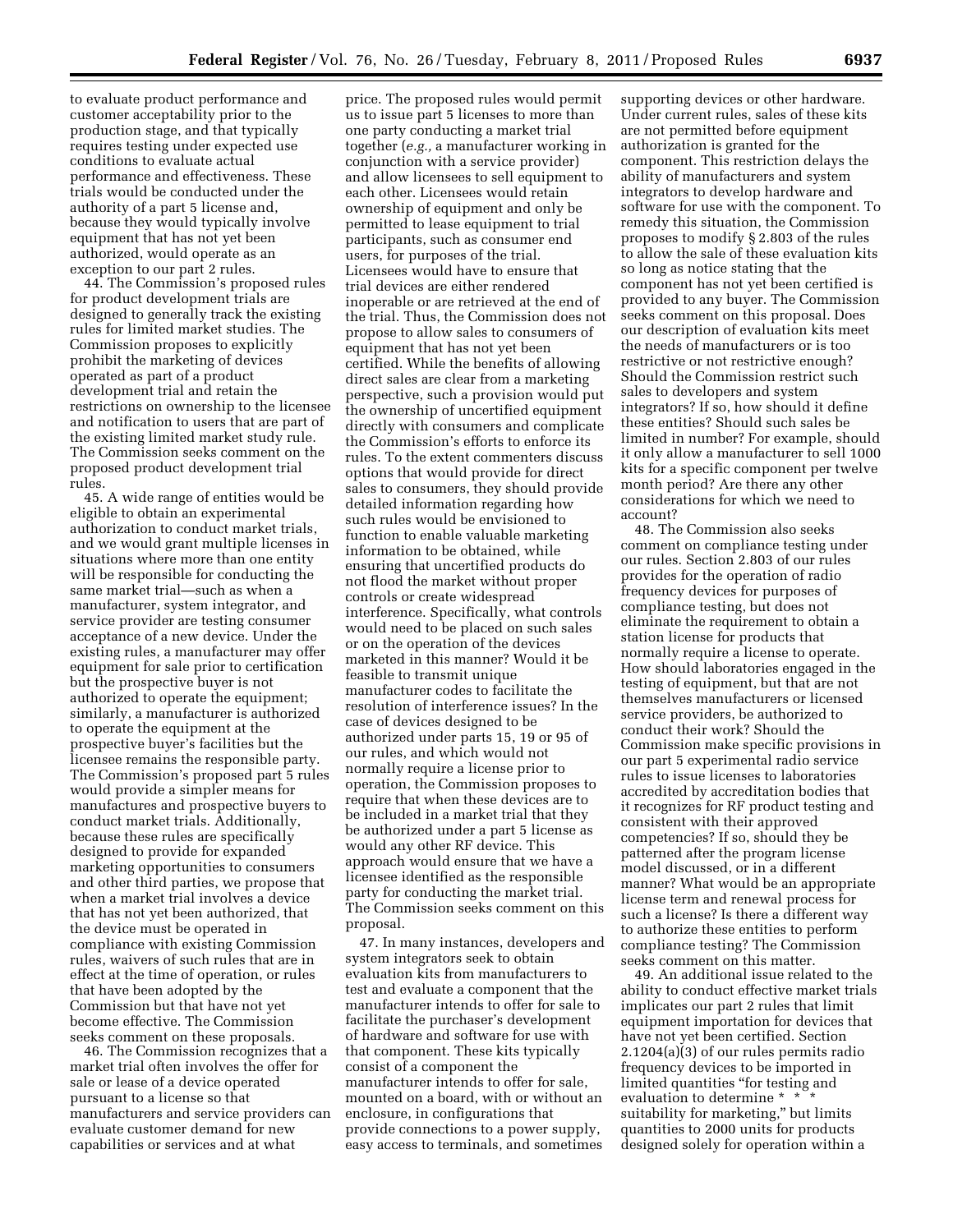radio service which requires an operating license and 200 units for all other purposes (*e.g.,* part 15 unlicensed devices, part 18 Industrial, Scientific and Medical equipment, and part 95 equipment that is licensed by rule). Recognizing that the majority of equipment and devices today are manufactured in other countries, the Commission believes that the current import restrictions may unduly constrain innovators from having the ability to conduct meaningful market studies and related tests. Practical experience, as measured by a steady stream of requests for waivers of this rule submitted to staff in our Office of Engineering and Technology, supports this observation.

50. In response to a solicitation for comments for the 2006 biennial review of the telecommunication regulations pursuant to Section 11 of the Communications Act (2006 Biennial Review), Hewlett-Packard (HP) submitted comments recommending that the 200 device limit for RF devices that do not require an individual station license be amended to allow the importation of up to 1200 units for product development purposes. In addition, HP recommends that the importer be required to comply with rigorous reporting requirements, reflected in a quarterly report to the Commission, for importations greater than 200 units. The Information Technology Industry Council (ITI) supports HP's recommendations, believing that they would reduce the burden on companies that have product development programs within the United States, but that utilize prototypes assembled outside of the United States. In a Staff Report, the Office of Engineering and Technology concurred with HP's recommendation to raise the import limit and recommended that the Commission issue a Notice of Proposed Rulemaking to modify § 2.1204 of the rules. The Commission believes that the time is ripe to increase the importation limit for devices that will not require an individual station license from 200 units to the 1200 units recommended by HP. This will better reflect current manufacturing, design, and marketing techniques and also decrease the administrative burden on both industry and the Commission. Is 1200 the correct ceiling? Should the limit be set higher to provide for more extensive market studies? Would a lower limit achieve an appropriate balance between easing the manufacturing process and our interest in maintaining appropriate controls on the importation of RF devices? Similar to our proposal above regarding the size

of a market trial, the Commission tentatively concludes here that it would treat devices that contain both licensed and unlicensed transmitters under the more liberal 2000 unit limit applicable for licensed devices. The Commission seeks comment on this proposal. The Commission declines to propose HP's recommendation to implement a quarterly reporting system. The Commission believes that the same benefit can be achieved in a less burdensome way by requiring importers to maintain records of their imports under these provisions, allowing the Commission to request this information if needed. The Commission also proposes to clarify that RF devices may be imported not only for testing and evaluation purposes, but also for product development purposes. The Commission requests comment on these proposals.

51. Finally, the Commission discusses the parties who should be held responsible for market trials. In the case of a manufacturer, the responsible party is readily apparent as the entity that built the device is conducting the study. However, in other instances, it is not always so apparent. For example, if a commercial carrier were to conduct a study using a new, not yet certified handset built by a third party is the carrier or the manufacturer the most logical responsible party? Similarly, manufacturers are increasingly incorporating one or more radio modules into devices. These modules can be manufactured by different entities and may be different than the final product assembler. Accordingly, the Commission has structured its proposed part 5 market trial rules to specify that, in cases where separate licenses are issued because more than one entity is involved in conducting the same market trial, one party must be designated as the responsible party for the trial. The Commission seeks comment on this proposal. The Commission also invites comment on how and when to hold parties that are not designated as the responsible party for the trial liable for any rule violations.

52. The Commission proposes to consolidate all experimental licensing rules under part 5 of the rules and to update the title of part 5 to remove the distinction between broadcast and all other experimental licenses. The Commission believes that there are enough similarities between the various Commission rules that allow for experimentation that the developmental licensing rules can be subsumed by the experimental licensing rules. Accordingly, the Commission proposes

to eliminate the developmental rules and evaluate all future applications seeking any form of experimental or developmental authority under our part 5 experimental authorization rules. The Commission believes this will provide clear and consistent guidelines to all parties seeking to experiment and innovate. In addition, because the part 5 rules are generally more flexible than the various developmental rules, the Commission believes that this will only increase opportunities for experimentation as it removes several barriers that currently exist under its rules. We also point out that the Commission has announced its intention to develop a consolidated licensing system as a long-term initiative to combine the functions of our current licensing and applications systems. The purpose of this initiative is to develop a consolidated licensing system that is transparent, easy to use for the public and Commission staff, consistent with the FCC's data driven and fact-based rulemaking strategies, adaptable to evolving requirements, efficient, cost-effective and green. The Commission believes that its proposals here will also advance the Commission's stated system development goals in this endeavor. The Commission seeks comment on its proposal to remove these developmental rules from the various service rule parts, and our observation that the types of operations permitted under developmental licenses can also be granted under our current part 5 experimental rules.

53. The Commission recognizes that the developmental rules are not exact duplicates of our part 5 rules, and asks if are there any particular requirements under the various developmental rule sections that we must migrate to our part 5? For example, the rules for private radio meteor burst communications in § 90.250 require that new authorizations be issued subject to the developmental grant procedure and that an application for issuance of a permanent authorization is to be filed prior to the expiration of the developmental authorization. The Commission proposes to retain the current structure of this rule when we move it to part 5, but to replace the existing requirement that an entity must first obtain a developmental authorization with the requirement that it must obtain an experimental license. The Commission seeks comment on this proposal and, more generally, whether the ''pre-license'' concept embodied in the rule is even necessary. With respect to all of our existing developmental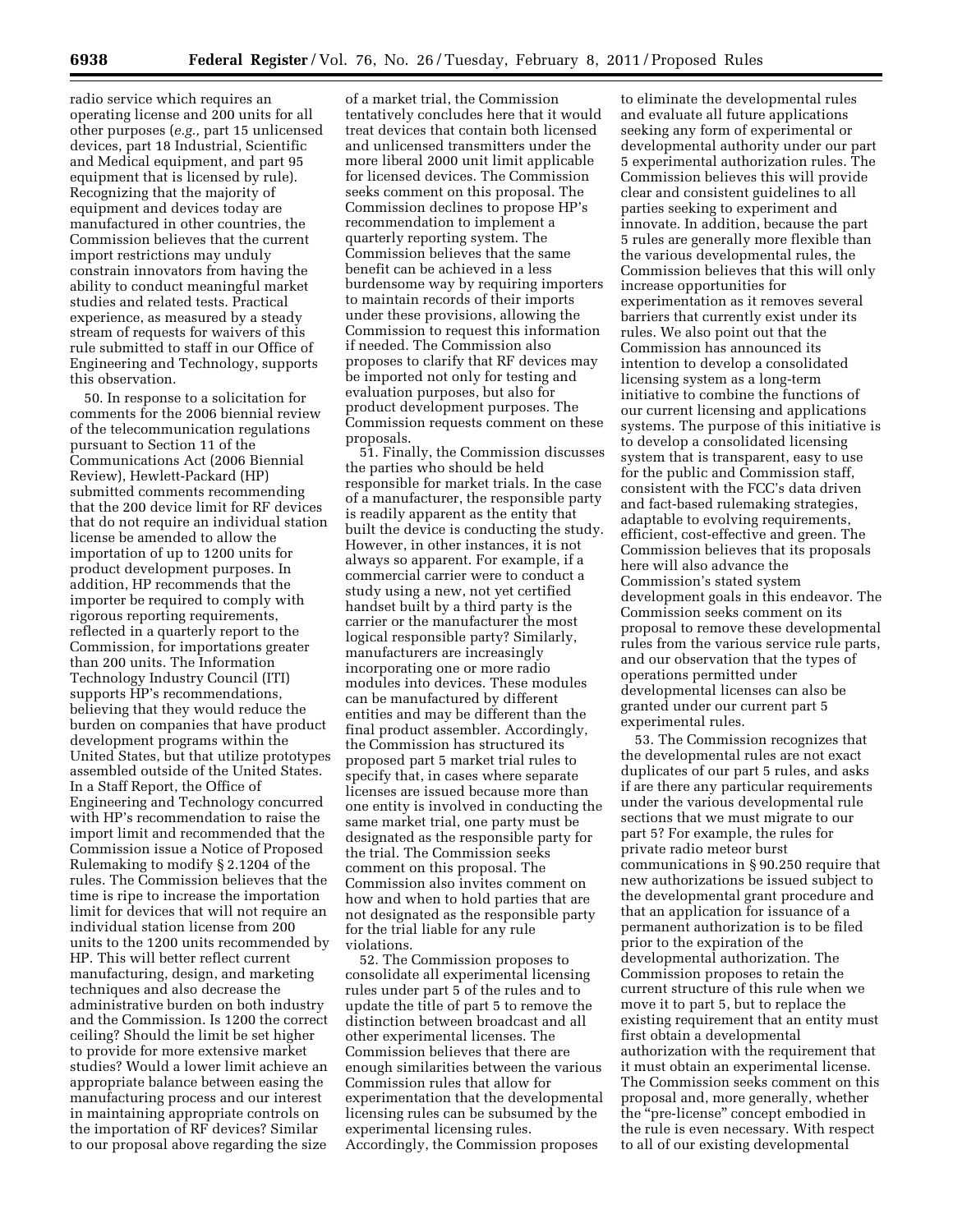rules, Commenters should specifically identify the rules they believe must be retained, and describe why the Commission's part 5 rules are inadequate by themselves.

54. The proposal observes that there are currently ten active developmental licenses (four with pending renewal applications), and asks how to treat these existing developmental licenses. The Commission proposes to reissue these authorizations as experimental licenses under our part 5 rules, but seek comment on alternate approaches, such as allowing them to run to term and reapply for an experimental license or cancelling them outright and requiring licensees to reapply for an experimental license.

55. The Broadcast services have their own set of rules delineating experimentation in parts 73 and 74 of our rules apart and separate from the more general part 5 rules. Experiments in the Broadcasting services rely heavily on broadcasting-specific engineering and licensing knowledge, and are typically designed to support the operations of existing broadcasters. Accordingly, the Commission does not propose to alter the process for conducting broadcast experiments under these rules, the ways these applications are filed or evaluated by the Media Bureau, or otherwise disturb existing practice. The Commission believes, however, that there is value in providing a single place within our rules where an applicant can see the entire breadth of what is permitted on an experimental basis. Thus, the Commission proposes to create a new subpart within part 5 into which it would move the relevant portions of the existing rules that are now in parts 73 and 74; where possible, the Commission would take advantage of any similarities between existing part 5 rules and those currently in parts 73 and 74 to ensure the removal of duplicative or unneeded rules. One benefit of this unified approach is that the Commission could provide clearer guidance than is available today regarding when an applicant should file for a broadcast experimental license as opposed to a more general experimental license, while retaining the necessary distinctions for broadcast-specific experimentation. The Commission seeks comment on this proposal and suggestions for any additional changes to these rules or other modifications necessary to accomplish our goals. Finally, by consolidating these regulations into part 5 the Commission does not intend to propose any change to the section 106 historic preservation review applicable to broadcast

experimental radio stations authorized by the Commission. The Commission seeks comment on new § 5.205(c), governing the licensing of such stations, that would clarify that such stations do not qualify for the exclusion applicable generally to experimental authorizations simply because such authorizations are now issued under part 5 of the rules.

56. The last topic addressed by the NPRM pertains to whether there are specific changes to the experimental rules and procedures that can be implemented to open new opportunities for experimentation and remove barriers that may have prevented timely and productive testing. The Commission also seeks comment on whether there are additional rules that it should modify or clarify in order to promote the overall goals of this proceeding. Should the Commission modify its rules to permit operation of radio frequency devices that are not yet certified without the need for an experimental license, so long as the devices are operated as part of a trade show demonstration and at or below the maximum power level permitted for unlicensed devices under our part 15 rules? For example, the Commission believes that it would be beneficial to permit a land mobile radio that has been modified to not operate in excess of the part 15 power limits to be demonstrated without requiring an experimental authorization, given that our current rules allow demonstrations of devices designed to operate under the part 15 rules. Under such an approach, are there necessary limitations—such as restricting use to indoor environments or excluding the use of devices while in motion—that we need to consider? The Commission seeks comment. The Commission also finds that there are several part 5 rules that warrant additional review. For example, by eliminating the developmental rules, it can also delete § 5.51(b) which directs potential applicants eligible for a service specific license seeking to develop an improvement in that service to apply for a developmental license rather than an experimental license. The Commission notes that § 5.51(a) limits prospective applicants to persons qualified to conduct experimentation utilizing radio waves. Does this technical fitness test discourage potential innovators who wish to explore new ideas from seeking approval to conduct experiments and, if so, how could the Commission modify or restate this requirement? The Commission also seeks comment on whether other provisions of its rules serve to create unnecessarily burdensome checks on robust experimentation. Does § 5.125, which

restricts communications to other experimental stations authorized under part 5, stifle the potential for innovative technical solutions between experimental and developmental stages of product developments?

57. The current experimental licensing rules do not address operation within an anechoic chamber or Faraday cage. This has led to many questions over the years regarding licensing requirements when operating RF equipment within either of these spaces. In addressing this situation, Commission staff has generally informed entities that for operations within anechoic chambers or Faraday cages, an experimental license was not needed because the potential for interfering with other radio services was practically non-existent. The Commission now seeks to codify this policy in the rules. Specifically, the Commission proposes to permit RF tests and experiments that are fully contained within an anechoic chamber or a Faraday cage to occur without the need for obtaining an experimental license. The Commission seeks comment on this proposal. Also, the Commission asks commenters to address the following questions. Should it specify a minimum standard for the shielding effectiveness of the chamber? Is their an industry standard that it can reference in setting forth such qualifications? If so, should one be specified within our rules?

58. RF devices must meet certain technical requirements before they may be legally operated within the United States. Compliance with these requirements is ensured through the Commission's equipment authorization process which includes provisions for certification, verification and declaration of conformity. Often the equipment approval process requires testing at an open area test site (OATS). An OATS is typically located outside in areas free of reflective objects. Under our current rules, an experimental license is required for radiation emissions testing in conjunction with regulatory approval. How should entity's engaged in open area testing, but that are not themselves manufacturers or licensed service providers, be authorized to conduct their work? Should the Commission make specific provisions in its part 5 experimental radio service rules to issue licenses to these entities? If so, should the licenses be patterned after the program license model discussed, or in a different manner? What would be an appropriate license term and renewal process for such a license? Is there a different way to authorize these entities to perform testing? Are there any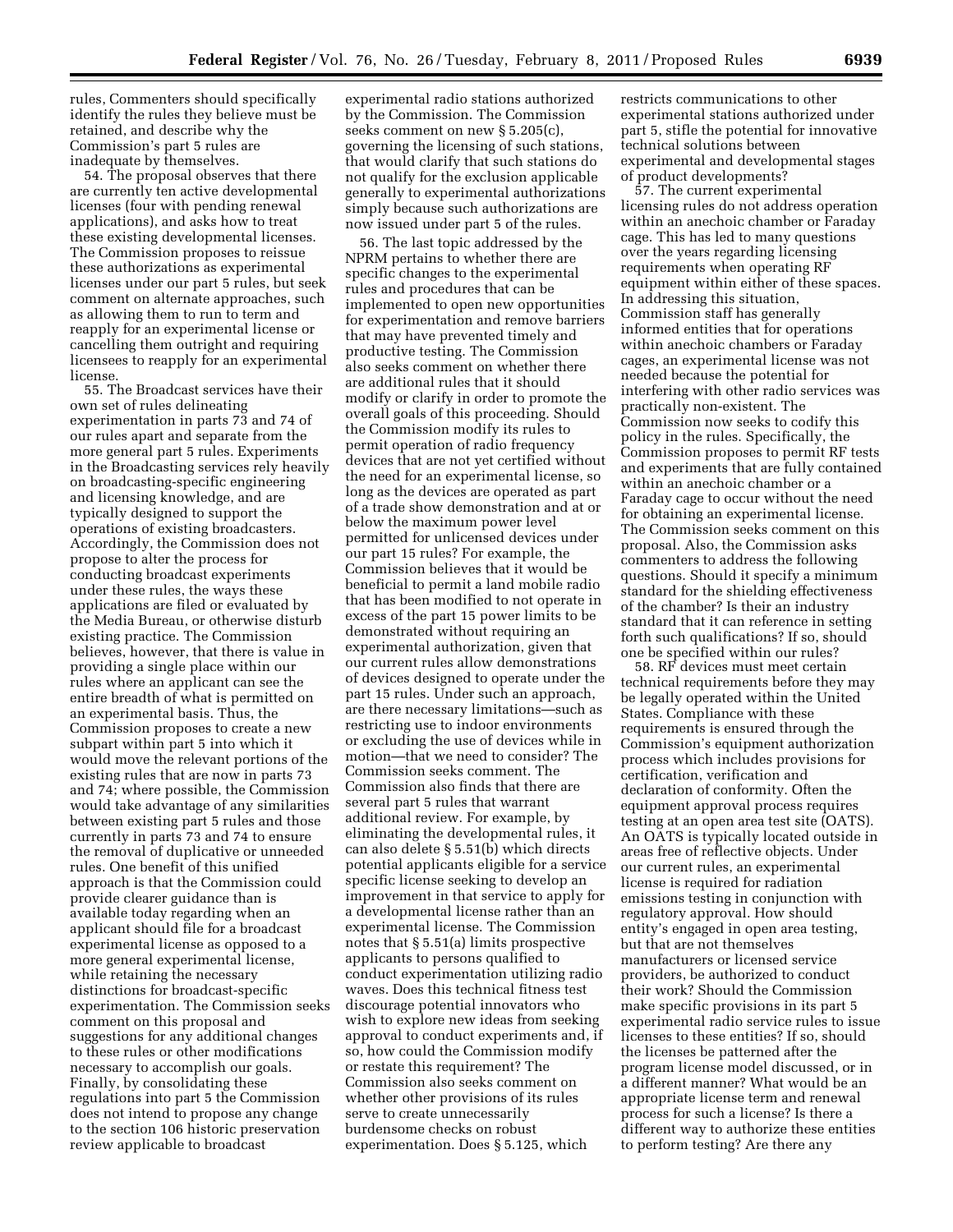limitations that the Commission should place on outdoor open area test sites? The Commission seeks comment on this matter.

59. The Commission seeks comment on the proposals as discussed both within in this NPRM and in the accompanying appendix that sets forth our proposed rules, and on any related matter that is raised in this context. Commenters proposing a different course than the Commission has proposed in either this text or the accompanying rules should provide specific information detailing how their proposals fit into our overall goals of providing more flexibility for innovation and providing clear, concise experimental guidelines to the public.

# **Initial Regulatory Flexibility Analysis**

60. As required by the Regulatory Flexibility Act of 1980, as amended  $(RFA)<sup>1</sup>$  the Commission has prepared this present Initial Regulatory Flexibility Analysis (IRFA) of the possible significant economic impact on small entities by the policies and rules proposed in this Notice of Proposed Rulemaking (NPRM). Written public comments are requested on this IRFA. Comments must be identified as responses to the IRFA and must be filed by the deadlines specified on the first page of this document. The Commission will send a copy of this NPRM, including this IRFA, to the Chief Counsel for Advocacy of the Small Business Administration (SBA).2

# *A. Need for and Objectives of the Proposed Rules*

61. In this NPRM the Commission takes steps to promote innovation and efficiency in spectrum use in our Part 5 Experimental Radio Service (ERS). For many years, the ERS has provided fertile ground for testing innovative ideas that have led to new services and new devices for all sectors of the economy. We propose specific steps to accelerate the rate at which these ideas transform from prototypes to consumer devices and services. These proposals will contribute to advancements in devices and services available to the American public by enabling a quicker equipment development process and promoting greater spectrum efficiency over the long term.

62. Six areas have been targeted which can provide increased opportunities for experimentation and innovation. In particular, our Notice of Proposed Rulemaking (NPRM) proposes to: (1) Create new opportunities for universities and researchers to use a wide variety of radio frequencies for experimentation under a broad research license that eliminates the need to obtain prior authorization before conducting individual experiments; (2) empower researchers to conduct tests in specified geographic locations with preauthorized boundary conditions through the creation of new "innovation zones"; (3) promote advancement in the development of medical radio devices by creating a medical experimental authorization that would be available to qualified hospitals, Veterans Administration (VA) facilities, and other medical institutions; (4) broaden opportunities for market studies by revising and consolidating our rules; (5) promote greater overall experimentation by streamlining our existing rules and procedures; and (6) open new opportunities for experimentation by making targeted modifications to our rules and procedures.

# *B. Legal Basis*

63. This action is authorized under sections 4(i), 301, and 303 of the Communications Act of 1934, as amended, 47 U.S.C. 154(i), 301, and 303.

*C. Description and Estimate of the Number of Small Entities to Which the Rules May Apply* 

64. The RFA directs agencies to provide a description of and, where feasible, an estimate of the number of small entities that will be affected by the proposed rules.3 The RFA generally defines the term ''small entity'' as having the same meaning as the terms ''small business," "small organization," and "small governmental jurisdiction."<sup>4</sup> In addition, the term ''small business'' has the same meaning as the term ''small business concern'' under the Small Business Act.5 A small business concern is one which: (1) Is independently owned and operated; (2) is not dominant in its field of operation; and (3) satisfies any additional criteria

established by the Small Business Administration (SBA).6

65. Nationwide, there are a total of approximately 29.6 million small businesses, according to the SBA.7 A ''small organization'' is generally ''any not-for-profit enterprise which is independently owned and operated and is not dominant in its field."<sup>8</sup> Nationwide, as of 2002, there were approximately 1.6 million small organizations.<sup>9</sup> The term "small governmental jurisdiction'' is defined generally as ''governments of cities, towns, townships, villages, school districts, or special districts, with a population of less than fifty thousand.'' 10 Census Bureau data for 2002 indicate that there were 87,525 local governmental jurisdictions in the United States.11 We estimate that, of this total, 84,377 entities were ''small governmental jurisdictions.'' 12 Thus, we estimate that most governmental jurisdictions are small.

66. There is an overall trend of increasing experimental activity. For example, disposals (grants and dismissals) under the ERS increased from 1,067 in 2000 to 1,235 in 2005 to a projected 1,481 in 2010.13 By contrast, much less activity takes place under our developmental rules. Since 1999 in the non-broadcast (wireless) radio services, ten developmental licenses have been granted under part 22 (Public Mobile Services), one has been granted under part 80 (Maritime Services), 37 have been granted under part 87 (Aviation Services), and eight have been granted under part 90 (Private Land Mobile Radio Services). None have been granted since 1999 under part 101 (Fixed Microwave Services).

67. *Wireless Telecommunications Carriers (except Satellite).* Since 2007, the Census Bureau has placed wireless firms within this new, broad, economic

9 Independent Sector, The New Nonprofit Almanac & Desk Reference (2002).

11U.S. Census Bureau, Statistical Abstract of the United States: 2006, Section 8, page 272, Table 415.

12We assume that the villages, school districts, and special districts are small, and total 48,558. *See*  U.S. Census Bureau, Statistical Abstract of the United States: 2006, section 8, page 273, Table 417. For 2002, Census Bureau data indicate that the total number of county, municipal, and township governments nationwide was 38,967, of which 35,819 were small. *Id.* 

13These figures include all Part 5 experimental application types: New licenses, modifications of licenses, assignment of licenses, license renewals, transfers of control, and grants of Special Temporary Authority. *See [https://fjallfoss.fcc.gov/](https://fjallfoss.fcc.gov/oetcf/els/reports/GenericSearch.cfm)  [oetcf/els/reports/GenericSearch.cfm.](https://fjallfoss.fcc.gov/oetcf/els/reports/GenericSearch.cfm)* 

<sup>1</sup>*See* 5 U.S.C. 603. The RFA, *see* 5 U.S.C. 601 through 612, has been amended by the Small Business Regulatory Enforcement Fairness Act of 1996, (SBREFA) Public Law 104–121, Title II, 110 Stat. 857 (1996).

<sup>2</sup>*See* 5 U.S.C. 603(a).

<sup>3</sup>*See* 5 U.S.C. 603(b)(3), 604(a)(3).

<sup>4</sup> *Id.,* 601(6).

<sup>5</sup>*See* 5 U.S.C. 601(3) (incorporating by reference the definition of ''small business concern'' in the Small Business Act, 15 U.S.C. 632). Pursuant to 5 U.S.C. 601(3), the statutory definition of a small business applies ''unless an agency, after consultation with the Office of Advocacy of the Small Business Administration and after opportunity for public comment, establishes one or more definitions of such terms which are appropriate to the activities of the agency and publishes such definitions(s) in the **Federal Register.**''

<sup>6</sup>*See* 15 U.S.C. 632.

<sup>7</sup>*See* SBA, Office of Advocacy, ''Frequently Asked Questions,'' *[http://web.sba.gov/faqs/](http://web.sba.gov/faqs/faqindex.cfm?areaID=24)* 

*[faqindex.cfm?areaID=24](http://web.sba.gov/faqs/faqindex.cfm?areaID=24)* (revised Sept. 2009).

<sup>8</sup>*See* 5 U.S.C. 601(4).

<sup>10</sup>*See* 5 U.S.C. 601(5).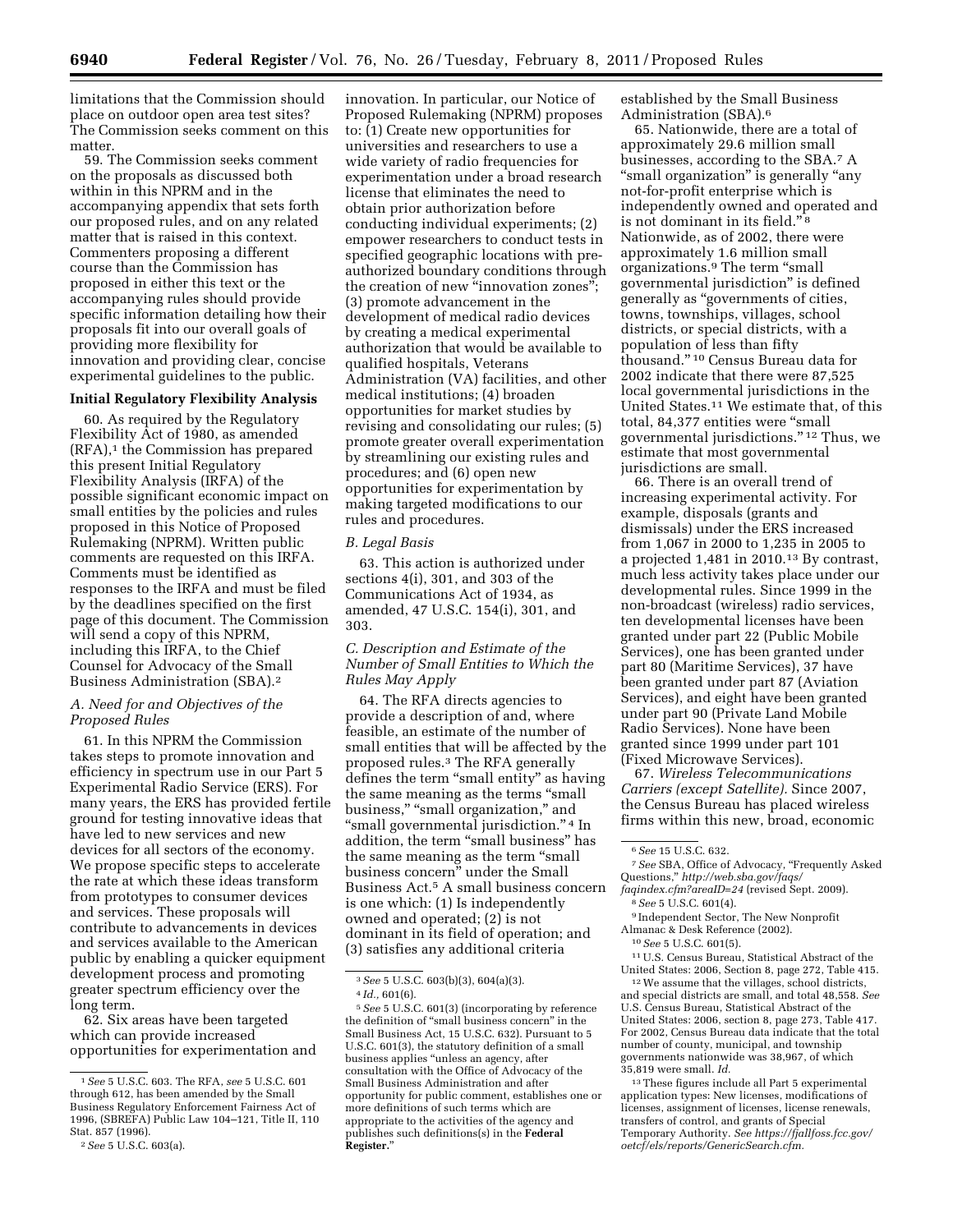census category.14 Prior to that time, such firms were within the nowsuperseded categories of ''Paging'' and ''Cellular and Other Wireless Telecommunications.'' 15 Under the present and prior categories, the SBA has deemed a wireless business to be small if it has 1,500 or fewer employees.16 Because Census Bureau data are not yet available for the new category, we will estimate small business prevalence using the prior categories and associated data. For the category of Paging, data for 2002 show that there were 807 firms that operated for the entire year.<sup>17</sup> Of this total, 804 firms had employment of 999 or fewer employees, and three firms had employment of 1,000 employees or more.18 For the category of Cellular and Other Wireless Telecommunications, data for 2002 show that there were 1,397 firms that operated for the entire year.19 Of this total, 1,378 firms had employment of 999 or fewer employees, and 19 firms had employment of 1,000 employees or more.<sup>20</sup> Thus, we estimate that the majority of wireless firms are small.

68. *Fixed Microwave Services.* Fixed microwave services include common carrier,<sup>21</sup> private operational-fixed,<sup>22</sup>

15U.S. Census Bureau, 2002 NAICS Definitions, ''517211 Paging''; *[http://www.census.gov/epcd/](http://www.census.gov/epcd/naics02/def/NDEF517.HTM) [naics02/def/NDEF517.HTM.;](http://www.census.gov/epcd/naics02/def/NDEF517.HTM)* U.S. Census Bureau, 2002 NAICS Definitions, ''517212 Cellular and Other Wireless Telecommunications''; *[http://](http://www.census.gov/epcd/naics02/def/NDEF517.HTM)  [www.census.gov/epcd/naics02/def/NDEF517.HTM.](http://www.census.gov/epcd/naics02/def/NDEF517.HTM)* 

16*See* 13 CFR 121.201, NAICS code 517210 (2007 NAICS). The now-superseded, pre-2007 CFR citations were 13 CFR 121.201, NAICS codes

517211 and 517212 (referring to the 2002 NAICS). 17U.S. Census Bureau, 2002 Economic Census, Subject Series: Information, ''Establishment and Firm Size (Including Legal Form of Organization,'' Table 5, NAICS code 517211 (issued Nov. 2005).

18 *Id.* The census data do not provide a more precise estimate of the number of firms that have employment of 1,500 or fewer employees; the largest category provided is for firms with ''1,000 employees or more.''

19U.S. Census Bureau, 2002 Economic Census, Subject Series: Information, "Establishment and Firm Size (Including Legal Form of Organization,'' Table 5, NAICS code 517212 (issued Nov. 2005).

20 *Id.* The census data do not provide a more precise estimate of the number of firms that have employment of 1,500 or fewer employees; the largest category provided is for firms with ''1,000 employees or more.''

21*See* 47 CFR 101 *et seq.* for common carrier fixed microwave services (except Multipoint Distribution Service).

22Persons eligible under parts 80 and 90 of the Commission's rules can use Private Operational-Fixed Microwave services. *See* 47 CFR parts 80 and 90. Stations in this service are called operationalfixed to distinguish them from common carrier and public fixed stations. Only the licensee may use the operational-fixed station, and only for communications related to the licensee's commercial, industrial, or safety operations.

and broadcast auxiliary radio services.<sup>23</sup> At present, there are approximately 22,015 common carrier fixed licensees and 61,670 private operational-fixed licensees and broadcast auxiliary radio licensees in the microwave services. The Commission has not created a size standard for a small business specifically with respect to fixed microwave services. For purposes of this analysis, the Commission uses the SBA small business size standard for the category Wireless Telecommunications Carriers (except Satellite), which is 1,500 or fewer employees.24 The Commission does not have data specifying the number of these licensees that have no more than 1,500 employees, and thus are unable at this time to estimate with greater precision the number of fixed microwave service licensees that would qualify as small business concerns under the SBA's small business size standard. Consequently, the Commission estimates that there are 22,015 or fewer common carrier fixed licensees and 61,670 or fewer private operationalfixed licensees and broadcast auxiliary radio licensees in the microwave services that may be small and may be affected by the rules and policies proposed herein. We note, however, that the common carrier microwave fixed licensee category includes some large entities.

69. *Unlicensed Personal Communications Services.* As its name indicates, UPCS is not a licensed service. UPCS consists of intentional radiators operating in the frequency bands 1920–1930 MHz and 2390–2400 MHz that provide a wide array of mobile and ancillary fixed communication services to individuals and businesses. The NPRM potentially affects UPCS operations in the 1920–1930 MHz band; operations in those frequencies are given flexibility to deploy both voice and data-based services. There is no accurate source for the number of operators in the UPCS. Since 2007, the Census Bureau has placed wireless firms within the new, broad, economic census category Wireless Telecommunications Carriers (except

Satellite).25 Prior to that time, such firms were within the now-superseded category of ''Paging'' and ''Cellular and Other Wireless Telecommunications." 26 Under the present and prior categories, the SBA has deemed a wireless business to be small if it has 1,500 or fewer employees.27 Because Census Bureau data are not yet available for the new category, we will estimate small business prevalence using the prior categories and associated data. For the category of Paging, data for 2002 show that there were 807 firms that operated for the entire year.28 Of this total, 804 firms had employment of 999 or fewer employees, and three firms had employment of 1,000 employees or more.29 For the category of Cellular and Other Wireless Telecommunications, data for 2002 show that there were 1,397 firms that operated for the entire year.30 Of this total, 1,378 firms had employment of 999 or fewer employees, and 19 firms had employment of 1,000 employees or more.<sup>31</sup> Thus, we estimate that the majority of wireless firms are small.

70. *Aviation and Marine Radio Services.* There are approximately 26,162 aviation, 34,555 marine (ship), and 3,296 marine (coast) licensees.<sup>3</sup> The Commission has not developed a small business size standard specifically

27*See* 13 CFR 121.201, NAICS code 517210 (2007 NAICS). The now-superseded, pre-2007 CFR citations were 13 CFR 121.201, NAICS codes 517211 and 517212 (referring to the 2002 NAICS).

28U.S. Census Bureau, 2002 Economic Census, Subject Series: Information, "Establishment and Firm Size (Including Legal Form of Organization,'' Table 5, NAICS code 517211 (issued Nov. 2005).

29 *Id.* The census data do not provide a more precise estimate of the number of firms that have employment of 1,500 or fewer employees; the largest category provided is for firms with ''1,000 employees or more.''

30U.S. Census Bureau, 2002 Economic Census, Subject Series: Information, "Establishment and Firm Size (Including Legal Form of Organization,'' Table 5, NAICS code 517212 (issued Nov. 2005).

31 *Id.* The census data do not provide a more precise estimate of the number of firms that have employment of 1,500 or fewer employees; the largest category provided is for firms with "1,000 employees or more.''

<sup>14</sup>U.S. Census Bureau, 2007 NAICS Definitions, ''517210 Wireless Telecommunications Categories (Except Satellite)''; *[http://www.census.gov/naics/](http://www.census.gov/naics/2007/def/ND517210.HTM#N517210) [2007/def/ND517210.HTM#N517210.](http://www.census.gov/naics/2007/def/ND517210.HTM#N517210)* 

<sup>23</sup>Auxiliary Microwave Service is governed by part 74 of Title 47 of the Commission's rules. *See*  47 CFR part 74. This service is available to licensees of broadcast stations and to broadcast and cable network entities. Broadcast auxiliary microwave stations are used for relaying broadcast television signals from the studio to the transmitter, or between two points such as a main studio and an auxiliary studio. The service also includes mobile television pickups, which relay signals from a remote location back to the studio.

<sup>24</sup>*See* 13 CFR 121.201, NAICS code 517210.

<sup>25</sup>U.S. Census Bureau, 2007 NAICS Definitions, ''517210 Wireless Telecommunications Categories (Except Satellite)''; *[http://www.census.gov/naics/](http://www.census.gov/naics/2007/def/ND517210.HTM#N517210) [2007/def/ND517210.HTM#N517210.](http://www.census.gov/naics/2007/def/ND517210.HTM#N517210)* 

<sup>26</sup>U.S. Census Bureau, 2002 NAICS Definitions, ''517211 Paging''; *[http://www.census.gov/epcd/](http://www.census.gov/epcd/naics02/def/NDEF517.HTM) [naics02/def/NDEF517.HTM.;](http://www.census.gov/epcd/naics02/def/NDEF517.HTM)* U.S. Census Bureau, 2002 NAICS Definitions, ''517212 Cellular and Other Wireless Telecommunications''; *[http://](http://www.census.gov/epcd/naics02/def/NDEF517.HTM)  [www.census.gov/epcd/naics02/def/NDEF517.HTM.](http://www.census.gov/epcd/naics02/def/NDEF517.HTM)* 

<sup>&</sup>lt;sup>32</sup> Vessels that are not required by law to carry a radio and do not make international voyages or communications are not required to obtain an individual license. *See* Amendment of Parts 80 and 87 of the Commission's Rules To Permit Operation of Certain Domestic Ship and Aircraft Radio Stations Without Individual Licenses, *Report and Order,* WT Docket No. 96–82, 11 FCC Rcd 14849 (1996).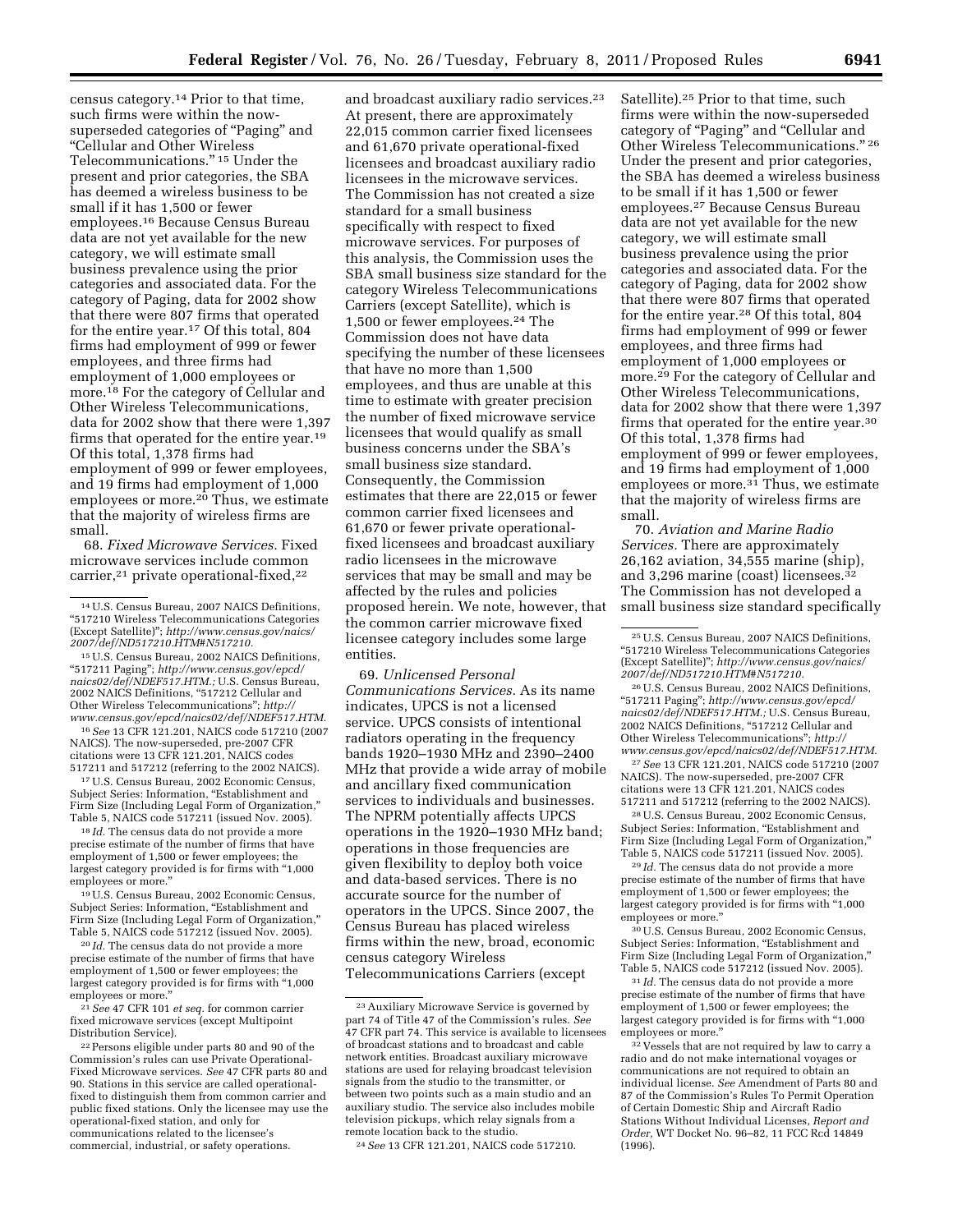applicable to all licensees. For purposes of this analysis, we will use the SBA small business size standard for the category Wireless Telecommunications Carriers (except Satellite), which is 1,500 or fewer employees.33 We are unable to determine how many of those licensed fall under this standard. For purposes of our evaluations in this analysis, we estimate that there are up to approximately 62,969 licensees that are small businesses under the SBA standard.34 In 1998, the Commission held an auction of 42 VHF Public Coast licenses in the 157.1875–157.4500 MHz (ship transmit) and 161.775–162.0125 MHz (coast transmit) bands. For this auction, the Commission defined a "small" business as an entity that, together with controlling interests and affiliates, has average gross revenues for the preceding three years not to exceed \$15 million dollars. In addition, a "very small'' business is one that, together with controlling interests and affiliates, has average gross revenues for the preceding three years not to exceed \$3 million dollars.<sup>35</sup> Further, the Commission made available Automated Maritime Telecommunications System (''AMTS'') licenses in Auctions 57 and 61.36 Winning bidders could claim status as a very small business or a small business. A very small business for this service is defined as an entity with attributed average annual gross revenues that do not exceed \$3 million for the preceding three years, and a small business is defined as an entity with attributed average annual gross revenues of more than \$3 million but less than \$15 million for the preceding three years.37 Three of the winning bidders in Auction 57 qualified as small or very small businesses, while three winning entities in Auction 61 qualified as very small businesses.

71. *Public Safety Radio Services.*  Public Safety radio services include police, fire, local government, forestry

36*See* ''*Automated Maritime Telecommunications System Spectrum Auction Scheduled for September 15, 2004, Notice and Filing Requirements, Minimum Opening Bids, Upfront Payments and Other Auction Procedures,*'' Public Notice, 19 FCC Rcd 9518 (WTB 2004); ''*Auction of Automated Maritime Telecommunications System Licenses Scheduled for August 3, 2005, Notice and Filing Requirements, Minimum Opening Bids, Upfront Payments and Other Auction Procedures for Auction No. 61,*'' Public Notice, 20 FCC Rcd 7811 (WTB 2005).

37*See* 47 CFR 80.1252.

conservation, highway maintenance, and emergency medical services.38 There are a total of approximately 127,540 licensees in these services. Governmental entities 39 as well as private businesses comprise the licensees for these services. All governmental entities with populations of less than 50,000 fall within the definition of a small entity.40 The small private businesses fall within the ''wireless'' category described *supra.* 

# *D. Description of Projected Reporting, Recordkeeping and Other Compliance Requirement for Small Entities*

72. The Notice of Proposed Rulemaking proposes to create a new type of experimental radio license, the program experimental radio license, which will permit qualified institutions to conduct an ongoing program of research and experimentation that would otherwise require the issuance of multiple individual experimental radio license authorizations under our existing rules. We have proposed new license application rules for these licenses, and program experimental radio licensees would have new requirements to file notification of planned experiments to be conducted under the license, resolve interference concerns that are raised by other licensees, and file post-experiment

38With the exception of the special emergency service, these services are governed by Subpart B of part 90 of the Commission's rules, 47 CFR 90.15 through 90.27. The police service includes approximately 27,000 licensees that serve state, county, and municipal enforcement through telephony (voice), telegraphy (code) and teletype and facsimile (printed material). The fire radio service includes approximately 23,000 licensees comprised of private volunteer or professional fire companies as well as units under governmental control. The local government service that is presently comprised of approximately 41,000 licensees that are state, county, or municipal entities that use the radio for official purposes not covered by other public safety services. There are approximately 7,000 licensees within the forestry service which is comprised of licensees from state departments of conservation and private forest organizations who set up communications networks among fire lookout towers and ground crews. The approximately 9,000 state and local governments are licensed to highway maintenance service provide emergency and routine communications to aid other public safety services to keep main roads safe for vehicular traffic. The approximately 1,000 licensees in the Emergency Medical Radio Service ("EMRS") use the 39 channels allocated to this service for emergency medical service communications related to the delivery of emergency medical treatment. 47 CFR 90.15 through 90.27. The approximately 20,000 licensees in the special emergency service include medical services, rescue organizations, veterinarians, handicapped persons, disaster relief organizations, school buses, beach patrols, establishments in isolated areas, communications standby facilities, and emergency repair of public communications facilities. 47 CFR 90.33 through 90.55. 39*See* 47 CFR 1.1162.

40*See* 5 U.S.C. 601(5).

reports with the Commission. The Notice of Proposed Rulemaking also proposes to consolidate, clarify and streamline existing rules to facilitate experimentation in the radio spectrum. These proposed rules will, for example, permit entities to engage in additional marketing activities, but will more clearly specify when and how such marketing may take place, and what authorization is needed to operate radiofrequency equipment in conjunction with marketing activities. We project that by creating a new license type and by revising our existing rules, the proposed rules will serve to reduce the reporting, recordkeeping and other compliance requirements associated with the issuance of an experimental radio license.

# *E. Steps Taken To Minimize Significant Economic Impact on Small Entities, and Significant Alternatives Considered*

73. The RFA requires an agency to describe any significant alternatives that it has considered in reaching its proposed approach, which may include the following four alternatives (among others): (1) The establishment of differing compliance or reporting requirements or timetables that take into account the resources available to small entities; (2) the clarification, consolidation, or simplification of compliance or reporting requirements under the rule for small entities; (3) the use of performance, rather than design, standards; and (4) an exemption from coverage of the rule, or any part thereof, for small entities.41

74. We encourage comment regarding the possible alternatives to the approaches proposed, including any cost estimates. For instance, we note that we have considered and tentatively declined HP's recommendation to implement a quarterly tracking system.42 Comments with proposed alternatives will assist in reaching the best outcomes.

*F. Federal Rules That Might Duplicate, Overlap, or Conflict With the Proposed Rules* 

#### 75. None.

# **Ordering Clauses**

76. Pursuant to sections 4(i), 301, and 303 of the Communications Act of 1934, as amended, 47 U.S.C. 154(i), 301, and 303, this Notice of Proposed Rulemaking *is adopted.* 

77. The Commission's Consumer and Governmental Affairs Bureau, Reference

<sup>33</sup>*See* 13 CFR 121.201, NAICS code 517210.

<sup>34</sup>A licensee may have a license in more than one category.

<sup>35</sup>*Amendment of the Commission's Rules Concerning Maritime Communications,* PR Docket No. 92–257, Third Report and Order and Memorandum Opinion and Order, 13 FCC Rcd 19853 (1998).

<sup>41</sup>*See* 5 U.S.C. 603(c).

<sup>42</sup>*See* Notice of Proposed Rulemaking at paragraph 71.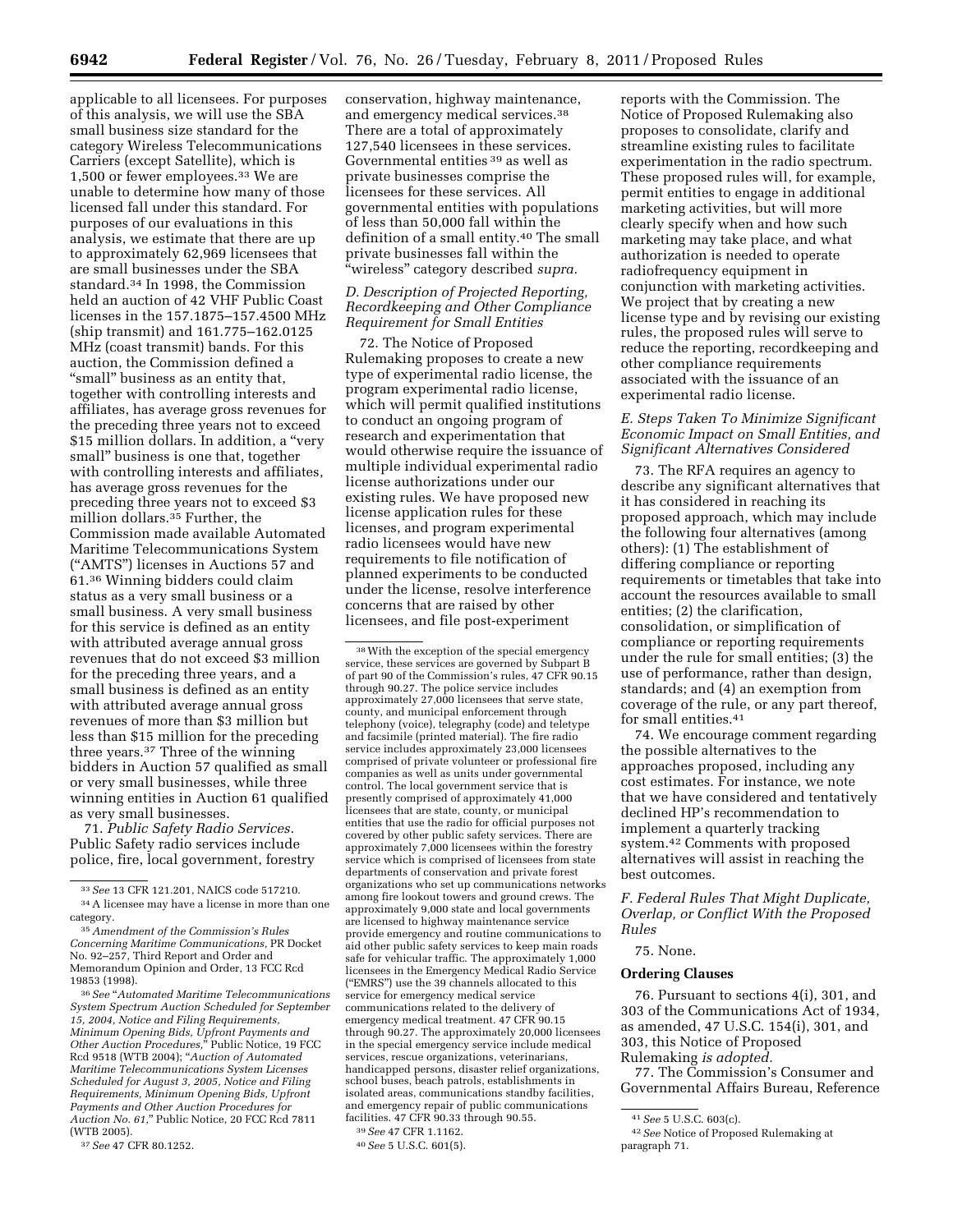Information Center, *shall send* a copy of this Notice of Proposed Rule Making, including the Initial Regulatory Flexibility Analysis, to the Chief Counsel for Advocacy of the Small Business Administration.

#### **List of Subjects in 47 CFR**

#### *Part 0*

Organization and functions (Government agencies).

# *Part 1*

Administrative practice and procedures, Reporting and recordkeeping requirements.

#### *Parts 2 and 74*

Communications equipment, Radio, Reporting and recordkeeping requirements.

#### *Part 5*

Radio, Reporting and recordkeeping requirements. Parts 22, 73, 80, 87, 90 and 101 Communications equipment, Reporting and recordkeeping requirements.

Federal Communications Commission. **Marlene H. Dortch,** 

*Secretary.* 

# **Proposed Rules**

For the reasons set forth in the preamble the Federal Communications Commission proposes to amend 47 CFR parts 0, 1, 2, 5, 22, 73, 74, 80, 87, 90 and 101 to read as follows:

# **PART 0—COMMISSION ORGANIZATION**

1. The authority citation for part 0 continues to read as follows:

**Authority:** Sec. 5, 48 Stat. 1068, as amended; 47 U.S.C. 155, 225, unless otherwise noted.

2. Section 0.406 is amended by revising paragraph (b)(4) to read as follows:

# **§ 0.406 The rules and regulations.**

# \* \* \* \* \*

(b) \* \* \*

(4) *Part 5, experimental radio service (including market trials).* Part 5 deals with the temporary use of radio frequencies for research in the radio art, for communications involving other research projects, for the development of equipment, data, or techniques, and for the conduct of equipment product development or market trials.

\* \* \* \* \*

# **PART 1—PRACTICE AND PROCEDURE**

3. The authority citation for part 1 continues to read as follows:

**Authority:** 15 U.S.C. 79 et seq.; 47 U.S.C. 151, 154(i), 154(j), 155, 157, 225, 303(r), and 309.

4. Section 1.77 is amended by revising paragraph (d) to read as follows:

# **§ 1.77 Detailed application procedures; cross references.**

\* \* \* \* \* (d) Rules governing applications for authorizations in the Experimental Radio Service (including market trials) are set forth in part 5 of this chapter. \* \* \* \* \*

5. Section 1.544 is revised to read as follows:

# **§ 1.544 Application for broadcast station to conduct field strength measurements and for experimental operation.**

See §§ 5.59 and 5.203 of this chapter. 6. Section 1.913 is amended by revising paragraph (a)(1) to read as follows:

# **§ 1.913 Application and notification forms; electronic and manual filing.**

(a) \* \* \*

(1) *FCC Form 601, Application for Authorization in the Wireless Radio Services.* FCC Form 601 and associated schedules are used to apply for initial authorizations, modifications to existing authorizations, amendments to pending applications, renewals of station authorizations, special temporary authority, notifications, requests for extension of time, and administrative updates.

\* \* \* \* \*

7. Section 1.981 is revised to read as follows:

#### **§ 1.981 Reports, annual and semiannual.**

Where required by the particular service rules, licensees who have entered into agreements with other persons for the cooperative use of radio station facilities must submit annually an audited financial statement reflecting the nonprofit cost-sharing nature of the arrangement to the Commission's offices in Washington, DC or alternatively may be sent to the Commission electronically via the ULS, no later than three months after the close of the licensee's fiscal year.

8. Section  $1.1307(b)(1)$  is amended by revising the entry "Experimental Radio, Auxiliary, Special Broadcast and Other Program Distributional Services (part 74)'' to Table 1, to read as follows:

**§ 1.1307 Actions that may have a significant environmental effect, for which Environmental Assessments (EAs) must be prepared.** 

\* \* \* \* \* (b) \* \* \*  $(1) * * * *$ 

TABLE 1—TRANSMITTERS, FACILITIES AND OPERATIONS SUBJECT TO ROUTINE ENVIRONMENTAL EVALUATION

| Service (title 47 CFR rule part) |  |  |  |  | Evaluation required if: |                                 |
|----------------------------------|--|--|--|--|-------------------------|---------------------------------|
|                                  |  |  |  |  |                         |                                 |
|                                  |  |  |  |  | ERP.                    | Subparts G and L: power > 100 W |
|                                  |  |  |  |  |                         |                                 |

# \* \* \* \* \* **PART 2—FREQUENCY ALLOCATIONS AND RADIO TREATY MATTERS; GENERAL RULES AND REGULATIONS**

9. The authority citation for part 2 continues to read as follows:

**Authority:** 47 U.S.C. 154, 302a, 303, and 336, unless otherwise noted.

# **§ 2.102 [Amended]**

10. In § 2.102, remove and reserve paragraph (b)(2).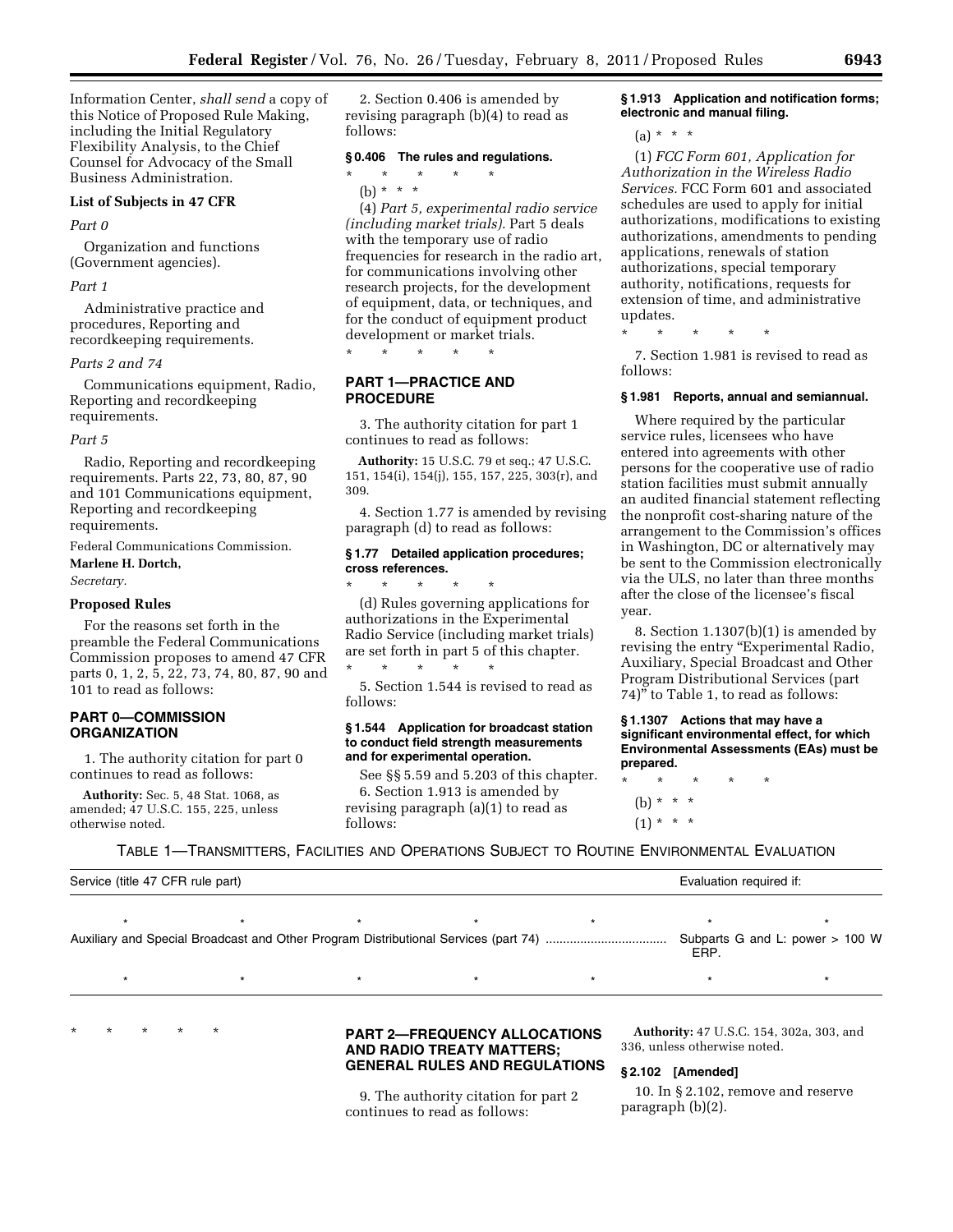11. Section 2.803 is revised to read as follows:

# **§ 2.803 Marketing of radio frequency devices prior to equipment authorization.**

(a) Marketing, as used in this section, includes sale or lease, or offering for sale or lease, including advertising for sale or lease, or importation, shipment, or distribution for the purpose of selling or leasing or offering for sale or lease.

(b) *General rule.* No person may market a radio frequency device unless:

(1) For devices subject to certification, the device has been authorized by the Commission in accordance with the rules in this chapter and is properly identified and labeled as required by § 2.925 and other relevant sections in this chapter; or

(2) For devices subject to authorization under verification or Declaration of Conformity, the device complies with all applicable, technical, labeling, identification and administrative requirements; or

(3) For devices that do not require a grant of equipment authorization issued by the Commission, but which must comply with the specified technical standards prior to use, the device complies with all applicable, technical, labeling, identification and administrative requirements.

(c) *Exceptions.* The following marketing activities are permitted prior to equipment authorization:

(1) Activities under product development and market trials conducted pursuant to subpart F of this chapter.

(2) Limited marketing for devices that could be authorized under the current rules; could be authorized under waivers of such rules that are in effect at the time of marketing; or could be authorized under rules that have been adopted by the Commission but that have not yet become effective. These devices may not be operated unless permitted by § 2.805.

(i) Conditional sales contracts (including agreements to produce new products manufactured in accordance with designated specifications) are permitted between manufacturers and wholesalers or retailers provided that delivery is made contingent upon compliance with the applicable equipment authorization and technical requirements.

(ii) A radio frequency device that is in the conceptual, developmental, design or pre-production stage may be offered for sale solely to business, commercial, industrial, scientific or medical users (but not an offer for sale to other parties or to end users located in a residential environment) if the prospective buyer is

advised in writing at the time of the offer for sale that the equipment is subject to the FCC rules and that the equipment will comply with the appropriate rules before delivery to the buyer or to centers of distribution.

(iii) Labeling requirements.

(A) A radio frequency device may be advertised or displayed, (*e.g.,* at a trade show or exhibition) if accompanied by a conspicuous notice containing this language:

This device has not been authorized as required by the rules of the Federal Communications Commission. This device is not, and may not be, offered for sale or lease, or sold or leased, until authorization is obtained.

(B) If the product being displayed is a prototype of a product that has been properly authorized and the prototype, itself, is not authorized due to differences between the prototype and the authorized product, this language may be used instead:

Prototype. Not for sale.

(d) Importation. The provisions of subpart K of this part continue to apply to imported radio frequency devices.

12. Section 2.805 is added to read as follows:

# **§ 2.805 Operation of radio frequency devices prior to equipment authorization.**

(a) *General rule.* A radio frequency device may not be operated prior to equipment authorization.

(b) *Exceptions.* Operation prior to equipment authorization is permitted under the authority of an experimental radio service authorization issued under part 5 of this chapter or in accordance with the following provisions; however, except as provided elsewhere in this chapter, radio frequency devices operated under these provisions may not be marketed (as defined in § 2.803(a)):

(1) The radio frequency device will be operated in compliance with existing Commission rules, waivers of such rules that are in effect at the time of operation, or rules that have been adopted by the Commission but that have not yet become effective; and

(2) Operation is conducted under the authority of a service license or a grant of special temporary authority, or the radio frequency device is designed to operate under parts 15, 18, or 95 of this chapter; and

(3) The radio frequency device will be operated for at least one of these purposes:

(i) Conducting compliance testing; (ii) Demonstrations at a trade show provided a notice containing the wording specified in  $\S 2.803(c)(1)(iii)$  is displayed in a conspicuous location on, or immediately adjacent to, the device;

(iii) Demonstrations at an exhibition conducted at a business, commercial, industrial, scientific, or medical location, but excluding locations in a residential environment, provided a notice containing the wording specified  $\S 2.803(c)(1)(iii)$  is displayed in a conspicuous location on, or immediately adjacent to, the device or all prospective buyers at the exhibition are advised in writing that the equipment is subject to the FCC rules and that the equipment will comply with the appropriate rules before delivery to the buyer or to centers of distribution; or

(iv) Evaluation of product performance and determination of customer acceptability, during developmental, design, or preproduction states provided such operation takes place at a business, commercial, industrial, scientific, or medical location, but excluding locations in a residential environment. If the product is not operated at the manufacturer's facilities, it must be labeled with the wording specified in § 2.803(c)(1)(iii).

(c) A manufacturer may operate its product for demonstration or evaluation purposes under the authority of a licensed service provider, provided that the licensee grants permission the manufacturer to operate in this manner and the licensee continues to remain responsible for complying with all of the operating conditions and requirements associated with its license.

(d) *Importation.* The provisions of subpart K of this part continue to apply to imported radio frequency devices.

13. Section 2.1204 is amended by revising (a)(3) to read as follows:

# **§ 2.1204 Import conditions.**

 $(a) * * * *$ 

(3) The radio frequency device is being imported in limited quantities for testing and evaluation to determine compliance with the FCC Rules and Regulations, product development, or suitability for marketing. The devices will not be offered for sale or marketed. The phrase "limited quantities," in this context means:

(i) 2000 or fewer units, provided the product is designed, at least in part, for operation within one of the Commission's authorized radio services for which an operating license is required to be issued by the Commission; or

(ii) 1,200 or fewer units for all other products.

\* \* \* \* \*

14. Revise part 5 to read as follows: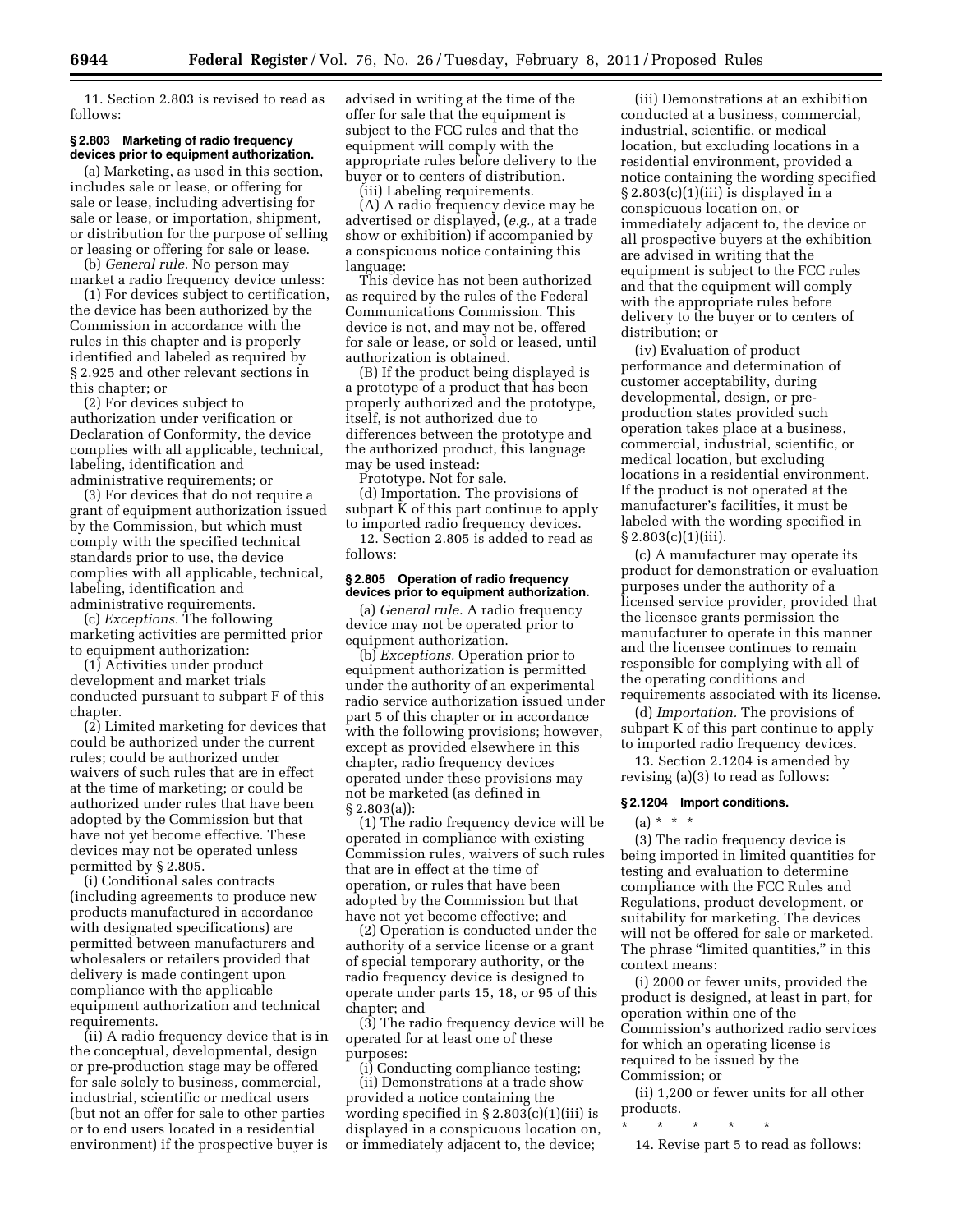# **PART 5—EXPERIMENTAL RADIO SERVICE (INCLUDING MARKET TRIALS)**

# **Subpart A—General**

- Sec.
- 5.1 Basis and purpose.
- 5.3 Scope of service.
- 5.5 Definition of terms.

# **Subpart B—Applications and Licenses**

# **License Requirements**

- 5.51 Eligibility of license.
- 5.53 Station authorization required.
- 5.54 Types of authorizations available.

#### **General Filing Requirements**

- 5.55 Filing of applications.<br>5.57 Who may sign applica
- 5.57 Who may sign applications.<br>5.59 Forms to be used. Forms to be used.
- 5.61 Procedure for obtaining a special temporary authorization.
- 5.63 Supplemental statements required.
- 5.64 Special provisions for satellite
- systems.
- 5.65 Defective applications.
- 5.67 Amendment or dismissal of applications.
- 5.69 License grants that differ from applications.
- 5.71 License period.
- 5.73 Experimental report.
- 5.77 Change in equipment and emission characteristics.
- 5.79 Transfer and assignment of station authorization for conventional experimental radio licenses.
- 5.81 Discontinuance of station operation.<br>5.83 Cancellation provisions.
- Cancellation provisions.
- 
- 5.84 Non-interference basis.<br>5.85 Frequencies and policy Frequencies and policy governing their assignment.
- 5.91 Notification of the National Radio Astronomy Observatory.
- 5.95 Informal objections.

# **Subpart C—Technical Standards and Operating Requirements**

- 5.101 Frequency stability.
- 5.103 Types of emission.
- 
- 5.105 Authorized bandwidth.
- 5.107 Transmitter control requirements.<br>5.109 Inspection and maintenance of Inspection and maintenance of antenna structure marking and associated control equipment.<br>5.110 Power limitations.
- Power limitations.
- 5.111 Limitations on use.
- 
- 5.115 Station identification.<br>5.121 Station record require Station record requirements.
- 5.123 Inspection of stations.
- 5.125 Authorized points of
- communication.

#### **Subpart D—Broadcast Experimental Licenses**

- 5.201 Applicable rules.
- 5.203 Experimental authorizations for licensed broadcast stations.
- 5.205 Licensing requirements, necessary showing.
- 5.207 Supplemental reports with application for renewal of license.

# **Technical Operation and Operators**

5.211 Frequency monitors and measurements.

- 5.213 Time of operation.
- 5.215 Program service and charges.<br>5.217 Rebroadcasts. Rebroadcasts.
- 5.219 Broadcasting emergency information.

## **Subpart E—Program Experimental Licenses**

#### **Requirements for all Program Experimental Radio Licenses**

- 5.301 Requirements in other subparts.<br>5.303 Frequencies.
- Frequencies.
- 5.305 Program license not permitted.
- 5.307 Responsible party.<br>5.309 Notification require
- Notification requirements.
- 5.311 Additional requirements related to safety of the public.

# **Requirements Specific to Research Program Experimental Radio Licenses**

- 5.321 Eligibility.
- 5.323 Area of operations.

# **Requirements Specific to Innovation Zone Program Experimental Radio Licenses**

- 5.331 Eligibility.
- 5.333 Area of operations.

#### **Requirements Specific to Medical Program Experimental Radio Licenses**

5.341 Eligibility.

5.343 Additional requirements.

# **Subpart F—Product Development and Market Trials**

5.401 Product Development Trials. 5.403 Market Trials.

**Authority:** Secs. 4, 302, 303, 307, 336 48 Stat. 1066, 1082, as amended; 47 U.S.C. 154, 302, 303, 307, 336. Interpret or apply sec. 301, 48 Stat. 1081, as amended; 47 U.S.C. 301.

#### **Subpart A—General**

#### **§ 5.1 Basis and purpose.**

(a) The rules following in this part are promulgated pursuant to the provisions of Title III of the Communications Act of 1934, as amended, which vests authority in the Federal Communications Commission to regulate radio transmissions and to issue licenses for radio stations.

(b) This part prescribes the manner in which parts of the radio frequency spectrum may be made available for experimentation as defined and provided for in this part.

(c) This part prescribes the manner for conducting product development and market trials.

# **§ 5.3 Scope of service.**

Stations operating in the Experimental Radio Service will be permitted to conduct the following type of operations:

(a) Experimentations in scientific or technical radio research.

(b) Experimentations in the broadcast services.

(c) Experimentations under contractual agreement with the United States Government, or for export purposes.

- (d) Communications essential to a research project.
- (e) Technical demonstrations of equipment or techniques.
	- (f) Field strength surveys.

(g) Demonstration of equipment to prospective purchasers by persons engaged in the business of selling radio equipment.

(h) Testing of equipment in connection with production or regulatory approval of such equipment.

(i) Development of radio technique, equipment, operational data or engineering data, including field or factory testing or calibration of equipment, related to an existing or proposed radio service.

(j) Product development and market trials.

(k) Types of experiments that are not specifically covered under paragraphs (a) through (j) of this section will be considered upon demonstration of need for such additional types of experiments.

# **§ 5.5 Definition of terms.**

For the purpose of this part, the following definitions shall be applicable. For other definitions, refer to part 2 of this chapter (Frequency Allocations and Radio Treaty Matters; General Rules and Regulations).

*Authorized frequency.* The frequency assigned to a station by the Commission and specified in the instrument of authorization.

*Authorized power.* The power assigned to a radio station by the Commission and specified in the instrument of authorization.

*Experimental radio service.* A service in which radio waves are employed for purposes of experimentation in the radio art or for purposes of providing essential communications for research projects that could not be conducted without the benefit of such communications.

*Experimental station.* A station utilizing radio waves in experiments with a view to the development of science or technique.

service.

2 of this chapter.

*Fixed service.* A radiocommunication service between specified fixed points. *Fixed station.* A station in the fixed

*Harmful interference.* Any radiation

*Landing area.* As defined by 49 U.S.C. 40102(a)(28), any locality, either of land

or induction that endangers the functioning of a radionavigation or safety service, or obstructs or repeatedly interrupts a radio service operating in accordance with the Table of Frequency Allocations and other provisions of part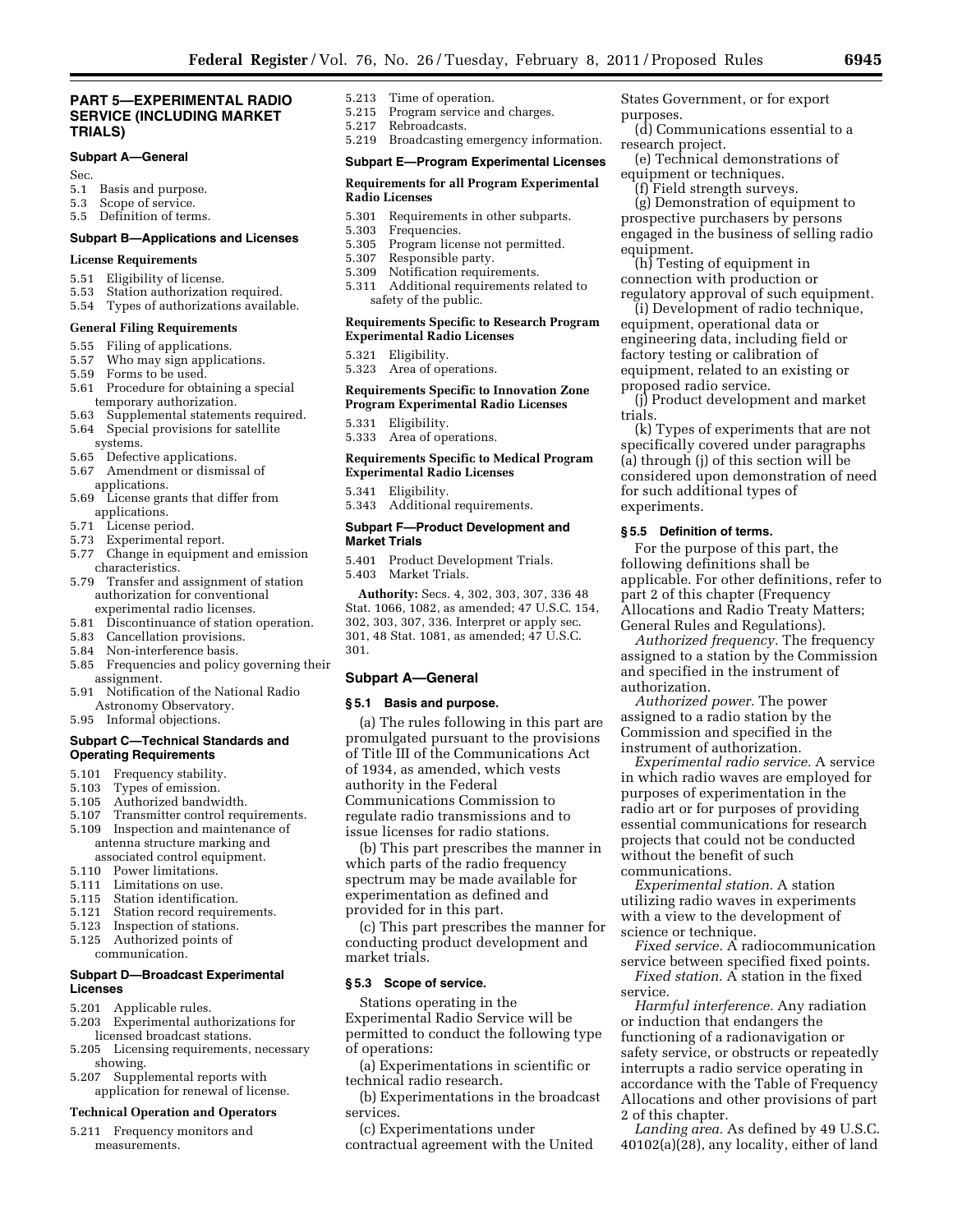or water, including airdromes and intermediate landing fields, that is used, or intended to be used, for the landing and take-off of aircraft, whether or not facilities are provided for the shelter, servicing, or repair of aircraft, or for receiving or discharging passengers or cargo.

*Land station.* A station in the mobile service not intended for operation while in motion.

*Market trials.* A program designed to evaluate product performance and customer acceptability prior to the production stage, and typically requires testing a specific device under expected use conditions to evaluate actual performance and effectiveness.

*Mobile service.* A

radiocommunication service between mobile and land stations, or between mobile stations.

*Mobile station.* A station in a mobile service intended to be used while in motion or during halts at unspecified points.

*Person.* An individual, partnership, association, joint stock company, trust, or corporation.

*Product development trials.* An experimental program designed to evaluate product performance in the conceptual, developmental, and design stages, and typically requires testing under expected use conditions.

*Public correspondence.* Any telecommunication that offices and stations, by reason of their being at the disposal of the public, must accept for transmission.

*Radio service.* An administrative subdivision of the field of radiocommunication. In an engineering sense, the subdivisions may be made according to the method of operation, as, for example, mobile service and fixed service. In a regulatory sense, the subdivisions may be descriptive of particular groups of licensees, as, for example, the groups of persons licensed under this part.

*Station authorization.* Any license or special temporary authorization issued by the Commission.

# **Subpart B—Applications and Licenses Requirements**

#### **§ 5.51 Eligibility of license.**

(a) Authorizations for stations in the Experimental Radio Service will be issued only to persons qualified to conduct experimentation (including product development and market trials) using radio waves in a manner not provided by existing rules.

(b) A station license shall not be granted to or held by a foreign government or a representative thereof.

#### **§ 5.53 Station authorization required.**

No radio transmitter shall be operated in the Experimental Radio Service except under and in accordance with a proper station authorization granted by the Commission.

# **§ 5.54 Types of authorizations available.**

The Commission will issue the following types of experimental licenses:

(a)(1) *Conventional experimental radio license.* A conventional experimental radio license will be issued for the conduct of a specific or series of related research or experimentation projects related to the development and advancement of new radio technologies and techniques or a product development trial or a market trial. Widely divergent and unrelated experiments must be conducted under separate licenses.

(2) *Special temporary authorization.*  When an experimental program is expected to last no more than six months, its operation shall be considered temporary and the special temporary authorization procedure outlined in § 5.61 shall apply.

(b) *Broadcast experimental radio license.* A broadcast experimental radio license will be issued for the purposes of carrying on research and experimentation for the development and advancement of new broadcast technology, equipment, systems or services. This is limited to stations intended for reception and use by the general public.

(c) *Program experimental radio license.* A program experimental radio license will be issued to qualified institutions and carry broad authority to conduct an ongoing program of research and experimentation under a single experimental authorization subject to the requirements of subpart E of this part. Three types of program experimental radio licenses are available.

(1) *Research institutions.* These experimental licenses are available to qualified colleges, universities, and nonprofit research organizations.

(2) *Innovation zones.* These experimental licenses are available to entities with technical credentials demonstrating competence in radio engineering for experimentation within Commission defined geographic areas.

(3) *Medical research.* These experimental licenses are available to hospital and health care institutions that demonstrate basic expertise in radio management for the testing and operation of new medical devices that use wireless telecommunications technology for therapeutic and

diagnostic purposes or patient monitoring functions.

# **General Filing Requirements**

# **§ 5.55 Filing of applications.**

(a) To assure that necessary information is supplied in a consistent manner by all persons, standard forms are prescribed for use in connection with applications, except for applications for special temporary authority (STA), and reports submitted for Commission consideration. Standard numbered forms applicable to the Experimental Radio Service are discussed in § 5.59.

(b) Applications requiring fees as set forth in part 1, subpart G of this chapter must be filed in accordance with § 0.401(b) of this chapter.

(c) Each application for station authorization shall be specific and complete with regard to station location, proposed equipment, power, antenna height, and operating frequency; and other information required by the application form and this part.

(d) For conventional and program experimental radio licenses:

(1) Applications for radio station authorization shall be submitted electronically through the Office of Engineering and Technology Web site *<http://www.fcc.gov/els>*.

(2) Applications for special temporary authority shall be filed in accordance with the procedures of § 5.61.

(3) Any correspondence relating thereto that cannot be submitted electronically shall instead be submitted to the Commission's Office of Engineering and Technology, Washington, DC 20554.

(e) For broadcast experimental radio licenses, applications for radio station authorization shall be filed in accordance with the provisions of § 5.59.

# **§ 5.57 Who may sign applications.**

(a) Except as provided in paragraph (b) of this section, applications, amendments thereto, and related statements of fact required by the Commission shall be personally signed by the applicant, if the applicant is an individual; by one of the partners, if the applicant is a partnership; by an officer or duly authorized employee, if the applicant is a corporation; or by a member who is an officer, if the applicant is an unincorporated association. Applications, amendments, and related statements of fact filed on behalf of eligible government entities, such as states and territories of the United States and political subdivisions thereof, the District of Columbia, and units of local government, including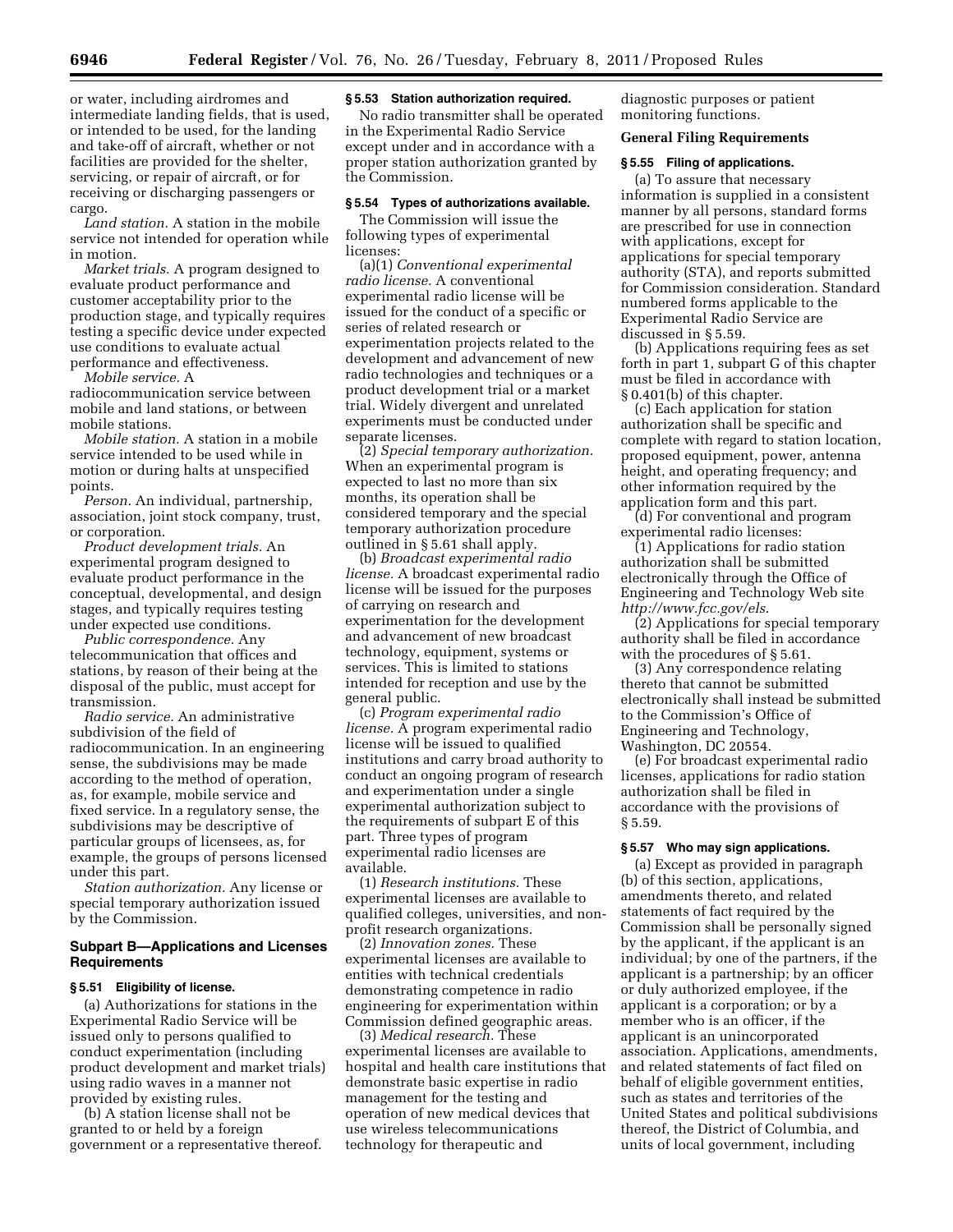incorporated municipalities, shall be signed by such duly elected or appointed officials as may be competent to do so under the laws of the applicable jurisdiction.

(b) Applications, amendments thereto, and related statements of fact required by the Commission may be signed by the applicant's attorney in case of the applicant's physical disability or of his/ her absence from the United States. The attorney shall in that event separately set forth the reason why the application is not signed by the applicant. In addition, if any matter is stated on the basis of the attorney's belief only (rather than his/her knowledge), he/she shall separately set forth reasons for believing that such statements are true.

(c) Only the original of applications, amendments, or related statements of fact need be signed; copies may be conformed.

(d) Applications, amendments, and related statements of fact need not be submitted under oath. Willful false statements made therein, however, are punishable by fine and imprisonment, U.S. Code, title 18, Sec. 1001, and by appropriate administrative sanctions, including revocation of station license pursuant to section 312(a)(1) of the Communications Act of 1934, as amended.

(e) ''Signed,'' as used in this section, means an original handwritten signature; however, the Office of Engineering and Technology may allow signature by any symbol executed or adopted by the applicant with the intent that such symbol be a signature, including symbols formed by computergenerated electronic impulses.

#### **§ 5.59 Forms to be used.**

(a) *Application for conventional and program experimental radio licenses.* 

(1) *Application for new or modification.* Entities must submit FCC Form 442.

(2) *Application for renewal of experimental authorization.* Application for renewal of station license shall be submitted on FCC Form 405. Unless otherwise directed by the Commission, each application for renewal of license shall be filed at least 60 days prior to the expiration date of the license to be renewed.

(3) *Application for consent to assign an experimental authorization.*  Application for consent to assign shall be submitted on FCC Form 702 when the legal right to control the use and operation of a station is to be transferred as a result of a voluntary act (contract or other agreement) or an involuntary act (death or legal disability) of the grantee of a station authorization or by

involuntary assignment of the physical property constituting the station under a court decree in bankruptcy proceedings, or other court order, or by operation of law in any other manner.

(4) *Application for consent to transfer control of Corporation holding experimental authorization.* Application for consent to transfer control shall be submitted on FCC Form 703 whenever it is proposed to change the control of a corporation holding a station authorization.

(5) *Application for product development and market trials.*  Application for product development and market trials shall be submitted on FCC Form 442.

(b) *Applications for broadcast experimental radio license.* 

(1) *Application for new or modification.* An application for a construction permit for a new broadcast experimental station or modification of an existing broadcast experimental station must be submitted on FCC Form 309.

(2) *Application for a license.* An application for a license to cover a construction permit for a broadcast experimental station must be submitted on FCC Form 310.

(3) *Application for renewal of license.*  An application for renewal of station license for a broadcast experimental station must be submitted on FCC Form 311. Unless otherwise directed by the Commission, each application for renewal of license shall be filed at least 60 days prior to the expiration date of the license to be renewed.

# **§ 5.61 Procedure for obtaining a special temporary authorization.**

(a)(1) An applicant may request STA not to exceed 6 months for operation of a conventional experimental radio service station.

(2) Applications for STA must be filed at least 10 days prior to the proposed operation. Applications filed less than 10 days prior to the proposed operation date will be accepted only upon a showing of good cause.

(3) In special situations defined in § 1.915(b)(1) of this chapter, a request for STA may be made by telephone or telegraph provided a properly signed application is filed within 10 days of such request.

(b) An application for special temporary authorization shall contain the following information:

(1) Name, address, phone number (also e-mail address and facsimile number, if available) of the applicant.

(2) Description of why an STA is needed.

(3) Description of the operation to be conducted and its purpose.

(4) Time and dates of proposed operation.

(5) Class(es) of station (fixed, mobile, fixed and mobile) and call sign of station (if applicable).

(6) Description of the location(s) and, if applicable, geographical coordinates of the proposed operation.

(7) Equipment to be used, including name of manufacturer, model and number of units.

(8) Frequency(ies) desired. (9) Maximum effective radiated power (ERP) or equivalent isotropically radiated power (EIRP).

(10) Emission designator (*see* § 2.201 of this chapter) or describe emission (bandwidth, modulation, etc.)

(11) Overall height of antenna structure above the ground (if greater than 6 meters above the ground or an existing structure, *see* part 17 of this chapter concerning notification to the FAA).

(c) Extensions of a special temporary authorization will be granted provided that an application for a regular experimental license that is consistent with the terms and conditions of that temporary authority has been filed at least 15 days prior to the expiration of the licensee's temporary authority. When such an application is timely filed, operations may continue in accordance with the other terms and conditions of the temporary authority pending disposition of the application, unless the applicant is notified otherwise by the Commission.

# **§ 5.63 Supplemental statements required.**

Applicants must provide the information set forth on the applicable form as specified in § 5.59. In addition, applicants must provide supplemental information as described below:

(a) If installation and/or operation of the equipment may significantly impact the environment (*see* § 1.1307 of this chapter) an environmental assessment as defined in § 1.1311 of this chapter must be submitted with the application.

(b) If an applicant requests nondisclosure of proprietary information, requests shall follow the procedures for submission set forth in § 0.459 of this chapter.

(c) For conventional and broadcast experimental radio licenses, each application must include:

(1) A narrative statement describing in detail the program of research and experimentation proposed, the specific objectives sought to be accomplished; and how the program of experimentation has a reasonable promise of contribution to the development, extension, or expansion, or use of the radio art, or is along lines not already investigated.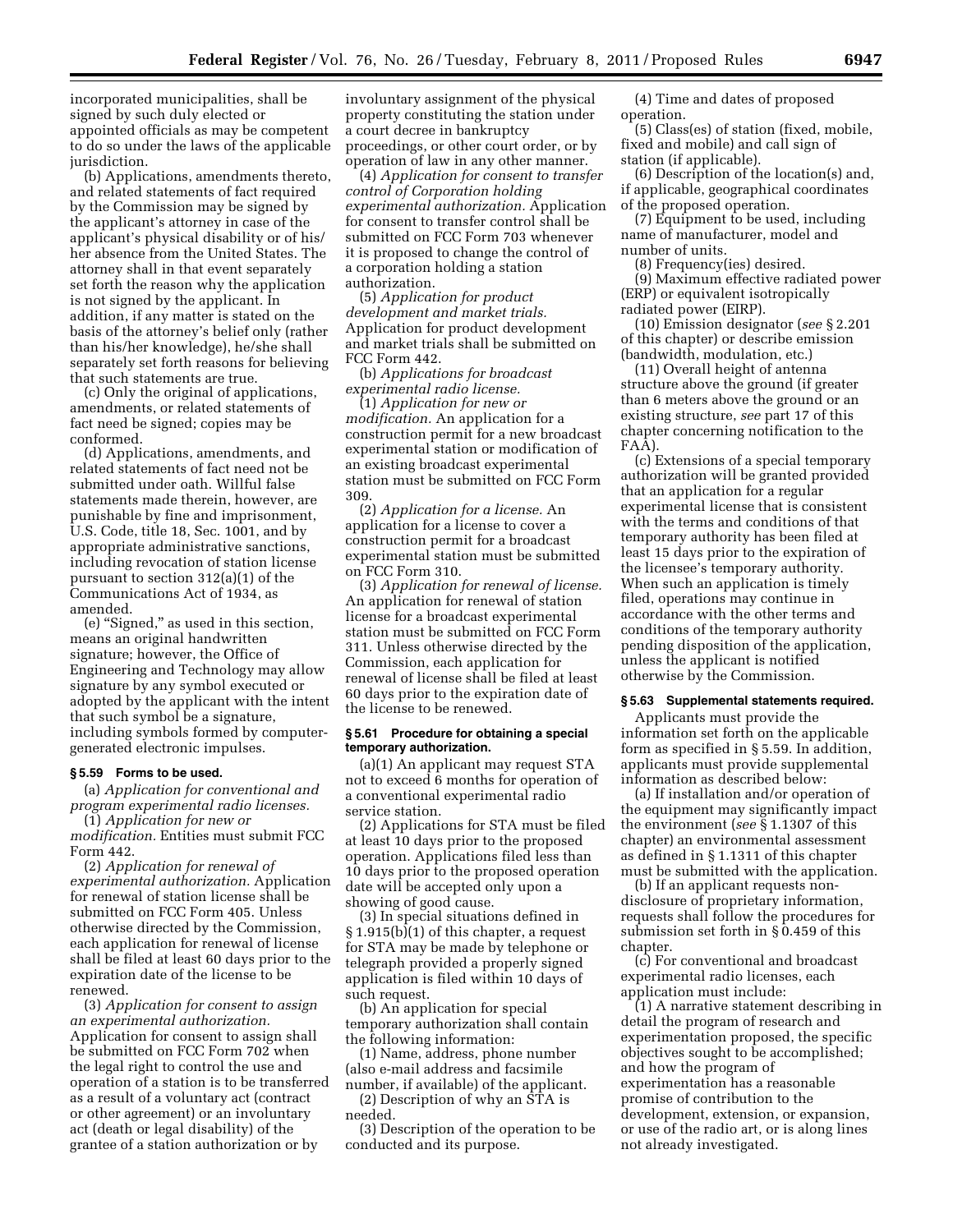(2) If the authorization is to be used for the purpose of fulfilling the requirements of a contract with an agency of the United States Government, a narrative statement describing the project, the name of the contracting agency, and the contract number.

(3) If the authorization is to be used for the sole purpose of developing equipment for exportation to be employed by stations under the jurisdiction of a foreign government, a narrative statement describing the project, any associated contract number, and the name of the foreign government concerned.

(4) If the authorization is to be used with a satellite system, a narrative statement containing the information required in § 5.64.

(d) For program experimental radio licenses, each application must include a narrative statement describing how the applicant meets the eligibility criteria set forth in subpart E of this part.

# **§ 5.64 Special provisions for satellite systems.**

(a) Construction of proposed experimental satellite facilities may begin prior to Commission grant of an authorization. Such construction will be entirely at the applicant's risk and will not entitle the applicant to any assurances that its proposed experiment will be subsequently approved or regular services subsequently authorized. The applicant must notify the Commission's Office of Engineering and Technology in writing that it plans to begin construction at its own risk.

(b) Except where the satellite system has already been authorized by the FCC, applicants for an experimental authorization involving a satellite system must submit a description of the design and operational strategies the satellite system will use to mitigate orbital debris, including the following information:

(1) A statement that the space station operator has assessed and limited the amount of debris released in a planned manner during normal operations, and has assessed and limited the probability of the space station becoming a source of debris by collisions with small debris or meteoroids that could cause loss of control and prevent post-mission disposal;

(2) A statement that the space station operator has assessed and limited the probability of accidental explosions during and after completion of mission operations. This statement must include a demonstration that debris generation will not result from the conversion of energy sources on board the spacecraft

into energy that fragments the spacecraft. Energy sources include chemical, pressure, and kinetic energy. This demonstration shall address whether stored energy will be removed at the spacecraft's end of life, by depleting residual fuel and leaving all fuel line valves open, venting any pressurized system, leaving all batteries in a permanent discharge state, and removing any remaining source of stored energy, or through other equivalent procedures specifically disclosed in the application;

(3) A statement that the space station operator has assessed and limited the probability of the space station becoming a source of debris by collisions with large debris or other operational space stations. Where a space station will be launched into a low-Earth orbit that is identical, or very similar, to an orbit used by other space stations, the statement must include an analysis of the potential risk of collision and a description of what measures the space station operator plans to take to avoid in-orbit collisions. If the space station operator is relying on coordination with another system, the statement shall indicate what steps have been taken to contact, and ascertain the likelihood of successful coordination of physical operations with, the other system. The statement must disclose the accuracy—if any—with which orbital parameters of non-geostationary satellite orbit space stations will be maintained, including apogee, perigee, inclination, and the right ascension of the ascending node(s). In the event that a system is not able to maintain orbital tolerances, i.e., it lacks a propulsion system for orbital maintenance, that fact shall be included in the debris mitigation disclosure. Such systems shall also indicate the anticipated evolution over time of the orbit of the proposed satellite or satellites. Where a space station requests the assignment of a geostationary-Earth orbit location, it shall assess whether there are any known satellites located at, or reasonably expected to be located at, the requested orbital location, or assigned in the vicinity of that location, such that the station keeping volumes of the respective satellites might overlap. If so, the statement shall identify those parties and the measures that will be taken to prevent collisions;

(4) A statement detailing the postmission disposal plans for the space station at end of life, including the quantity of fuel—if any—that will be reserved for post-mission disposal maneuvers. For geostationary-Earth orbit space stations, the statement shall disclose the altitude selected for a postmission disposal orbit and the

calculations that are used in deriving the disposal altitude. The statement shall also include a casualty risk assessment if planned post-mission disposal involves atmospheric re-entry of the space station. In general, an assessment shall include an estimate as to whether portions of the spacecraft will survive re-entry and reach the surface of the Earth, as well as an estimate of the resulting probability of human casualty.

#### **§ 5.65 Defective applications.**

(a) Applications that are defective with respect to completeness of answers to required questions, execution or other matters of a purely formal character may not be accepted for filing by the Commission, and may be returned to the applicant with a brief statement as to the omissions.

(b) If an applicant is requested by the Commission to file any documents or information not included in the prescribed application form, a failure to comply with such request will constitute a defect in the application.

(c) Applications not in accordance with the Commission's rules, regulations, or other requirements will be considered defective unless accompanied either by:

(1) A petition to amend any rule, regulation, or requirement with which the application is in conflict; or

(2) A request for waiver of any rule, regulation, or requirement with which the application is in conflict. Such request shall show the nature of the waiver desired and set forth the reasons in support thereof.

# **§ 5.67 Amendment or dismissal of applications.**

(a) Any application may be amended or dismissed without prejudice upon request of the applicant. Each amendment to, or request for dismissal of an application shall be signed, authenticated, and submitted in the same manner as required for the original application. All subsequent correspondence or other material that the applicant desires to have incorporated as a part of an application already filed shall be submitted in the form of an amendment to the application.

(b) Defective applications, as defined in § 5.65, are subject to dismissal. Such dismissal will be without prejudice.

# **§ 5.69 License grants that differ from applications.**

In cases when the Commission grants a license with parameters that differ from those set forth in the application, an applicant may reject the grant by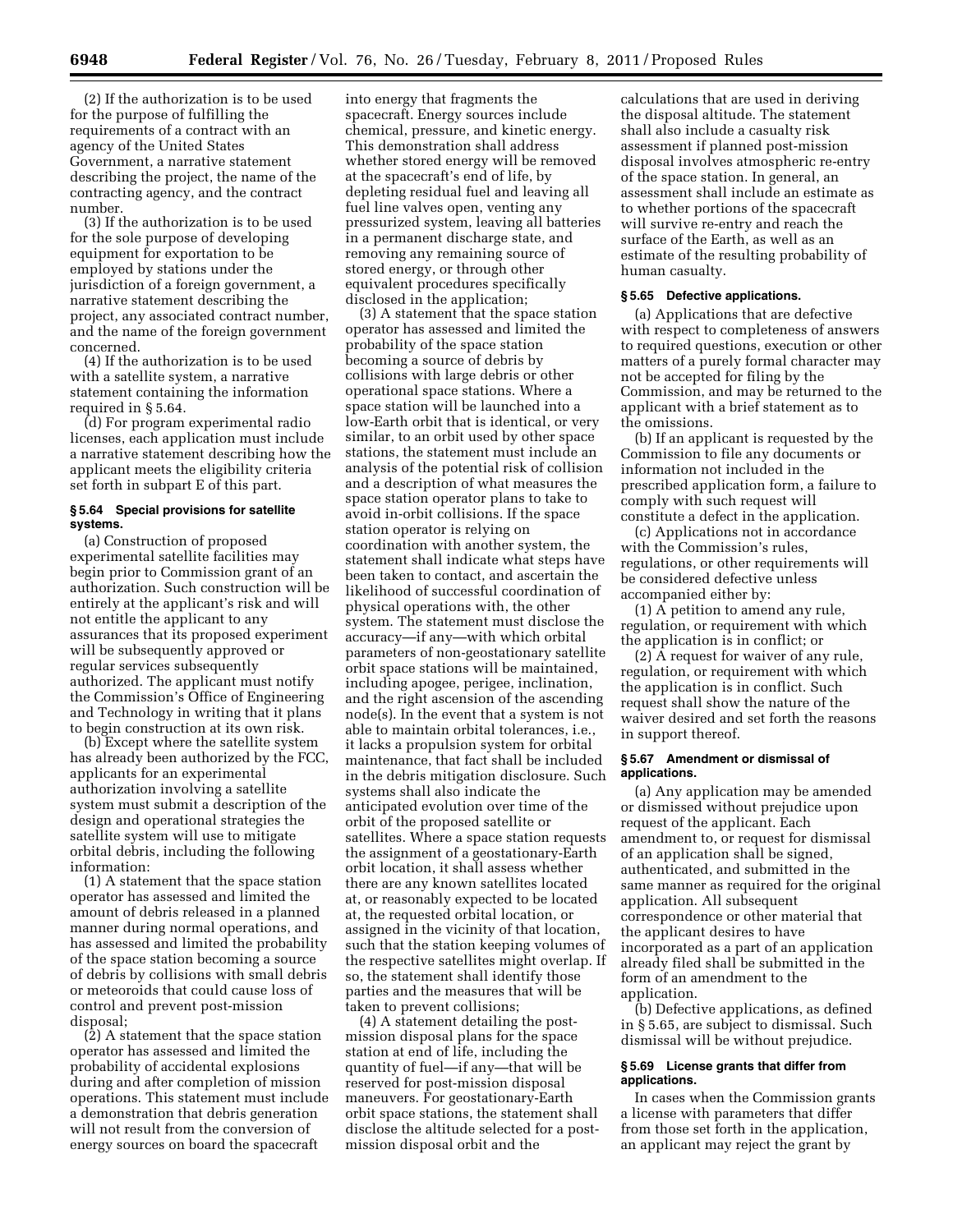filing, within 30 days from the effective date of the grant, a written description of its objections. Upon receipt of such request, the Commission will coordinate with the applicant in an attempt to resolve problems arising from the grant.

# **§ 5.71 License period.**

(a) Conventional experimental radio licenses.

(1) The regular license period is 2 years. An applicant may apply for a license term up to 5 years, but must provide justification for a license of that duration.

(2) A license may be renewed for up to 5 years upon an adequate showing of need to complete the experiment.

(b) Program experimental radio licenses. Licenses are issued for 5 years and may be renewed.

(c) Broadcast experimental radio license. Licenses for broadcast experimental radio stations will be issued for a maximum one-year period.

#### **§ 5.73 Experimental report.**

(a) Conventional experimental radio licenses.

(1) The Commission may, as a condition of authorization, request the licensee to forward periodic reports in order to evaluate the progress of the experimental program.

(2) An applicant may request that the Commission withhold from the public certain reports and associated material and the Commission will do so unless the public interest requires otherwise. These requests should follow the procedures for submission set forth in § 0.459 of this chapter.

(b) Program and broadcast experimental radio licenses must follow the requirements in §§ 5.207 and 5.309, respectively.

#### **§ 5.77 Change in equipment and emission characteristics.**

(a) The licensee of a conventional or broadcast experimental radio station may make any changes in equipment that are deemed desirable or necessary provided:

(1) That the operating frequency is not permitted to deviate more than the allowed tolerance;

(2) That the emissions are not permitted outside the authorized band;

(3) That the power output complies with the license and the regulations governing the same; and

(4) That the transmitter as a whole or output power rating of the transmitter is not changed.

(b) For conventional experimental radio stations, the changes permitted in paragraph (a) of this section may be made without prior authorization from

the Commission provided that the license supplements its application file with a description of such change. If the licensee wants these emission changes to become a permanent part of the license, an application for modification must be filed.

(c) Prior authorization from the Commission is required before the following antenna changes may be made at a station at a fixed location:

(1) Any change that will either increase the height of a structure supporting the radiating portion of the antenna or decrease the height of a lighted antenna structure.

(2) Any change in the location of an antenna when such relocation involves a change in the geographic coordinates of latitude or longitude by one second or more, or when such relocation involves a change in street address.

# **§ 5.79 Transfer and assignment of station authorization for conventional experimental radio licenses.**

A station authorization, the frequencies authorized to be used by the grantee of such authorization, and the rights therein granted by such authorization shall not be transferred, assigned, or in any manner either voluntarily or involuntarily disposed of, unless the Commission decides that such a transfer is in the public interest and gives its consent in writing.

# **§ 5.81 Discontinuance of station operation.**

In case of permanent discontinuance of operation of a station in the Experimental Radio Service, the licensee shall notify the Commission.

#### **§ 5.83 Cancellation provisions.**

The applicant for a station in the Experimental Radio Services accepts the license with the express understanding:

(a) That the authority to use the frequency or frequencies permitted by the license is granted upon an experimental basis only and does not confer any right to conduct an activity of a continuing nature; and

(b) That said grant is subject to change or cancellation by the Commission at any time without notice or hearing if in its discretion the need for such action arises. However, a petition for reconsideration or application for review may be filed to such Commission action.

# **§ 5.84 Non-interference basis.**

Operation of an experimental radio station is permitted only on the condition that harmful interference will not be caused to any station operating in accordance with the Table of Frequency Allocation of part 2 of this chapter. If harmful interference to an

established radio service develops, the licensee shall cease transmissions and such transmissions shall not be resumed until it is certain that harmful interference will not be caused.

# **§ 5.85 Frequencies and policy governing their assignment.**

(a) Stations operating in the Experimental Radio Service may be authorized to use any government or non-government frequency designated in the Table of Frequency Allocations set forth in part 2 of this chapter, provided that the need for the frequency requested is fully justified by the applicant, except that experimental stations may not be authorized the use of any frequency or frequency band exclusively allocated to the passive services (including the radio astronomy service).

(b) Each frequency or band of frequencies available for assignment to stations in the Experimental Radio Service is available on a shared basis only, will not be assigned for the exclusive use of any one applicant, and such use may also be restricted to specified geographical areas.

(c) *Broadcast experimental radio stations.* (1) Frequencies best suited to the purpose of the experimentation and on which there appears to be the least likelihood of interference to established stations shall be selected.

(2) Except as indicated only frequencies allocated to broadcasting service will be assigned. If an experiment cannot be feasibly conducted on frequencies allocated to a broadcasting service, an experimental station may be authorized to operate on other frequencies upon a satisfactory showing of the need therefore and a showing that the proposed operation can be conducted without causing harmful interference to established services.

(d) *Use of Public Safety Frequencies.*  Applicants in the Experimental Radio Service must avoid use of public safety frequencies identified in part 90 of this chapter except when a compelling showing can be made that use of such frequencies is in the public interest. If an experimental license to use public safety radio frequencies is granted, the authorization will be conditioned to require coordination between the experimental licensee and the appropriate frequency coordinator and/ or all of the public safety licensees in its intended area of operation.

(e) The Commission may, at its discretion, condition any experimental license or STA on the requirement that before commencing operation, the new licensee coordinate its proposed facility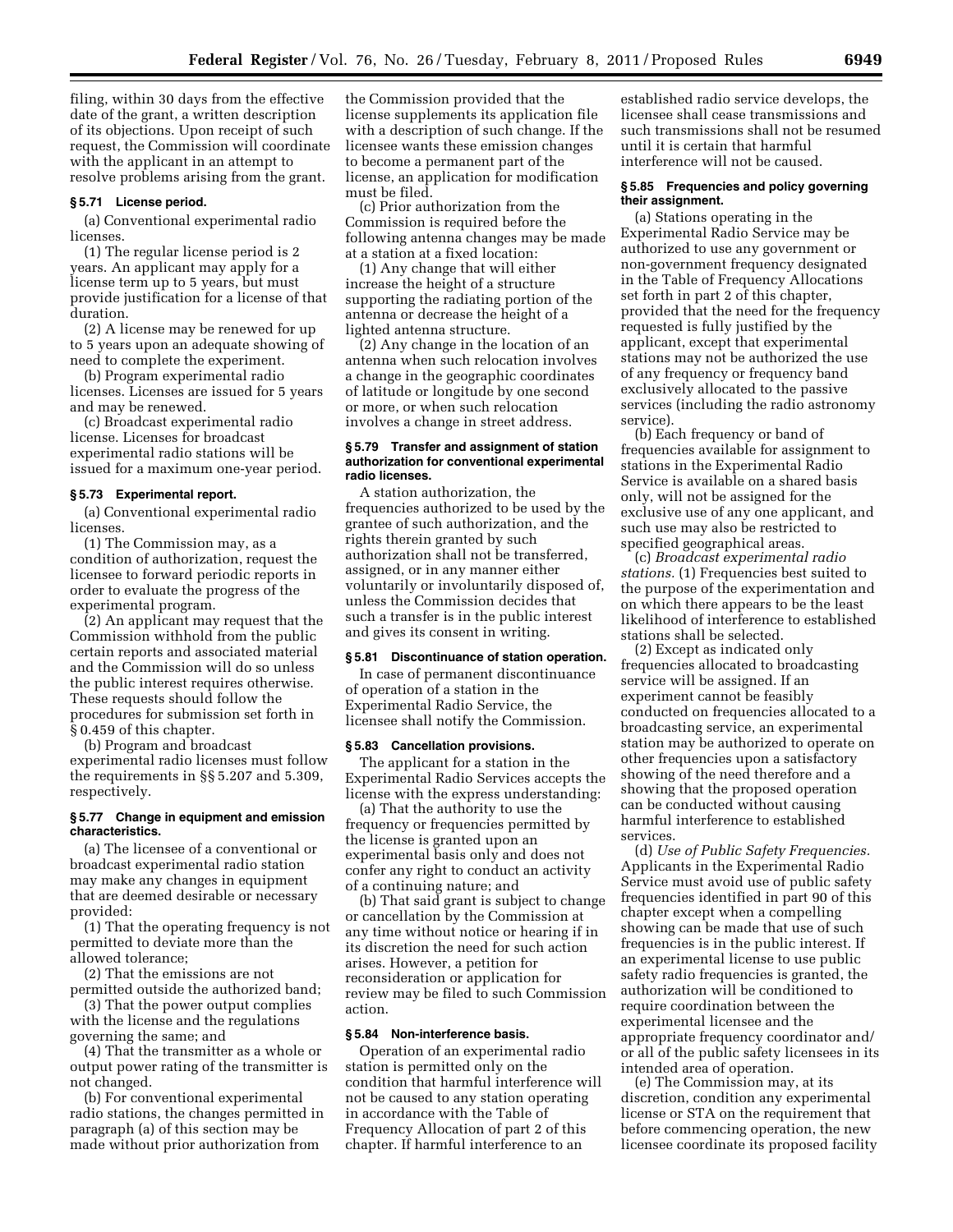with other licensees that may receive interference as a result of the new licensee's operations.

(f) *Protection of FCC monitoring stations.* (1) Applicants may need to protect FCC monitoring stations from harmful interference and their station authorization may be conditioned accordingly. Geographical coordinates of such stations are listed in § 0.121(b) of this chapter.

(2) In the event that calculated value of expected field strength exceeds a direct wave fundamental field strength of greater than 10 mV/m in the authorized bandwidth of service (–65.8 dBW/m2 power flux density assuming a free space characteristic impedance of  $120\pi$  ohms) at the reference coordinates, or if there is any question whether field strength levels might exceed the threshold value, the applicant should consult with the FCC's Enforcement Bureau, telephone (202) 418–1210, to discuss any protection necessary.

(3) Coordination is suggested particularly for those applicants who have no reliable data that indicates whether the field strength or power flux density figure indicated in (e) of this section would be exceeded by their proposed radio facilities (except mobile stations). The following is a suggested guide for determining whether coordination is needed:

(i) All stations within 2.4 kilometers (1.5 statute miles);

(ii) Stations within 4.8 kilometers (3 statute miles) with 50 watts or more average ERP in the primary plane of polarization in the azimuthal direction of the Monitoring Station;

(iii) Stations within 16 kilometers (10 statute miles) with 1 kW or more average ERP in the primary plane of polarization in the azimuthal direction of the Monitoring Station; and

(iv) Stations within 80 kilometers (50 statute miles) with 25 kW or more average ERP in the primary plane of polarization in the azimuthal direction of the Monitoring Station.

(4) Advance coordination for stations operating above 1,000 MHz is recommended only where the proposed station is in the vicinity of a monitoring station designated as a satellite monitoring facility in § 0.121(b) of this chapter and also meets the criteria outlined in paragraphs (e) and (f)(3) of this section.

# **§ 5.91 Notification of the National Radio Astronomy Observatory.**

In order to minimize possible harmful interference at the National Radio Astronomy Observatory site located at Green Bank, Pocahontas County, West Virginia, and at the Naval Radio

Research Observatory site at Sugar Grove, Pendleton County, West Virginia, any applicant for a station authorization other than mobile, temporary base, temporary fixed, Personal Radio, Civil Air Patrol, or Amateur seeking a station license for a new station, or a construction permit to construct a new station or to modify an existing station license in a manner that would change either the frequency, power, antenna height or directivity, or location of such a station within the area bounded by 39 deg. 15′ N on the north, 78 deg. 30′ W on the east, 37 deg. 30′ N on the south and 80 deg. 30′ W on the west shall, at the time of filing such application with the Commission, simultaneously notify the Director, National Radio Astronomy Observatory, P.O. Box NZ2, Green Bank, West Virginia 24944, in writing, of the technical particulars of the proposed station. Such notification shall include the geographical coordinates of the antenna, antenna height, antenna directivity if any, frequency, type of emission, and power. In addition, the applicant shall indicate in its application to the Commission the date notification was made to the Observatory. After receipt of such applications, the Commission will allow a period of twenty (20) days for comments or objections in response to the notifications indicated. If an objection to the proposed operation is received during the twenty-day period from the National Radio Astronomy Observatory for itself or on behalf of the Naval Radio Research Observatory, the Commission will consider all aspects of the problem and take whatever action is deemed appropriate.

# **§ 5.95 Informal objections.**

A person or entity desiring to object to or to oppose an Experimental Radio application for a station license or authorization may file an informal objection against that application. The informal objection and any responsive pleadings shall comply with the requirements set forth in §§ 1.41 through 1.52 of this chapter.

# **Subpart C—Technical Standards and Operating Requirements**

#### **§ 5.101 Frequency stability.**

Licensees must use a frequency tolerance that would confine emissions within the band of operation, unless permission is granted to use a lesser frequency tolerance. Equipment is presumed to operate over the temperature range  $-20$  to  $+50$  degrees Celsius with an input voltage variation of 85% to 115% of rated input voltage,

unless justification is presented to demonstrate otherwise.

# **§ 5.103 Types of emission.**

Stations in the Experimental Radio Service may be authorized to use any of the classifications of emissions covered in part 2 of this chapter.

# **§ 5.105 Authorized bandwidth.**

Each authorization issued to a station operating in this service will show, as the prefix to the emission classification, a figure specifying the maximum necessary bandwidth for the emission used. The authorized bandwidth is considered to be the occupied or necessary bandwidth, whichever is greater. This bandwidth shall be determined in accordance with § 2.202 of this chapter.

# **§ 5.107 Transmitter control requirements.**

Each licensee shall be responsible for maintaining control of the transmitter authorized under its station authorization, including the ability to terminate transmissions should interference occur.

(a) Conventional experimental radio stations. The licensee shall ensure that transmissions are in conformance with the operating characteristics prescribed in the station authorization and that the station is operated only by persons duly authorized by the licensee.

(b) Program experimental radio stations. The licensee shall ensure that transmissions are in conformance with the requirements in subpart E of this part and that the station is operated only by persons duly authorized by the licensee.

(c) Broadcast experimental stations. Except where unattended operation is specifically permitted, the licensee of each station authorized under the provisions of this part shall designate a person or persons to activate and control its transmitter. At the discretion of the station licensee, persons so designated may be employed for other duties and for operation of other transmitting stations if such other duties will not interfere with the proper operation of the station transmission systems.

# **§ 5.109 Inspection and maintenance of antenna structure marking and associated control equipment.**

The owner of each antenna structure required to be painted and/or illuminated under the provisions of section 303(q) of the Communications Act of 1934, as amended, shall operate and maintain the antenna structure painting and lighting in accordance with part 17 of this chapter. In the event of default by the owner, each licensee or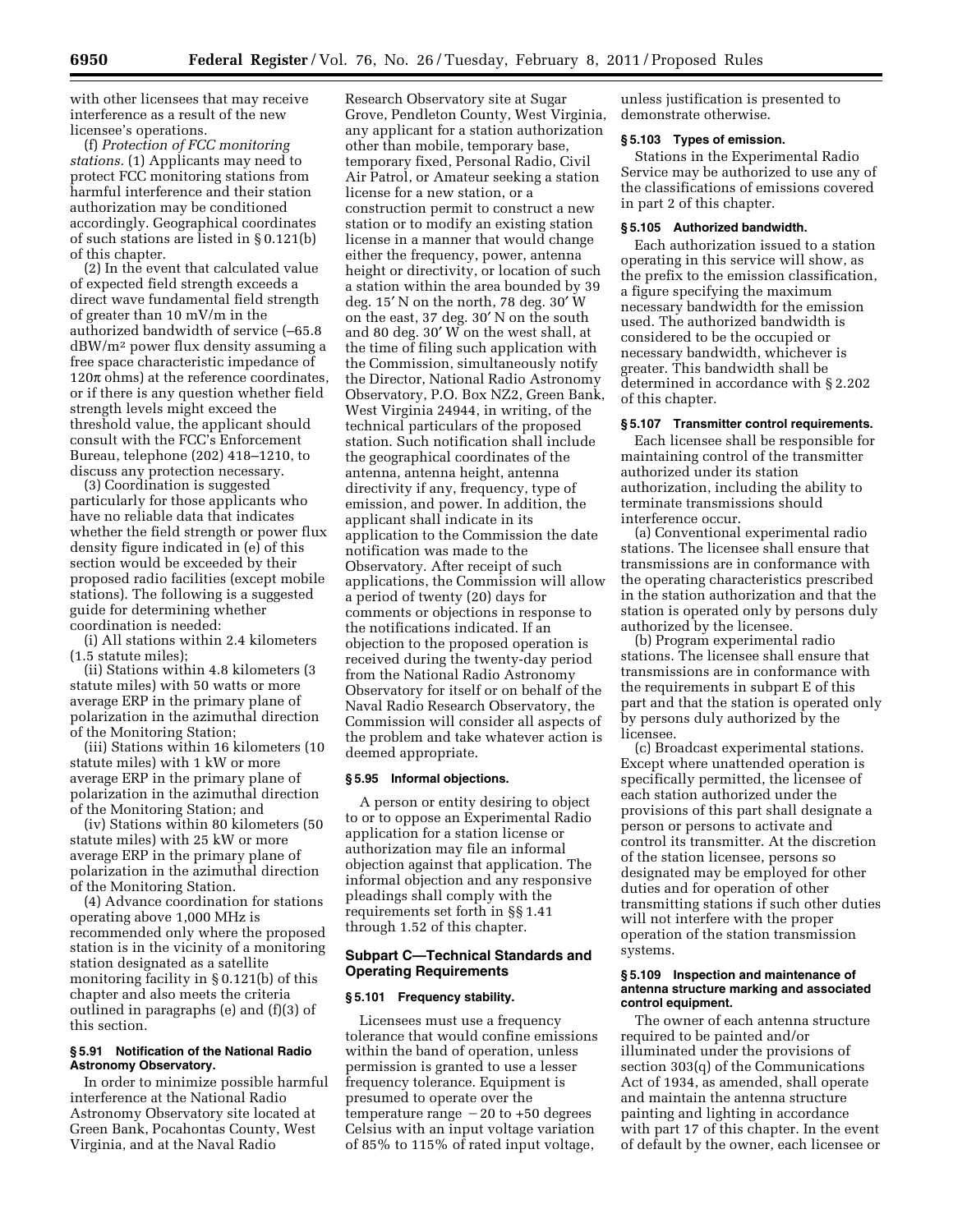permittee shall be individually responsible for conforming to the requirements pertaining to antenna structure painting and lighting.

# **§ 5.110 Power limitations.**

(a) The operating power for all stations authorized under the experimental radio service shall be limited to the minimum practical radiated power.

(b) For broadcast experimental radio stations, the operating power shall not exceed more than 5 percent above the maximum power specified. Engineering standards have not been established for these stations. The efficiency factor for the last radio stage of transmitters employed will be subject to individual determination but shall be in general agreement with values normally employed for similar equipment operated within the frequency range authorized.

#### **§ 5.111 Limitations on use.**

(a) Stations may make only such transmissions as are necessary and directly related to the conduct of the licensee's stated program of experimentation and the related station instrument of authorization, and as governed by the provisions of the rules and regulations contained in this part. When transmitting, the licensee must use every precaution to ensure that it will not cause harmful interference to the services carried on by stations operating in accordance with the Table of Frequency Allocations of part 2 of this chapter.

(b) A licensee shall adhere to the program of experimentation as stated in its application or in the station instrument of authorization.

(c) The radiations of the transmitter shall be suspended immediately upon detection or notification of a deviation from the technical requirements of the station authorization until such deviation is corrected, except for transmissions concerning the immediate safety of life or property, in which case the transmissions shall be suspended as soon as the emergency is terminated.

# **§ 5.115 Station identification.**

(a) Conventional experimental radio licenses. A licensee, unless specifically exempted by the terms of the station authorization, shall transmit its assigned call sign at the end of each complete transmission: Provided, however, that the transmission of the call sign at the end of each transmission is not required for projects requiring continuous, frequent, or extended use of the transmitting apparatus, if, during such periods and in connection with such

use, the call sign is transmitted at least once every thirty minutes. The station identification shall be transmitted in clear voice or Morse code. All digital encoding and digital modulation shall be disabled during station identification.

(b) Broadcast experimental licenses. Each experimental broadcast station shall make aural or visual announcements of its call letters and location at the beginning and end of each period of operation, and at least once every hour during operation.

(c) Program experimental radio licenses.

(1) Research licenses and innovation zone licenses must comply with either:

(i) Stations may transmit identifying information sufficient to identify the license holder and the geographic coordinates of the station. This information shall be transmitted at the end of each complete transmission except that: This information is not required at the end of each transmission for projects requiring continuous, frequent, or extended use of the transmitting apparatus, if, during such periods and in connection with such use, the information is transmitted at least once every thirty minutes. The station identification shall be transmitted in clear voice or Morse code. All digital encoding and digital modulation shall be disabled during station identification; or

(ii) Stations may post information sufficient to identify it on the Web site.

(2) Medical facility licenses. Stations authorized under a medical facility license are exempt from the station identification requirement.

# **§ 5.121 Station record requirements.**

(a) For Conventional and program experimental radio stations, the current original authorization or a clearly legible photocopy for each station shall be retained as a permanent part of the station records, but need not be posted. Station records are required to be kept for a period of at least one year after license expiration.

(b) For Broadcast experimental radio stations, the license must be available at the transmitter site. The licensee of each experimental broadcast station must maintain and retain for a period of two years, adequate records of the operation, including:

(1) Information concerning the nature of the experimental operation and the periods in which it is being conducted.

(2) Information concerning any specific data requested by the FCC.

# **§ 5.123 Inspection of stations.**

All stations and records of stations in the authorized under this Part shall be

made available for inspection at any time while the station is in operation or shall be made available for inspection upon reasonable request of an authorized representative of the Commission.

# **§ 5.125 Authorized points of communication.**

Generally, stations in the Experimental Radio Service may communicate only with other stations licensed in the Experimental Radio Service. Nevertheless, upon a satisfactory showing that the proposed communications are essential to the conduct of the research project, authority may be granted to communicate with stations in other services and U.S. Government stations.

# **Subpart D—Broadcast Experimental Licenses**

#### **§ 5.201 Applicable rules.**

In addition to the rules in this subpart, broadcast experimental station applicants and licensees must follow the rules in subparts B and C of this part. In case of any conflict between the rules set forth in this subpart and the rules set forth in subparts B and C of this part, the rules in this subpart shall govern.

# **§ 5.203 Experimental authorizations for licensed broadcast stations.**

(a) Licensees of broadcast stations (including TV Translator, LPTV, and TV Booster stations) may obtain experimental authorizations to conduct technical experimentation directed toward improvement of the technical phases of operation and service, and for such purposes may use a signal other than the normal broadcast program signal.

(b) Experimental authorizations for licensed broadcast stations may be requested by filing an informal application with the FCC in Washington, DC, describing the nature and purpose of the experimentation to be conducted, the nature of the experimental signal to be transmitted, and the proposed schedule of hours and duration of the experimentation. Experimental authorizations shall be posted with the station license.

(c) Experimental operations for licensed broadcast stations are subject to the following conditions:

(1) The authorized power of the station may not be exceeded more than 5 percent above the maximum power specified, except as specifically authorized for the experimental operations.

(2) Emissions outside the authorized bandwidth must be attenuated to the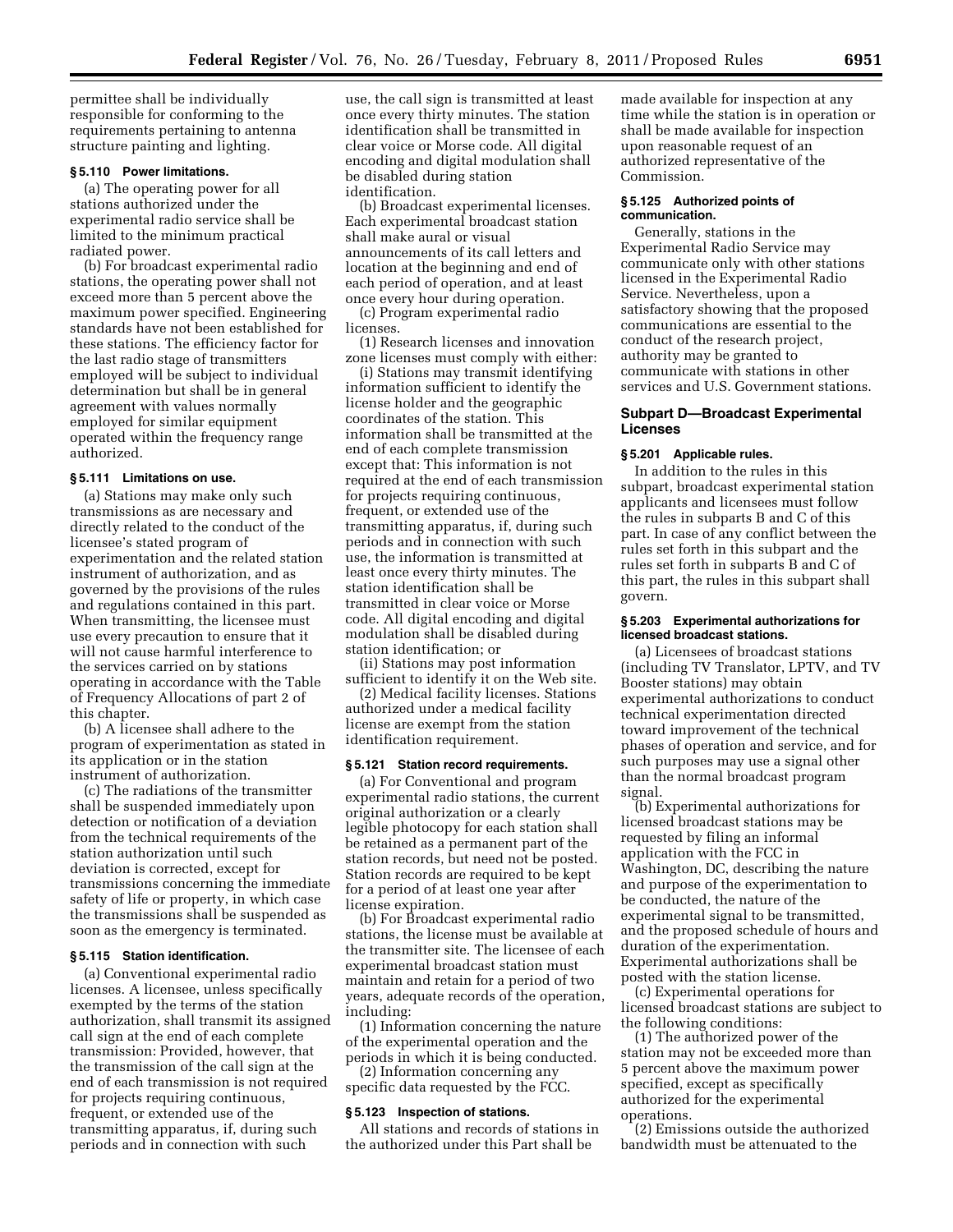degree required for the particular type of station.

(3) The experimental operations may be conducted at any time the licensed station is authorized to operate, but the minimum required schedule of programming for the class and type of station must be met. AM stations also may conduct experimental operations during the experimental period (12 midnight local time to local sunrise) and at additional hours if permitted by the experimental authorization provided no interference is caused to other stations maintaining a regular operating schedule within such period(s).

(4) If a licensed station's experimental authorization permits the use of additional facilities or hours of operation for experimental purposes, no sponsored programs or commercial announcements may be transmitted during such experimentation.

(5) The licensee may transmit regularly scheduled programming concurrently with the experimental transmission if there is no significant impairment of service.

(6) No charges may be made, either directly or indirectly, for the experimentation; however, normal charges may be made for regularly scheduled programming transmitted concurrently with the experimental transmissions.

(d) The FCC may request a report of the research, experimentation and results at the conclusion of the experimental operation.

# **§ 5.205 Licensing requirements, necessary showing.**

(a) An applicant for a new experimental broadcast station, change in facilities of any existing station, or modification of license is required to make a satisfactory showing of compliance with the general requirements of the Communications Act of 1934, as amended, as well as the following:

(1) That the applicant has a definite program of research and experimentation in the technical phases of broadcasting which indicates reasonable promise of substantial contribution to the developments of the broadcasting art.

(2) That upon the authorization of the proposed station the applicant can and will proceed immediately with its program of research and experimentation.

(3) That the transmission of signals by radio is essential to the proposed program of research and experimentation.

(4) That the program of research and experimentation will be conducted by qualified personnel.

(b) A license for an experimental broadcast station will be issued only on the condition that no objectionable interference to the regular program transmissions of broadcast stations will result from the transmissions of the experimental stations.

(c) *Special provision for broadcast experimental radio station applications.*  For purposes of the definition of "experimental authorization" in Section II.A.6 of the Nationwide Programmatic Agreement Regarding the Section 106 National Historic Preservation Act Review Process set forth in Appendix C to part 1 of this chapter, a Broadcast Experimental Radio Station authorized under this Subpart shall be considered an ''Experimental Broadcast Station authorized under part 74 of the Commission's rules.''

# **§ 5.207 Supplemental reports with application for renewal of license.**

A report shall be filed with each application for renewal of experimental broadcast station license which shall include a statement of each of the following:

(a) Number of hours operated.

(b) Full data on research and experimentation conducted including the types of transmitting and studio equipment used and their mode of operation.

(c) Data on expense of research and operation during the period covered.

(d) Power employed, field intensity measurements and visual and aural observations and the types of instruments and receivers utilized to determine the station service area and the efficiency of the respective types of transmissions.

(e) Estimated degree of public participation in reception and the results of observations as to the effectiveness of types of transmission.

(f) Conclusions, tentative and final. (g) Program of further developments in broadcasting.

(h) All developments and major changes in equipment.

(i) Any other pertinent developments.

#### **Technical Operation and Operators**

#### **§ 5.211 Frequency monitors and measurements.**

The licensee of a broadcast experimental radio station shall provide the necessary means for determining that the frequency of the station is within the allowed tolerance. The date and time of each frequency check, the frequency as measured, and a description or identification of the

method employed shall be entered in the station log. Sufficient observations shall be made to insure that the assigned carrier frequency is maintained within the prescribed tolerance.

# **§ 5.213 Time of operation.**

(a) Unless specified or restricted hours of operation are shown in the station authorization, broadcast experimental radio stations may be operated at any time and are not required to adhere to a regular schedule of operation.

(b) The FCC may limit or restrict the periods of station operation in the event interference is caused to other broadcast or non-broadcast stations.

(c) The FCC may require that a broadcast experimental radio station conduct such experiments as are deemed desirable and reasonable for development of the type of service for which the station was authorized.

# **§ 5.215 Program service and charges.**

(a) The licensee of a broadcast experimental radio station may transmit program material only when necessary to the experiments being conducted, and no regular program service may be broadcast unless specifically authorized.

(b) The licensee of a broadcast experimental radio station may make no charges nor ask for any payment, directly or indirectly, for the production or transmission of any programming or information used for experimental broadcast purposes.

#### **§ 5.217 Rebroadcasts.**

(a) The term *rebroadcast* means reception by radio of the programs or other transmissions of a broadcast station, and the simultaneous or subsequent retransmission of such programs or transmissions by a broadcast station.

(1) As used in this section, the word ''program'' includes any complete program or part thereof.

(2) The transmission of a program from its point of origin to a broadcast station entirely by common carrier facilities, whether by wire line or radio, is not considered a rebroadcast.

(3) The broadcasting of a program relayed by a remote broadcast pickup station is not considered a rebroadcast.

(b) No licensee of a broadcast experimental radio station may retransmit the program of another U.S. broadcast station without the express authority of the originating station. A copy of the written consent of the licensee originating the program must be kept by the licensee of the broadcast experimental radio station retransmitting such program and made available to the FCC upon request.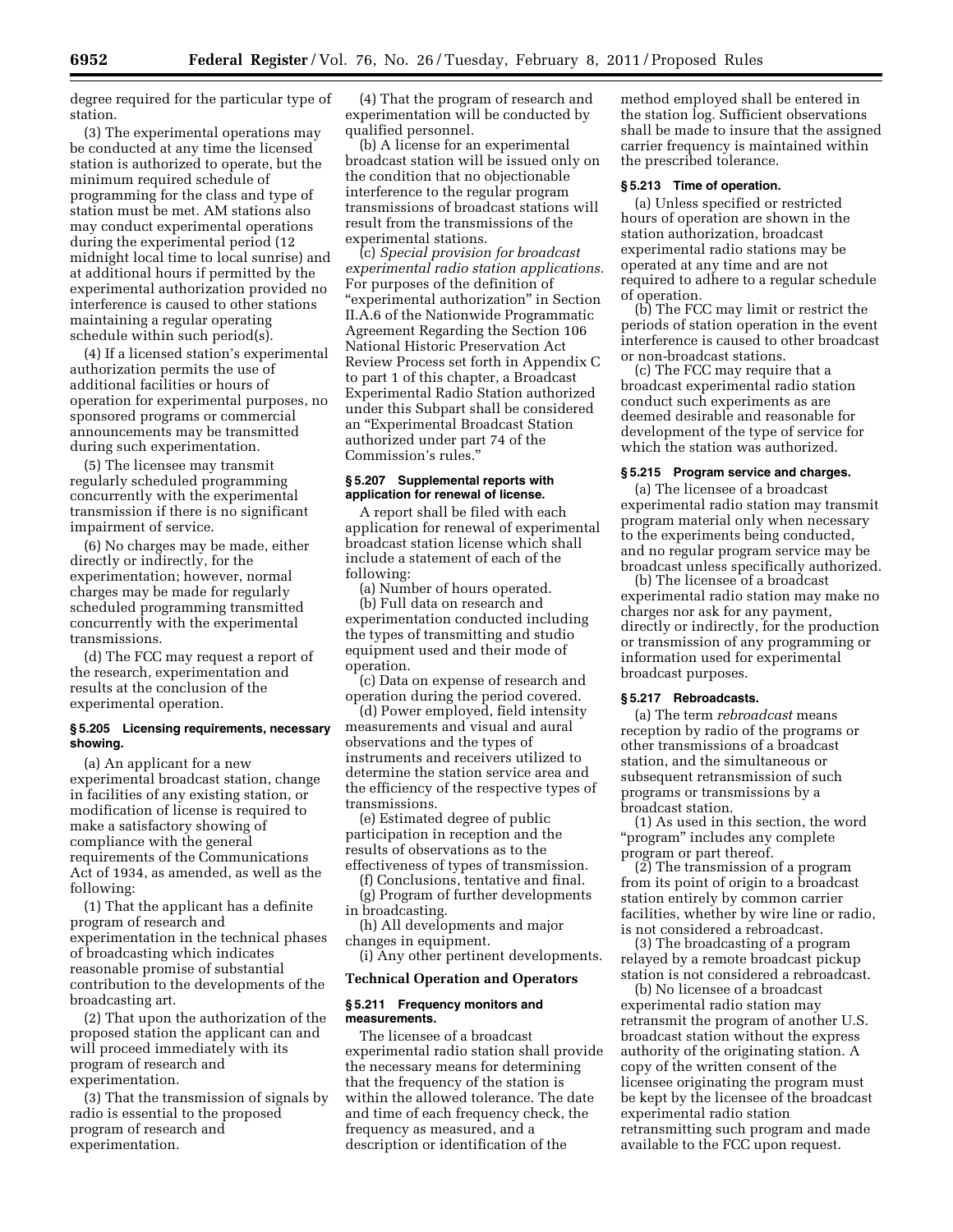# **§ 5.219 Broadcasting emergency information.**

(a) In an emergency where normal communication facilities have been disrupted or destroyed by storms, floods or other disasters, a broadcast experimental radio station may be operated for the purpose of transmitting essential communications intended to alleviate distress, dispatch aid, assist in rescue operations, maintain order, or otherwise promote the safety of life and property. In the course of such operation, a station of any class may communicate with stations of other classes and in other services. However, such operation shall be conducted only on the frequency or frequencies for which the station is licensed and the used power shall not exceed the maximum authorized in the station license. When such operation involves the use of frequencies shared with other stations, licensees are expected to cooperate fully to avoid unnecessary or disruptive interference.

(b) Whenever such operation involves communications of a nature other than those for which the station is licensed to perform, the licensee shall, at the earliest practicable time, notify the FCC in Washington, DC of the nature of the emergency and the use to which the station is being put and shall subsequently notify the same offices when the emergency operation has been terminated.

(c) Emergency operation undertaken pursuant to the provisions of this section shall be discontinued as soon as substantially normal communications facilities have been restored. The Commission may at any time order discontinuance of such operation.

# **Subpart E—Program Experimental Radio Licenses**

# **Requirements for All Program Experimental Radio Licenses**

# **§ 5.301 Requirements in other subparts.**

In addition to the rules in this subpart, program experimental applicants and licensees must follow the rules in subparts B and C of this part. In case of any conflict between the rules set forth in this subpart and the rules set forth in subparts B and C of this part, the rules in this subpart shall govern.

# **§ 5.303 Frequencies.**

Licensees may operate in any frequency band, including those above 38.6 GHz, except for frequency bands exclusively allocated to the passive services (including the radio astronomy service). In addition, licensees may not use any frequency or frequency band

below 38.6 GHz that is listed in § 15.205(a) of this chapter.

#### **§ 5.305 Program license not permitted.**

Experiments are not permitted under this subpart and a conventional experimental radio license is required when:

(a) An environmental assessment must be filed with the Commission as required by § 5.63(a); or

(b) An orbital debris mitigation plan must be filed with the Commission as required by§ 5.64; or

(c) The applicant requires nondisclosure of proprietary information.

# **§ 5.307 Responsible party.**

(a) Each program experimental radio license must identify a single point of contact responsible for all experiments conducted under the license, including

(1) Ensuring compliance with the notification requirements of § 5.309; and

(2) Ensuring compliance with all applicable rules; and

(b) The responsible individual will serve as the initial point of contact for all matters involving interference resolution and must have the ability to discontinue any and all experiments being conducted under the license, if necessary.

(c) The responsible individual along with contact information, such as a phone number and e-mail address at which he or she can be reached at any time of the day, must be identified on the license application and will be listed on the license. Licensees are required to keep this information current.

#### **§ 5.309 Notification requirements.**

(a) At least seven calendar days prior to commencement of any experiment under a program experimental radio license, licensees must provide the following information to the Web site to be provided in the final rules.

(1) A narrative statement describing the experiment;

(2) Contact information for the researcher in charge; and

(3) Technical details including:

(i) The frequency or frequency bands;

(ii) The maximum effective isotropically radiated power (EIRP) or effective radiated power (ERP) under consideration;

(iii)The emission designators to be used;

(iv) A description of the geographic area in which the test will be conducted;

(v) The number of units to be used; (vi) A public safety mitigation plan as

required by § 5.311, if necessary; and (vii) For medical program

experimental radio licenses, the rule

part for which the experimental device is intended.

(b) Experiments may commence without specific approval or authorization once the seven calendar days have elapsed. However, if any licensee of an authorized service raises interference concerns, it must contact the program license responsible party and it must post its complaint along with supporting documentation to the Web page to be provided in the final rules. The experiment shall not commence until the parties resolve the complaint. The complainant bears the burden of proof that the proposed experiment will cause harmful interference. It is expected that parties work in good faith to resolve such concerns, including modifying experiments if necessary to reach an agreeable resolution.

(c) The Commission can prohibit or require modification of specific experiments under a program experimental radio license at any time without notice or hearing if in its discretion the need for such action arises.

(d) Within 30 days after completion of each experiment conducted under a program experimental radio license, the licensee shall file a narrative statement describing the results of the experiment, including any interference incidents and steps taken to resolve them. This narrative statement must be filed to the Web site to be provided in the final rules and be associated with the materials described in paragraphs (a) and (b) of this section.

(e) All information submitted pursuant to this section will be made publicly available.

# **§ 5.311 Additional requirements related to safety of the public.**

For experiments that may affect bands used for the provision of commercial mobile services, emergency notifications, or public safety purposes the program experimental radio licensee shall, prior to commencing transmissions, develop a specific plan to avoid interference to these bands. The plan must include provisions for:

(a) Providing notice to parties, including other Commission licensees and end users, who might be affected by the experiment;

(b) Providing for the quick identification and elimination of any harm the experiment may cause; and

(c) Providing an alternate means for accomplishing potentially affected vital public safety functions during the experiment.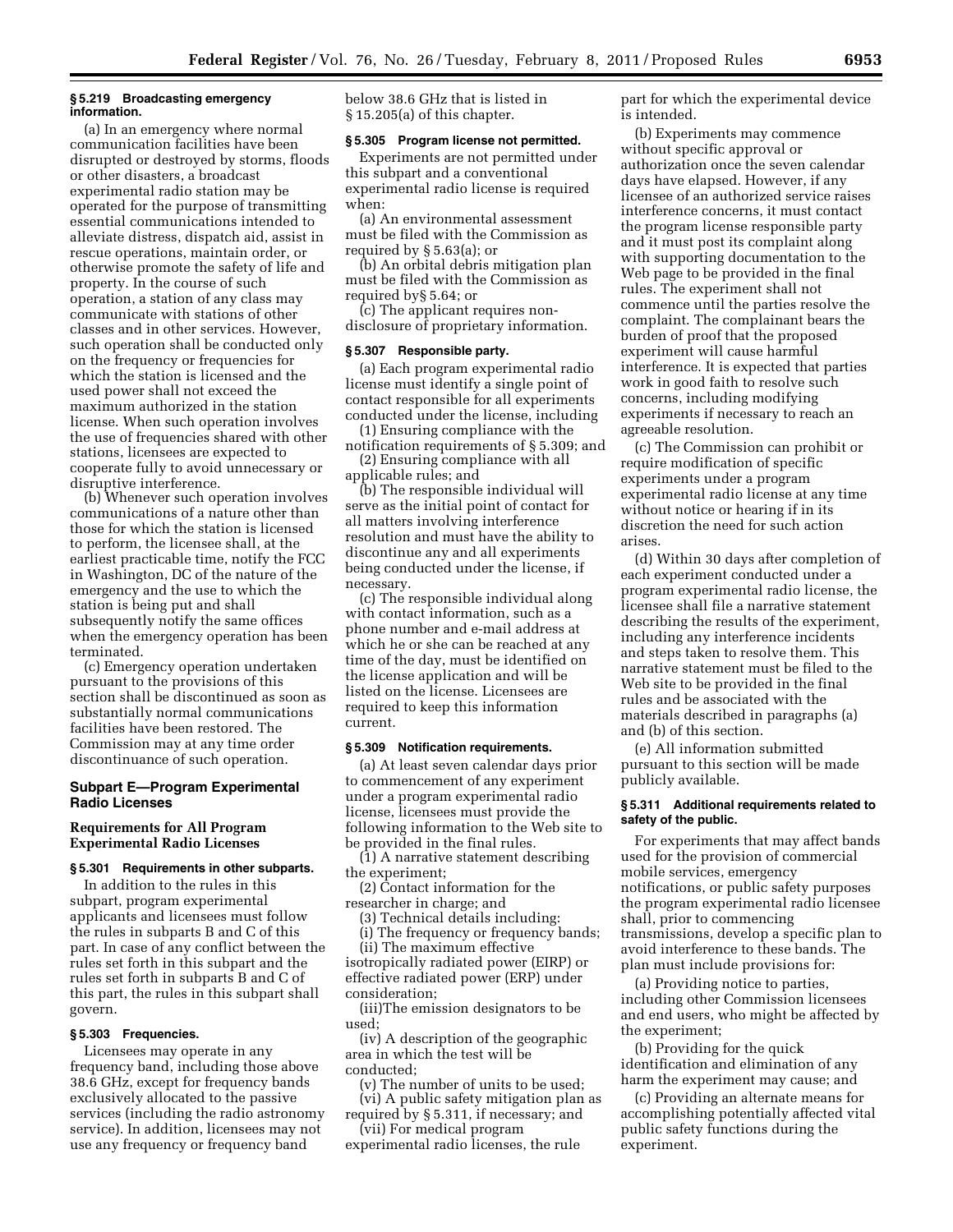# **Requirements Specific to Research Program Experimental Radio Licenses**

#### **§ 5.321 Eligibility.**

Research experimental licensees must:

(a) Be:

(1) An Accreditation Board for Engineering and Technology (ABET) accredited college or university with a graduate research program or existing industry partnership or

(2) A Nationally recognized non-profit research laboratory.

(b) Have a defined campus setting; and

(c) Have institutional processes to monitor and effectively manage a wide variety of research projects.

# **§ 5.323 Area of operations.**

Applications must specify and the Commission will grant authorizations for a geographic area that is inclusive of an institution's real-property facilities.

# **Requirements Specific to Innovation Zone Program Experimental Radio Licenses**

#### **§ 5.331 Eligibility.**

Each licensee must hold appropriate technical credentials demonstrating technical competence in radio spectrum management.

# **§ 5.333 Area of operations.**

Innovation zone program experimental radio licenses are restricted to areas designated by the Commission as innovation zones, available for use by multiple parties, and will be listed on the Commission's Web site.

# **Requirement Specific to Medical Program Experimental Radio Licenses**

#### **§ 5.341 Eligibility.**

Medical program experimental radio licenses may be granted to hospitals and health care institutions that have demonstrated expertise in radio spectrum management.

# **§ 5.343 Additional requirements.**

(a) Experiments conducted under the authority of a medical program experimental radio license are limited to therapeutic and diagnostic medical equipment that is designed to meet the Commission's rules for such equipment.

(b) Licensees of medical program experimental radio licenses shall file a yearly report of the activity that has been performed under the license.

# **Subpart F—Product Development and Market Trials**

#### **§ 5.401 Product development trials.**

Unless otherwise stated in the instrument of authorization, experimental radio licenses granted for the purpose of product development trials pursuant to § 5.3(j) of this part are subject to the following conditions:

(a) All transmitting and/or receiving equipment used in the study shall be owned by the licensee.

(b) The licensee is responsible for informing all participants in the experiment that the operation of the service or device is being conducted under an experimental authorization and is strictly temporary.

(c) Marketing of devices (as defined in § 2.803 of this chapter) or provision of services for hire is not permitted.

(d) The size and scope of the experiment are subject to limitations as the Commission shall establish on a case-by-case basis. If the Commission subsequently determines that a product development trial is not so limited, the trial shall be immediately terminated.

# **§ 5.403 Market trials.**

Unless otherwise stated in the instrument of authorization, experimental radio licenses granted for the purpose of market trials pursuant to § 5.3(j) are subject to the following conditions:

(a) Marketing of devices (as defined in § 2.803 of this chapter) and provision of services for hire is permitted before the radio frequency device has been authorized by the Commission, provided that the device will be operated in compliance with existing Commission rules, waivers of such rules that are in effect at the time of operation, or rules that have been adopted by the Commission but that have not yet become effective.

(b) The operation of all radio frequency devices that are included in a market trial must be authorized under this rule section, including those devices that are designed to operate under parts 15, 18 or 95 of this chapter.

(c) If more than one entity will be responsible for conducting the same market trial *e.g.,* manufacturer and service provider, each entity will be authorized under a separate license. A service provider shall be either a current FCC licensee or eligible for a license in the service that would eventually deploy the device being tested. If more than one licensee is authorized, one shall be designated as the responsible party for the trial.

(d) All transmitting and/or receiving equipment used in the study shall be

owned by the licensees. Marketing of devices is only permitted as follows:

(1) The licensees may sell equipment to each other, *e.g.,* manufacturer to service provider,

(2) The licensees may lease equipment to trial participants for purposes of the study, and

(3) The number of devices to be marketed shall be the minimum quantity of devices necessary to conduct the market trial as approved by the Commission.

(e) Licensees are required to ensure that trial devices are either rendered inoperable or retrieved by them from trial participants at the conclusion of the trial. Licensees are required to notify trial participants in advance that operation of the trial device is subject to this condition.

(f) The size and scope of the experiment are subject to limitations as the Commission shall establish on a case-by-case basis. If the Commission subsequently determines that a market trial is not so limited, the trial shall be immediately terminated.

# **PART 22—PUBLIC MOBILE SERVICES**

15. The authority citation for part 22 continues to read as follows:

**Authority:** 47 U.S.C. 154, 222, 303, 309, and 332.

16. Section 22.165 is amended by revising paragraph (d)(2) to read as follows:

# **§ 22.165 Additional transmitters for existing systems.**

\* \* \* \* \*

(d) \* \* \*

(2) Additional transmitters in the 43 MHz frequency range operate under experimental authority pursuant to part 5 of this chapter.

# \* \* \* \* \*

# **§ 22.377 [Amended]**

17. Remove and reserve paragraph (b) of § 22.377.

# **Subpart D—[Removed and Reserved]**

18. Remove and reserve Subpart D. 19. Section 22.591 is amended by revising the first sentence of paragraph (a) to read as follows:

# **§ 22.591 Channels for point-to-point operation.**

\* \* \* \* \* (a) The 72–76 MHz channels may be assigned under experimental authority pursuant to part 5 of this chapter and the requirements of § 22.599 (c) and (d). \* \* \*

\* \* \* \* \*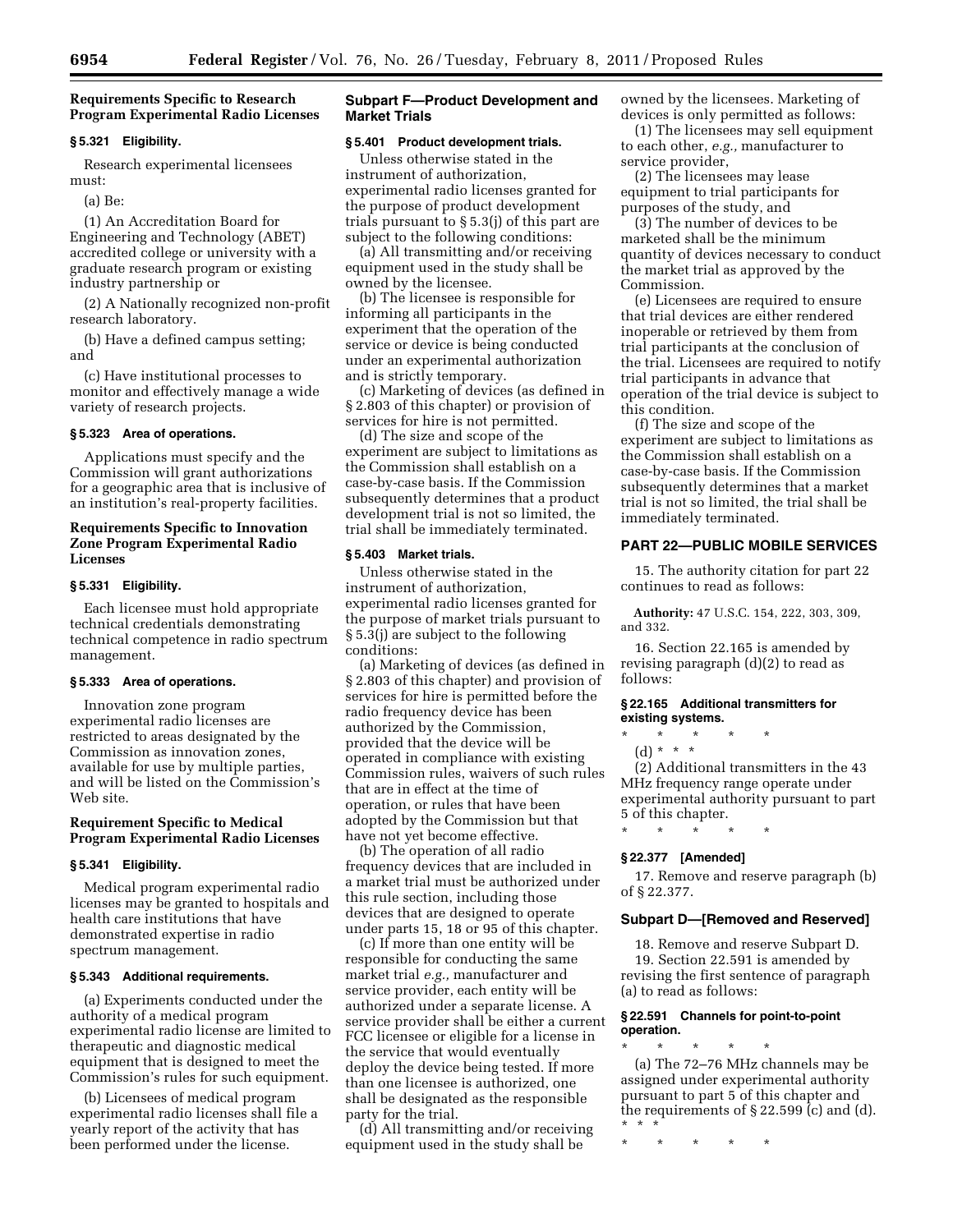20. Section 22.599 is amended by revising paragraph (b) and adding new paragraphs (c) and (d) to read as follows:

# **§ 22.599 Assignment of 72–76 MHz channels.**

\* \* \* \* \*

(b) 72–76 MHz channels may be assigned for use within 16 kilometers (10 miles) of a full service TV station transmitting on TV Channel 4 or 5 under an experimental authorization, pursuant to Part 5 of this chapter. However, for use within 50 meters (164 feet) of a TV station transmitting on TV Channel 4 or 5, 72–76 MHZ channels may be assigned under a regular authorization, rather than an experimental authorization.

(c) *Carrier responsibility.* Carriers so authorized shall operate the 72–76 MHz fixed station under experimental authority for a period of at least six months. During the experimental period, carriers must resolve any broadcast television receiver interference problems that may occur as a result of operation of the 72–76 MHz transmitter(s).

(d) *Exceptions.* The FCC may grant a regular authorization in the Paging and Radiotelephone Service for a 72–76 MHz fixed station under the following circumstances:

(1) After six months of operation under experimental authorization, and provided that broadcast TV interference complaints have been resolved by the carrier in a satisfactory manner. Licensees that hold an experimental authorization for a 72–76 MHz fixed station and wish to request a regular authorization must file an application using FCC Form 601 via the ULS prior to the expiration of the experimental authorization.

(2) In the case of the assignment of or a transfer of control of a regular authorization of a 72–76 MHz fixed station in the Paging and Radiotelephone Service, the FCC may grant such assignment or consent to such transfer of control provided that the station has been in continuous operation providing service with no substantial interruptions.

# **PART 73—RADIO BROADCAST SERVICES**

21. The authority citation for part 73 continues to read as follows:

**Authority:** 47 U.S.C. 154, 303, 334, 336 and 339.

# **§ 73.1510 [Removed]**

22. Remove § 73.1510.

# **PART 74—EXPERIMENTAL RADIO, AUXILIARY, SPECIAL BROADCAST AND OTHER PROGRAM DISTRIBUTIONAL SERVICES**

23. The authority citation for part 74 continues to read as follows:

**Authority:** 47 U.S.C. 154, 302a, 303, 307, 336(f), 336(h) and 554.

24. Section 74.1 is revised to read as follows:

#### **§ 74.1 Scope.**

(a) The rules in this subpart are applicable to the Auxiliary and Special Broadcast and Other Program Distributional Services.

(b) Rules in part 74 which apply exclusively to a particular service are contained in that service subpart, as follows: Remote Pickup Broadcast Stations, Subpart D; Aural Broadcast STL and Intercity Relay Stations, Subpart E; TV Auxiliary Broadcast Stations, Subpart F; Low-power TV, TV Translator and TV Booster Stations, Subpart G; Low-power Auxiliary Stations, Subpart H; FM Broadcast Translator Stations and FM Broadcast Booster Stations, subpart L of this part.

25. Section 74.5 is amended by revising the introductory text to read as follows:

# **§ 74.5 Cross reference to rules in other parts.**

Certain rules applicable to Auxiliary, Special Broadcast and other Program Distribution services, some of which are also applicable to other services, are set forth in the following Parts of the FCC Rules and Regulations:

\* \* \* \* \* 26. Section 74.15 is amended by removing and reserving paragraph (a) and revising paragraph (f) to read as follows:

# **§ 74.15 Station license period.**

(a) [Reserved] \* \* \* \* \*

(f) The license of an FM translator or FM broadcast booster, TV translator or TV broadcast booster, or low power TV station will expire as a matter of law upon failure to transmit broadcast signals for any consecutive 12-month period notwithstanding any provision, term, or condition of the license to the contrary. Further, if the license of any AM, FM, or TV broadcasting station licensed under part 73 of this chapter expires for failure to transmit signals for any consecutive 12-month period, the licensee's authorizations under part 74, subparts D, E, F, and H in connection with the operation of that AM, FM, or TV broadcasting station will also expire

notwithstanding any provision, term, or condition to the contrary. \* \* \* \* \*

27. Section 74.16 is revised to read as follows:

# **§ 74.16 Temporary extension of station licenses.**

Where there is pending before the Commission any application, investigation, or proceeding which, after hearing, might lead to or make necessary the modification of, revocation of, or the refusal to renew an existing auxiliary broadcast station license or a television broadcast translator station license, the Commission in its discretion, may grant a temporary extension of such license: *Provided, however,* That no such temporary extension shall be construed as a finding by the Commission that the operation of any radio station there under will serve public interest, convenience, and necessity beyond the express terms of such temporary extension of license: *And provided further,* that such temporary extension of license will in no way affect or limit the action of the Commission with respect to any pending application or proceeding.

28. Section 74.28 is revised to read as follows:

#### **§ 74.28 Additional orders.**

In case the rules contained in this part do not cover all phases of operation with respect to external effects, the FCC may make supplemental or additional orders in each case as may be deemed necessary.

# **Subpart A—[Removed and Reserved]**

29. Remove and reserve Subpart A. 30. Section 74.780 is amended by adding the entry "Part 5—Experimental Radio Service (including market trials) immediately following the introductory text, and removing the entry of ''Section 73.1510—Experimental authorizations;'' to read as follows:

#### **§ 74.780 Broadcast regulations applicable to translators, low power, and booster stations.**

\* \* \* \* \* Part 5—Experimental Radio Service (including market trials).

# **PART 80—STATIONS IN THE MARITIME SERVICES**

\* \* \* \* \*

31. The authority citation for part 80 continues to read as follows:

**Authority:** Secs. 4, 303, 307(e), 309, and 332, 48 Stat. 1066, 1082, as amended; 47 U.S.C. 154, 303, 307(e), 309, and 332, unless